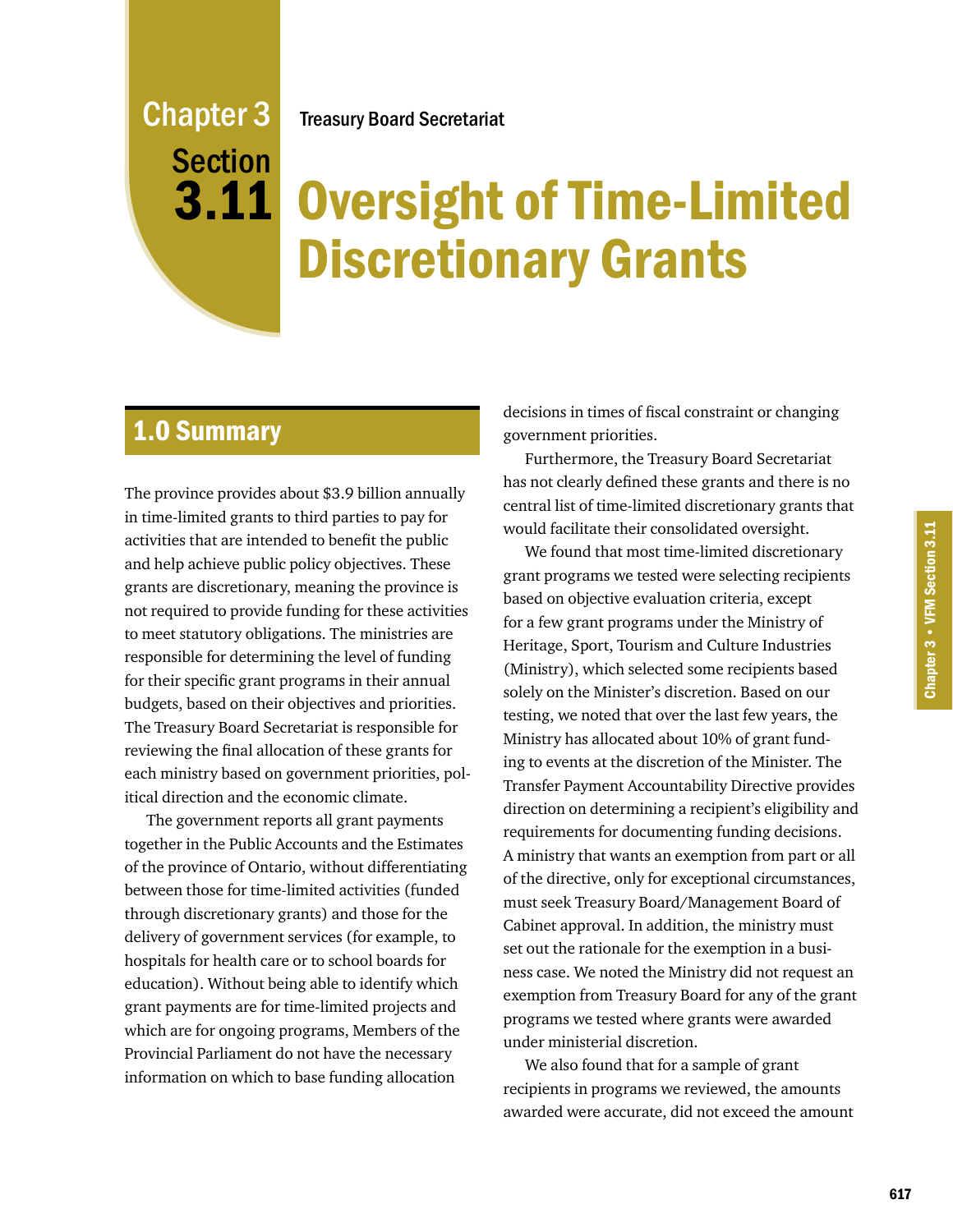requested by the applicant, and did not exceed the maximum funding allowed per recipient as established by each grant program.

We also noted that monitoring efforts to ensure grant funding was being used as intended needed improvement. Ministries mostly relied on recipients reporting their own performance results to assess progress towards the grants meeting public policy objectives. Also for seven of 15 grant programs we reviewed, granting ministries did not visit any recipients to confirm that the funded activities were taking place effectively.

In March 2016, the Treasury Board made the use of the Grants Ontario system, operated by the Ministry of Government and Consumer Services, mandatory for administering all project-based/ time-limited grant programs. The system was expected to create efficiencies by standardizing the granting process, and to improve oversight and evidence-based decision-making by providing a common platform for ministries to share recipient funding and performance information. As of September 2019, the expected benefits have not yet been achieved, as only 53% of the time-limited grant programs have implemented the mandatory system. The other 47% of grants were still being managed by different systems in place across the various ministries. As a result, it is still difficult to aggregate government grant information to exercise appropriate oversight and to use in decisionmaking, as the data exists across different systems that are not easily accessible. These other systems used to manage grant programs cost about \$45 million to operate in 2017/18 (latest data available at the time of our audit).

The following are our significant findings:

• **Public disclosure of government grants is not always consistent or transparent.** For grant recipients that are paid directly by ministries, their names and amounts received are disclosed in the Province's public accounts. However, we identified eight organizations that received \$402 million in grant funding from the province in 2018/19 and then

disbursed those funds to other parties, which were not disclosed in the public accounts. While some of these flow-through organizations listed the grant recipients and amounts awarded to them on their own websites, disclosure of grant recipient information was inconsistent and difficult to find. In contrast, the federal government makes the amount of funding per grant recipient available on one common platform, whether funds are provided by the government directly or through a flow-through organization.

- **Some grant recipients that did not meet evaluation criteria received funding under Ministerial discretion.** The Ministry of Heritage, Sport, Tourism and Culture Industries' Celebrate Ontario grant program has supported festivals since its inception in 2007. From 2016/17 to 2018/19, all applicants that achieved the minimum required score were approved for grant funding. However, the grant program also provided almost \$6 million in funding through ministerial discretion to 132 applicants that had not achieved the minimum evaluation score required for funding approval. The explanation justifying these approvals was that these applications fell under a certain priority category, but there was no other documented justification on file explaining why the Minister chose to fund a certain applicant over another in the same category that had a higher score. An additional \$2.5 million in funding was provided through ministerial discretion to 73 applicants in 2019/20. In this case there was no indication what specific priority area the selected applicants were to address.
- **Most grant programs do not consider an applicant's need for funding during the selection process.** Only two of the 15 grant programs we reviewed considered the need for grant funding as part of the selection process. We noted that the Ontario Scale-Up Vouchers Program, whose objective is to accelerate the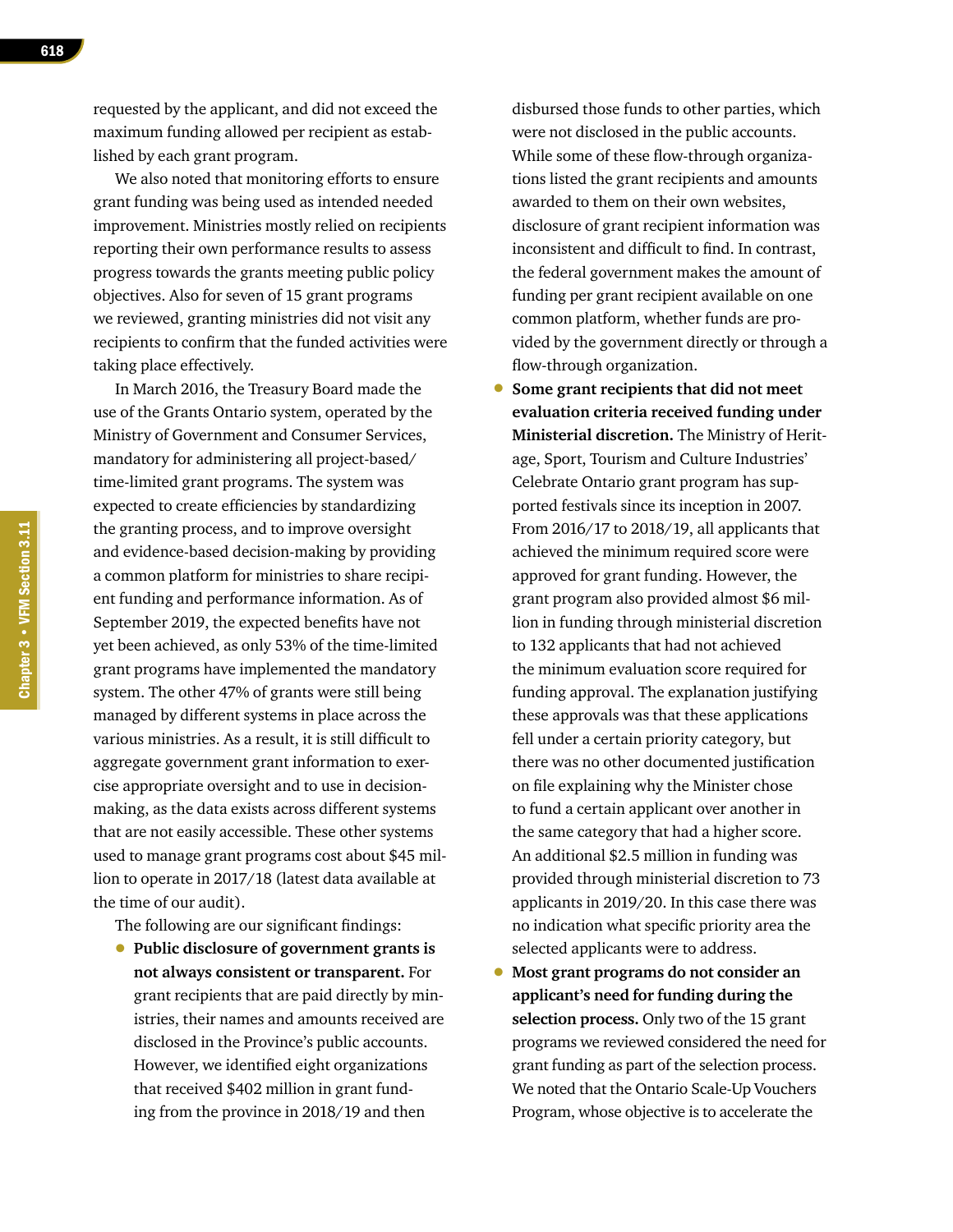growth of start-up technology companies, provided \$7.65 million in 2018/19 to businesses that already had a significant amount of resources available to them already. Prior to receiving support from the program, 27 recipients combined had raised \$491 million dollars in capital. Similarly, under the New Relationship Fund, the Ministry of Indigenous Affairs provides First Nations and Metis communities with funding for one consultation coordinator, without considering their workload or need for funding. Over the last five years, the number of consultation requests ranged from 14 at one First Nation to 1,177 at another. Both First Nations received the same amount of funding.

- **Ministries mostly rely on self-reported information to assess whether the recipients used grant funding as intended.** Based on our review of 15 grant programs, ministries were receiving project-specific financial information to assess the use of grant funding for 13 grants. However, only three programs required recipients to provide independent verification of the use of those funds by submitting audited financial information. We selected a sample of recipients to verify their use of funds and noted some recipients had claimed ineligible expenditures. For example, under the Ontario 150—Partnerships program, the Ministry provided \$75,000 in funding to an organization to promote women's engagement in politics and to host an event at Queen's Park. However, we noted that the organization claimed the majority of the expenditures for consulting work performed by its executive director at a rate of \$675 per day, even though regular staff salaries were not eligible for funding under this program.
- **Ministries do not verify the performance results reported by recipients for reasonability.** For 14 of the 15 grant programs we reviewed, ministries relied on recipientreported performance results without verify-

ing these results. For example, the Ministry of Heritage, Sport, Tourism and Culture Industries used recipient-reported attendance and visitor expenditures information to assess the economic impact of the Celebrate Ontario grant. For 2017/18, the Ministry had to exclude 50% of performance results reported by recipients because it was deemed unreliable. For example, some recipients reported that the increase in visitors to their events exceeded the total number of visitors to their events, while some reported that new visitors spent more than all visitors combined. The Ministry did not follow up with recipients to update the information it received and did not take this into consideration in future grant-funding decisions. One recipient we spoke with informed us that they simply guessed at the number of attendees and amount spent by visitors at their event.

- **The impact of grant funding for programs and projects with long-term objectives is not being monitored after the funding period ends.** Under the Youth Skills Connections—Industry Partnerships program, the Ministry of Economic Development, Job Creation and Trade supports training and provides work placement for youth to close industry-identified skills gaps. However, the Ministry did not follow up after the completion of the funding agreement to assess whether the companies that received the grants were still employing the newly trained youth after a certain period. For the Jobs and Prosperity Fund—New Economy Stream, applicants noted that about 4,700 jobs were at risk if projects were not implemented. The Ministry of Economic Development, Job Creation and Trade invested over \$270 million into these projects. However, the Ministry has no recourse if the jobs are not retained after the contract ends.
- **Most grant programs are not reporting performance results publicly.** The grant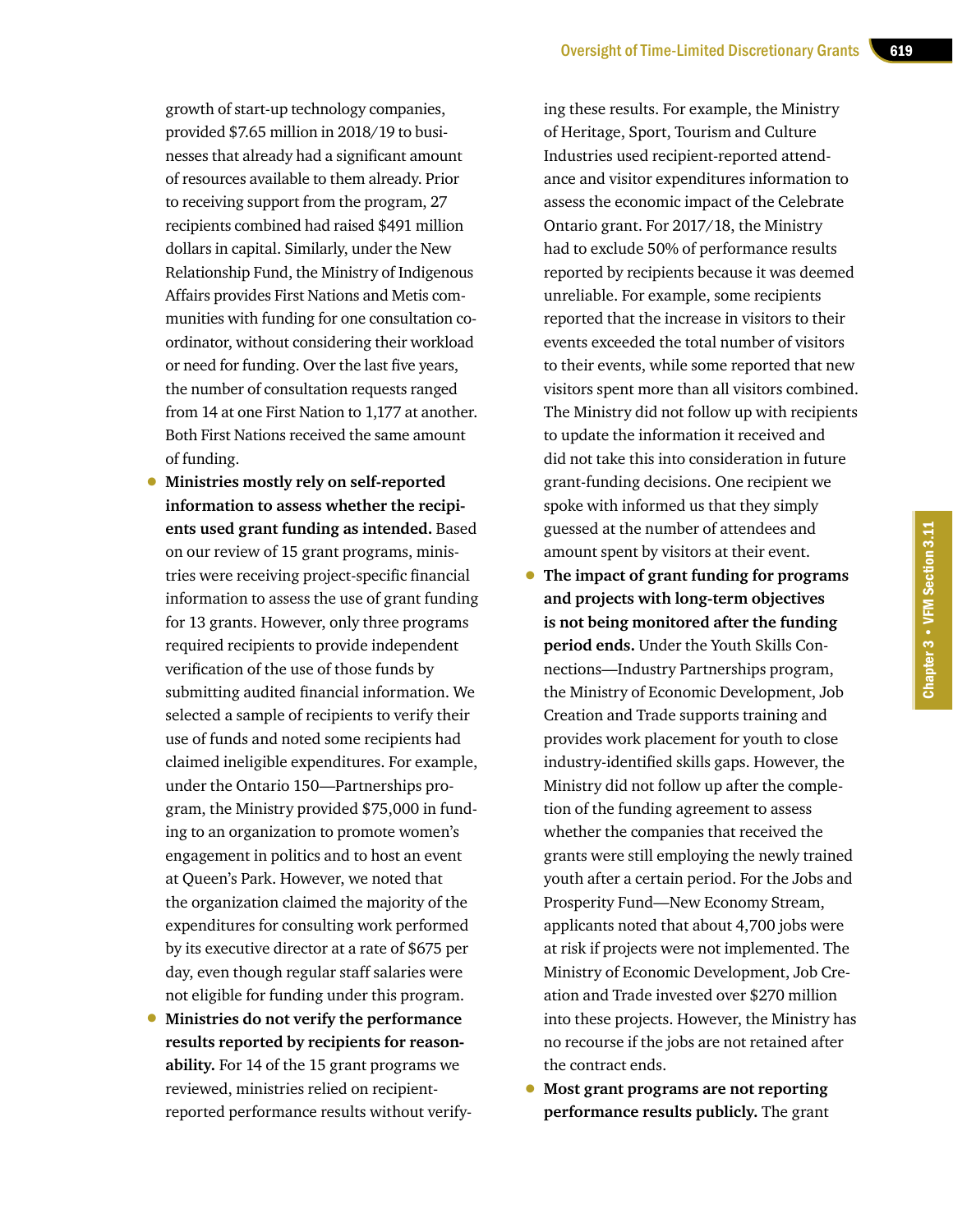programs we reviewed generally contained performance measures, but lacked performance targets and results were not being reported publicly. For the majority of grant programs we reviewed, the measures were primarily activity-based rather than outcomebased. Activity-based measures count actions, but not whether those actions were effective in achieving the desired outcomes. To illustrate, the Youth Skills Connection program aims to address skills gaps through industry partnerships and improve competitiveness in key sectors of Ontario's economy. The Ministry of Economic Development, Job Creation and Trade measures the number of industry partners, youth trained, work placements and jobs filled, but it does not measure and report whether the skills gap is closing in various sectors, or closing to an acceptable level. This report contains 13 recommendations, with

24 action items, to address our audit findings.

## Overall Conclusion

Discretionary, time-limited provincial grants are important for supporting activities that benefit the public and helping the government achieve its public policy objectives. However, because the Treasury Board Secretariat has not clearly defined these time-limited grants and there is no central list cataloguing all the grants available and their details, the process for managing and monitoring these funds is fragmented and ineffective. Furthermore, because time-limited grant funding is not identified or isolated in the Public Accounts and the Estimates of the Province of Ontario, it is difficult for Members of the provincial Legislature to make appropriate funding re-allocation suggestions or decisions in times of economic constraint without affecting ongoing government services.

Our audit found that ministries did establish objectives for their grant programs that aligned with their mandates. In addition, most ministries provided grants based on objective evaluations,

except for the Ministry of Heritage, Sport, Tourism and Culture Industries, which provided funding to some applicants based solely on the minister's discretion. We also noted, though, that most ministries did not consider an applicant's need for funding as part of their evaluation and selection process. This raises concerns that the government is providing funding where it might not be financially needed, at the expense of programs that need the funding.

Where the grant selection and approval processes were objective and followed ministry mandates, we found that ministries did not adequately monitor grant recipients to ensure funds were spent as intended and grant activities were taking place effectively. As well, in most cases we reviewed, the performance measures established for grant programs were not sufficient to assess whether grant programs were meeting their objectives.

Furthermore, seven years after the province developed a government-wide IT system for managing grants, and three years after the system became mandatory, ministries have only transferred a little over half of all grant programs into the system, and are still not using all its functionality to full effect. Instead, they rely on a patchwork of various processes, leading to inefficiencies and an inability to share the financial and performance information of grant recipients that would be critical for making broader evidence-based decisions regarding future funding priorities and allocations.

#### OVERALL RESPONSE

The Treasury Board Secretariat (Secretariat) and the Ministry of Government and Consumer Services (Ministry) welcome the recommendations of the Auditor General on improving the administration and oversight of discretionary grants.

We recognize there are opportunities to enhance transparency, increase efficiencies, and help ensure that discretionary grants are meeting their desired goals and objectives. The Secretariat is leading initiatives to identify opportunities to improve implementation of and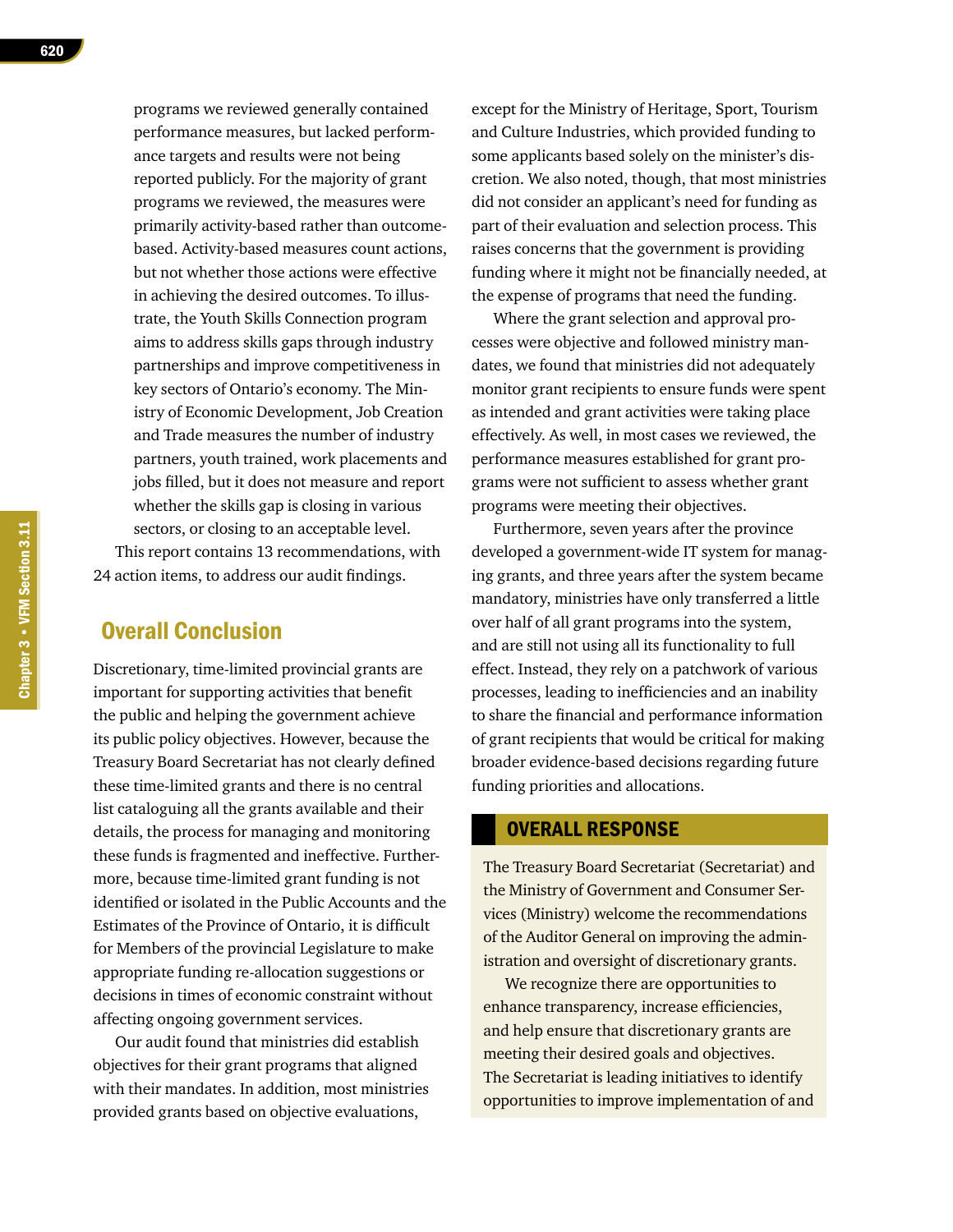compliance with the corporate rules (including the Transfer Payment Accountability Directive and Transfer Payment Operational Policy) and to work with ministries on implementing transfer payment programs through the centralized Transfer Payment Ontario system. This includes, enhancing the current use of key system components to ensure the adoption of best practices and reducing risk.

We welcome the insights and the recommendations in the report. Actions will be taken by the Ministry and Secretariat, in collaboration with ministries and provincial agencies, that focus on improving the efficiency, effectiveness, and value and oversight of time-limited discretionary grants. Work is already under way to address some of the recommendations, specifically those aligned with Transfer Payment Consolidation, one of the key government priorities in Smart Initiatives. This initiative is designed to strengthen accountability and oversight of transfer payments, and improve provincial services through better integrated, more effective, and efficient transfer-payment processes. As part of the work, the rules and controls for transfer payments will be reviewed and modernized, and the Secretariat will help build Ontario Public Service's transfer-payment capacity by developing a transfer-payment curriculum to promote education opportunities across government.

We are taking a sector approach to examine opportunities for transfer payment consolidation and for reducing the burden on transfer payment recipients through integrated and/or reduced agreements and reporting. Major enhancements and upgrades to the Transfer Payment Ontario system have also been completed.

Through this Smart Initiative, the Secretariat intends to reduce administrative costs and burden on the service delivery partners, improve service delivery and outcomes, and increase value for money of provincially funded programs. The observations and recommendations

in this audit will be instrumental as we consider the actions required to fulfill the government commitment.

We look forward to a continued constructive relationship with the Auditor General and her staff as we move forward with implementing the recommendations in this report.

# 2.0 Background

## 2.1 Overview

The government delivers some services directly to the public, such as registering births and deaths, issuing and renewing health cards and drivers' licences, or distributing disability support payments to eligible individuals. In other cases, the government provides funding to third parties, through a transfer payment, to deliver services. Some of these third-party-provided services are non-discretionary, meaning the government is legislated to provide funding (for example, health care and education). Other services are discretionary, and while the government is not legislated to provide funding, it has chosen to do so either on an ongoing basis for years (for example, childcare and services for persons with autism), or on a timelimited basis to support new initiatives and government priorities (for example, cultural festivals and support for new businesses).

The province's public accounts and budgeting process does not distinguish between funding provided to service providers for legislated government services, ongoing government programs that are not legislated, and one-time or short-term discretionary grants. Our audit focused on one-time or short-term discretionary grants (time-limited grants).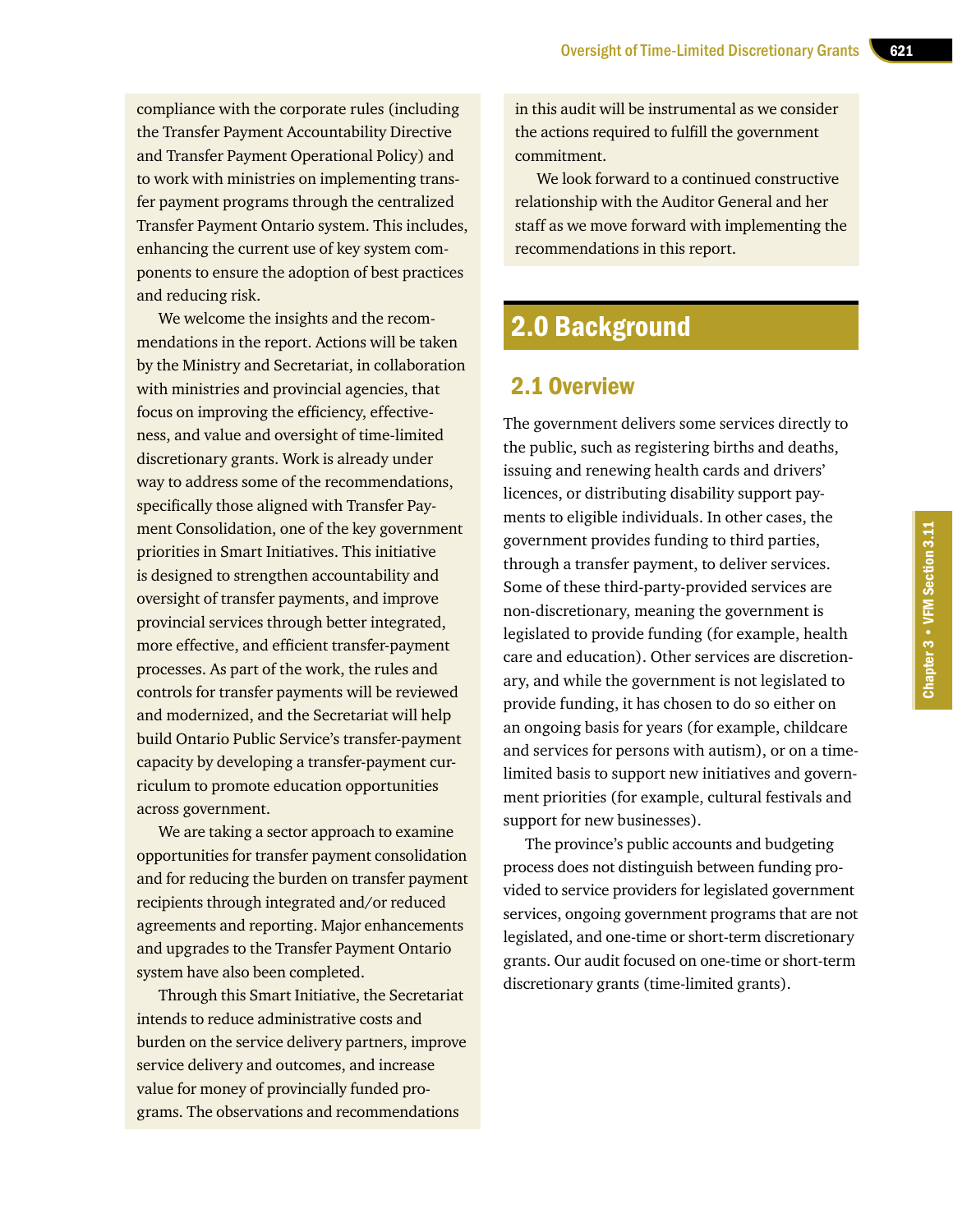## 2.2 Time-Limited Discretionary Grants Provided by the Province

As there is no central reporting of time-limited discretionary grants in the province, we worked with the Treasury Board Secretariat and all 23 ministries to assemble the list. Based on information provided by each ministry, as seen in **Figure 1**, there were 249 discretionary grant programs in 2018/19 and the province paid out \$3.9 billion in grant funding.

We asked the ministries to categorize each grant program in the last five years based on its main purpose, and assembled a list of grants by category (see **Appendix 1**). Time-limited grants have increased in total by \$379 million (11%) from 2014/15 to 2018/19. In the last fiscal year, approxi-

Figure 1: Time-Limited Grants by Ministry, 2018/19

Source of data: Ontario Ministries

mately 50% of time-limited grants were in support of northern/rural communities, private industry and education, as shown in **Figure 2**. **Figure 3** shows the changes in grant funding by category from 2014/15 to 2018/19.

## 2.3 Grant Approval Process in the Province

Through the annual budgeting process, every ministry must prepare budget plans for the upcoming year, based on the ministry's objectives and priorities. These plans contain proposed changes to grant programs, including the introduction of new programs and termination of existing programs.

| <b>Ministry</b>                              | # of Grant<br><b>Programs</b> | <b>Total Funding</b><br>Provided (\$) |
|----------------------------------------------|-------------------------------|---------------------------------------|
| Economic Development, Job Creation and Trade | 54                            | 686,913,199                           |
| Finance                                      | 8                             | 656,864,532                           |
| Education                                    | 3                             | 426,411,096                           |
| Tourism, Culture and Sport                   | 16                            | 360,672,112                           |
| Agriculture, Food and Rural Affairs          | 22                            | 324,389,673                           |
| Training, Colleges and Universities          | 15                            | 270,795,176                           |
| Environment, Conservation and Parks          | 14                            | 268,672,675                           |
| Energy, Northern Development and Mines       | 21                            | 264,686,953                           |
| Municipal Affairs and Housing                | 3                             | 201,512,623                           |
| Transportation                               | 5                             | 151,671,297                           |
| Children, Community and Social Services      | $\overline{2}$                | 80,997,475                            |
| Health and Long-Term Care                    | 11                            | 56,153,221                            |
| <b>Attorney General</b>                      | 10                            | 50,284,301                            |
| <b>Indigenous Affairs</b>                    | 9                             | 40,646,274                            |
| Seniors and Accessibility                    | 3                             | 19,927,186                            |
| Natural Resources and Forestry               | 12                            | 14,075,057                            |
| <b>Government and Consumer Services</b>      | 25                            | 6,637,970                             |
| <b>Solicitor General</b>                     | 6                             | 4,212,430                             |
| Labour                                       | 3                             | 3,206,438                             |
| Francophone Affairs                          | $\overline{2}$                | 1,041,119                             |
| Infrastructure                               | $\overline{2}$                | 865,050                               |
| <b>Cabinet Office</b>                        | $\overline{2}$                | 432,021                               |
| <b>Treasury Board Secretariat</b>            | $\overline{1}$                | 162,077                               |
| <b>Total</b>                                 | 249                           | 3,891,229,954                         |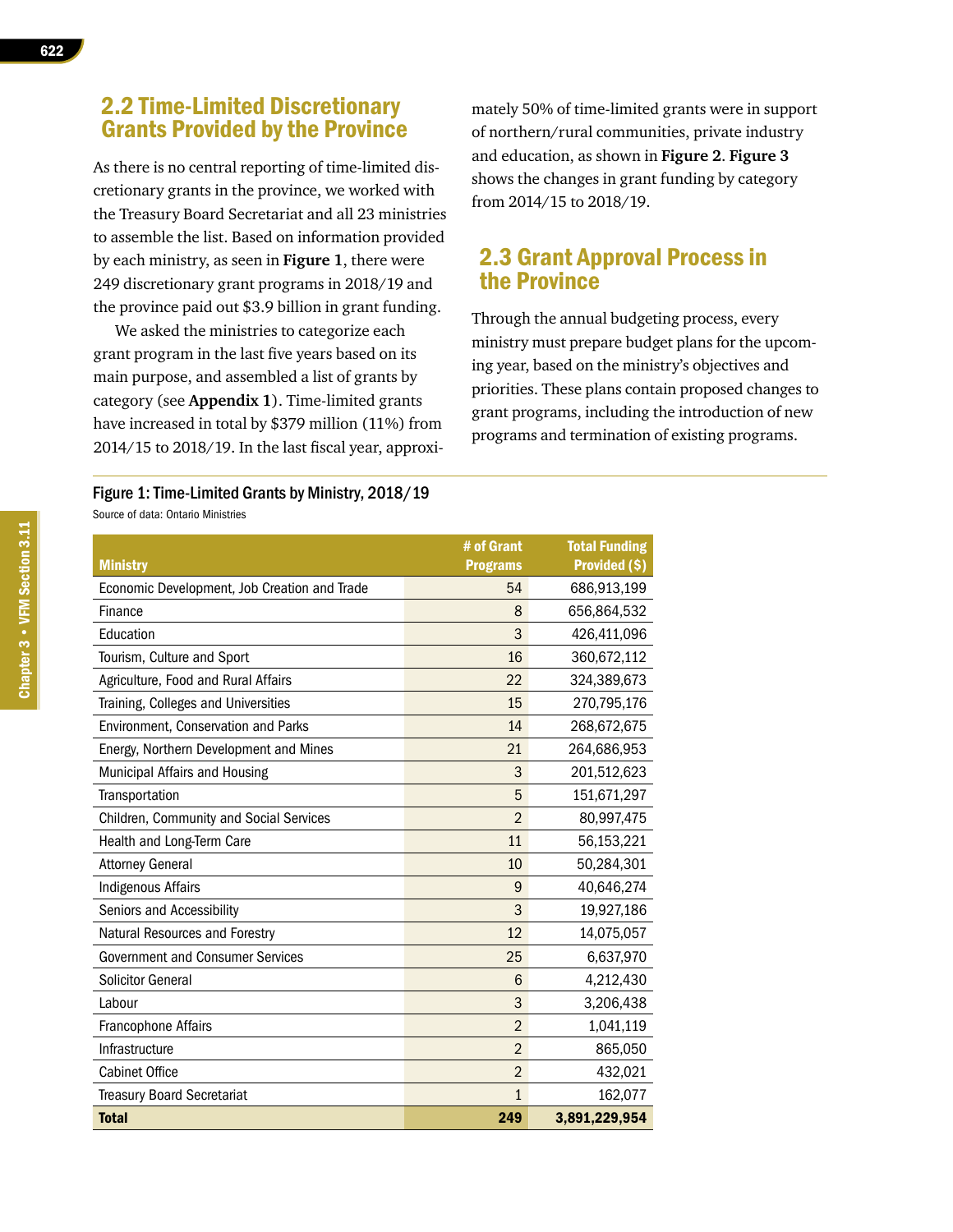Ministries determine the level of funding for specific grant programs based on, for example, the level of funding in the prior year, anticipated program demand, and/or performance results.

Ministry budgets require Treasury Board approval, but first these plans are reviewed by Treasury Board Secretariat analysts, who make recommendations to the board. Treasury Board approval is based on government priorities, political direction and the economic climate, and determines the final allocation for each ministry.

#### Figure 2: Time-Limited Grants by Category, 2018/19

Source of data: Ontario ministries



## Government Imposes Freeze on Discretionary Spending

In June 2018, the provincial government imposed expenditure restrictions, which included a freeze on discretionary spending that was in place at the time of our audit. The memo from the Secretary of Cabinet announcing the expenditure restrictions described discretionary spending as follows: "Discretionary spending includes, but is not limited to, time-limited payments and programs funded through transfer payments (for example, annual call for proposals), time-limited service contracts (for example, consulting services and temporary help services), non-essential travel, events, and communications (for example, advertising, media monitoring and publications), and any expense that can be placed on hold without putting government service delivery or the public at risk (for example, matters of health, safety and security)."

# 2.4 Grants Ontario System

#### 2.4.1 Creation of Grants Ontario System

In 2008/09, multiple ministries worked collaboratively to identify common business processes related to project-based or time-limited grants in order to develop a government-wide IT system for managing such grants. This project was led by the

#### Figure 3: Changes in Grant Funding by Category, 2014/15–2018/19

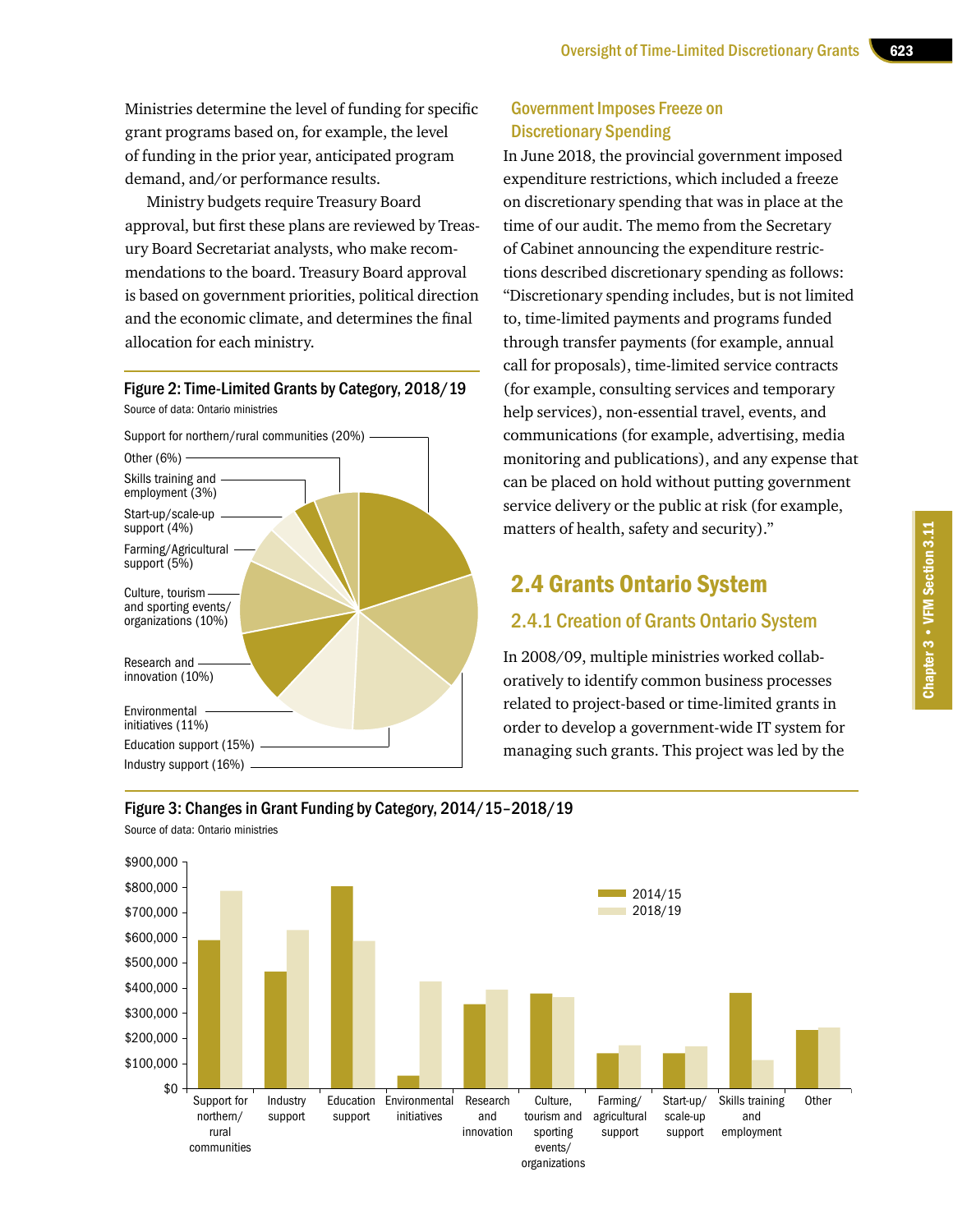business teams in the Ministry of Citizenship and Immigration (now part of the Ministry of Children, Community and Social Services) and the Ministry of Tourism and Culture (now part of the Ministry of Heritage, Sport, Tourism and Culture Industries).

The project leaders looked at existing grant systems across the Ontario public sector and in other jurisdictions. However, none of the existing systems were deemed a fit for the requirements and functionalities identified for a government-wide system. The Grants Ontario system was built in 2012 at a cost of \$8.3 million, with the assistance of an outside consultant. The system gives users the ability to screen grant applicants, evaluate applications, process grant payments, monitor recipient progress, and track approved funding commitments and actual payments.

## 2.4.2 Support to Expand the Grants Ontario System to Other Ministries

In February 2012, around the time the system was being developed, the report of the Commission on the Reform of Ontario's Public Services, commonly known as the Drummond Report, was released. The Commission, whose task was to advise the Government of Ontario on how to reduce the Province's debt levels, recommended that the Ontario Public Service should develop an integrated transfer payment operation centre and an enterprise grant management system. The report noted that the expansion of the newly developed enterprise grants management system (now known as Grants Ontario) across the Ontario Public Service would create further efficiencies in program administration and value-for-money gains.

#### 2.4.3 Grants Ontario System Becomes **Mandatory**

In 2013/14, the Transfer Payment Administrative Modernization project was initiated to identify and implement efficiencies across the government by streamlining and automating administrative

practices relating to transfer payments, including grants. In March 2016, Treasury Board made the use of the Grants Ontario system mandatory for administering project-based/time-limited grant programs, and all ministries were expected to be using the system by March 2019. The Information Technology Executive Leadership Council (Council) also endorsed the Grants Ontario system for all grant programs. The Council is composed of Chief Information Officers across the government and certain individuals at the Director and Assistant Deputy Minister level. Its role is to ensure that the value of the Ontario government's investment in information and information technology, both in terms of staff and money, is maximized.

## 2.5 Applicable Government Directives and Policies

#### 2.5.1 Transfer Payment Accountability **Directive**

The Transfer Payment Accountability Directive sets out an administrative accountability framework for, among other things, discretionary grants. The directive establishes the principles, requirements and responsibilities for ministries and provincial agencies when overseeing grant activities. See **Appendix 2** for the guiding principles of the directive.

The directive lays out requirements in three areas as follows: recipient assessments, agreements and oversight.

• **Recipient Assessments:** Used to determine the level of oversight required for the recipient. The minimum risk factors that must be considered are: the recipient's capacity (that is, governance structure and controls), recipient history (including funding received and performance), and public perception (that is, how the public and media view the recipient). A higher level of monitoring and reporting is required for activities and recipients deemed to be higher risk.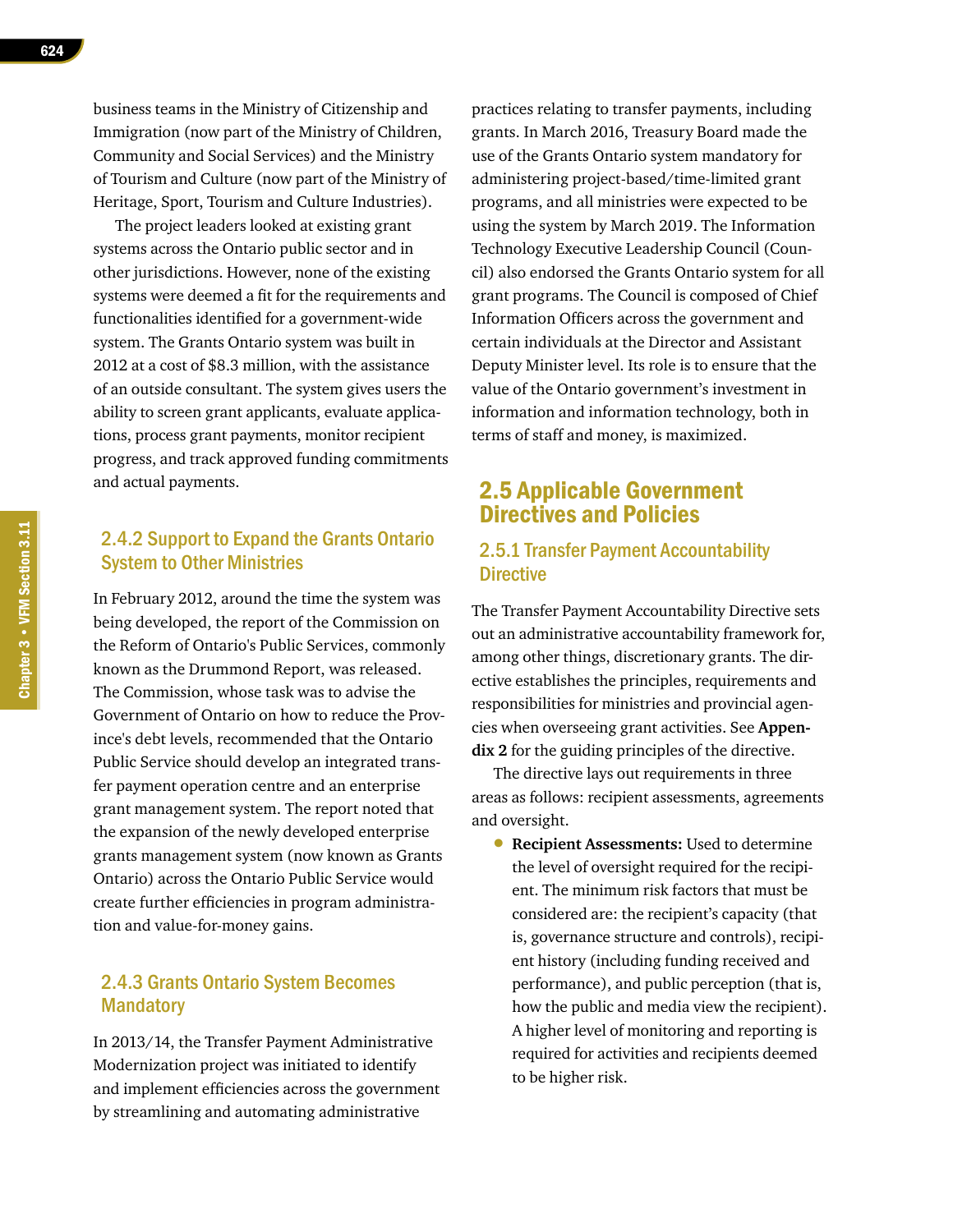- **Agreements:** Ministries should have a signed agreement in place with a recipient before a grant payment is provided. Agreements should identify the rights, responsibilities, and obligations for both the recipient and the accountable ministry. Agreements should also clearly outline the related outputs and outcomes of the grant payment and the reporting requirements for the grant recipient. Ministries must engage legal counsel when drafting or amending agreements, and follow a consistent, documented approvals process for finalizing, executing and amending agreements. The directive recommends that ministries use an agreement template, where appropriate, in order to promote consistency and reduce administrative burden for ministries and recipients.
- **Oversight:** Ministries should monitor recipients throughout the term of the agreement to ensure they are meeting the terms outlined in the agreement. Ministries are required to review all reports submitted by recipients, as required by their agreement, and document receipt and review of those reports as evidence that they have assessed a recipient's progress toward achieving the intended outputs/outcomes of the activity for which they are being funded. Also, the steps taken by the Ministry to remedy any non-compliance by the recipient should be proportionate to the non-compliance in question and documented. Any severe corrective action, such as termination of the contract, must be done by the Ministry after consulting their legal counsel.

Ministries are also required to clearly define how success is evaluated and how the outcomes/outputs of each grant program support the achievement of the associated public policy objectives. In addition, the directive states that approval from Treasury Board/Management Board of Cabinet is required for exemption from all or part of the directive.

#### 2.5.2 Transfer Payment Operational Policy

The purpose of this policy is to set out operational requirements and best practices that support effective and proportional oversight of transfer payments, which includes time-limited grants, and support productive relationships with funding recipients. Below is a summary of some of the key requirements and best practices in selected areas outlined in the policy.

#### Use of government-wide systems

The government has two mandatory systems that ministries must use to manage transfer payment activities:

- **Transfer Payment Common Registration (TPCR)—**This is a central repository of grant-recipient information. It includes profile information of a grant applicant and/ or recipient such as their legal name and address, as well as a unique business number issued by the Canada Revenue Agency. All recipients of time-limited and/or ongoing funds must be registered in the system. Ministries must use data from the TPCR as the authoritative source for recipients' profile information. Ministries must ensure recipient registration is completed prior to entering, renewing or amending existing agreements.
- **Grants Ontario System—**This is a case management system for managing all time-limited grant programs. In August 2019, the system was expanded to ongoing transfer payment programs, both legislated and discretionary. (The Grants Ontario system is described more fully in **Section 2.4**.)

Both systems are integrated and are administered by the Ministry of Government and Consumer Services' Transfer Payment Ontario Branch (formally, the Grants Ontario Business Office). In turn, the Grants Ontario system is integrated with the government's accounting system (the Integrated Financial Information System). This means that the payments approved in Grants Ontario generate a payment in the Integrated Financial Information System.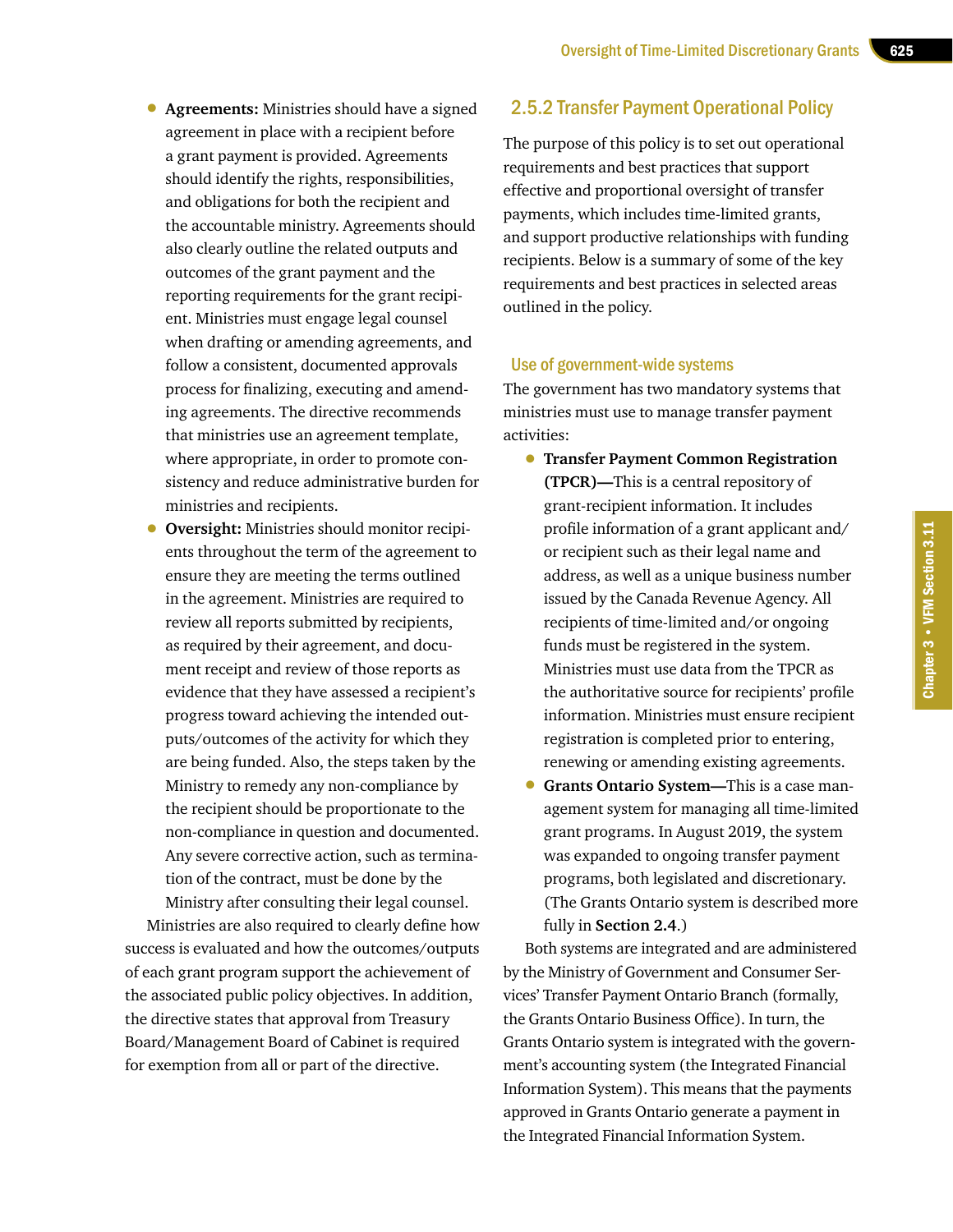#### **Agreements**

The policy also sets out circumstances when an agreement must be updated or amended. As a best practice, ministries should notify grant recipients in advance of any amendments or updates to grant payment agreements. A minimum of 30 days advance notification is recommended.

#### **Oversight**

As a general rule, grant programs are required to identify opportunities to streamline and consolidate reporting for recipients. Instances where this is appropriate are as follows:

- Where a grant recipient is assessed with low risk of not meeting their obligations under the terms of the funding agreement. In this case, ministries have the option to streamline reporting requirements; streamline the agreement renewal process (that is, no need to renegotiate); and/or allow the grant recipient to re-allocate certain funds between designated expenditure categories without the Ministry's prior approval (referred to as budget flexibility). Ministries must ensure that grant recipients and their related risk assessment ratings are current.
- Where a grant recipient is funded by more than one grant program within the same Ministry. In this case, the program areas could use a standard multi-project agreement or perform a consolidated year-end reconciliation process. Where opportunities are identified, ministries must consolidate and streamline reporting.
- Where a grant recipient is funded by more than one grant program in different ministries for a similar activity. In this case, the program areas could implement common reporting requirements, set out such requirements in a common agreement, perform a consolidated year-end reconciliation process, or align the timing for recipient reporting.

# 3.0 Audit Objective and Scope

The objective of our audit was to assess whether ministries that provide time-limited discretionary provincial grants have effective policies and procedures in place to ensure that:

- grants are provided and used efficiently and effectively towards achieving public policy objectives and desired program goals, in accordance with government directives and respective program policies and guidelines; and
- the impact and effectiveness of grant programs is measured, evaluated and publicly reported on.

In planning our work, we identified the audit criteria (**Appendix 3**) we would use to address our audit objective. These criteria were established based on a review of applicable policies, procedures and directives, internal and external studies, and best practices. Senior management at the Treasury Board Secretariat and the Ministry of Government and Consumer Services reviewed and agreed with the suitability of our audit objective and associated criteria.

We also shared our audit objective and criteria with the following ministries from which we selected a sample of discretionary grant programs for review:

- Ministry of Economic Development, Job Creation and Trade;
- Ministry of Heritage, Sport, Tourism and Culture Industries;
- Ministry of Finance;
- Ministry of Indigenous Affairs;
- Ministry of the Environment, Conservation and Parks; and
- Ministry for Seniors and Accessibility.

We conducted our audit work mainly at the Transfer Payment Ontario Branch and the six granting ministries selected as part of our review. We focused on key areas of the grant lifecycle: selection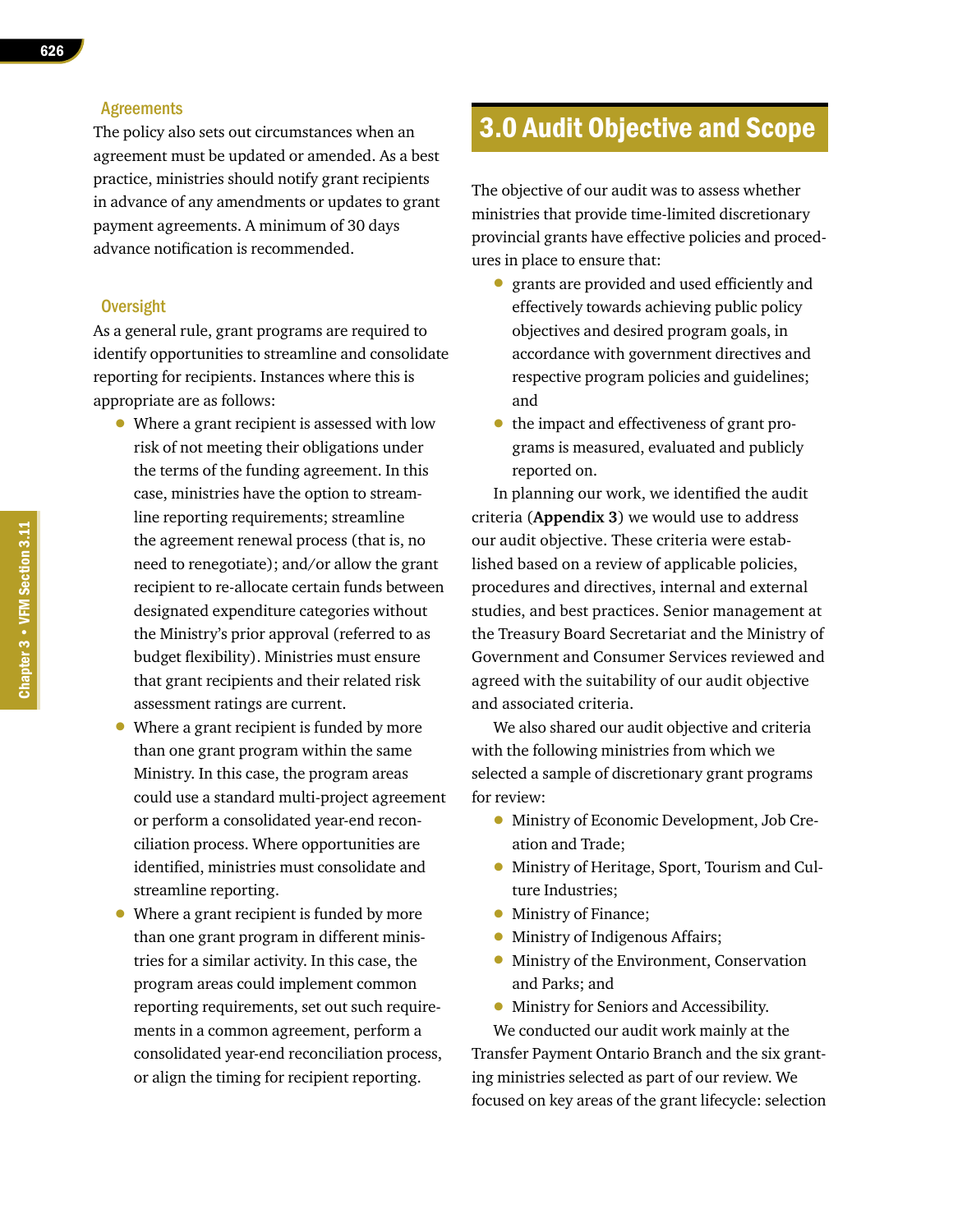of grant recipient, funding, monitoring, and performance measures.

Our work included interviewing senior management at the Transfer Payment Ontario Branch and the ministries selected; reviewing applicable policies, directives and procedures; sampling and reviewing relevant grant applicants' documentation; and reviewing other relevant documents to assess the impact of grant programs, including program reviews.

We also worked closely with the Treasury Board Secretariat and all 23 ministries to create a list of all provincial discretionary grant programs and to gather five years of financial information on these grants. We also surveyed ministries that were using the Grants Ontario system to obtain their feedback on the system.

We selected 15 grant programs for detailed testing across various ministries for different purposes and to different types of recipients. The purposes we focused on were culture, tourism or sporting events/organizations, start-up/scale-up, skills training employment, support for northern/rural communities, industry support, environmental initiatives, research and innovation, Aboriginal support, social services and international disasterrelief support. The types of recipients we selected included businesses, not-for-profit organizations, post-secondary institutions, municipalities, and First Nations.

A brief description of each grant we selected for review is included in **Appendix 4**, and the results of our testing are summarized in **Appendix 5**. Based on our review of grant information available at the ministry level, we also visited five and contacted an additional 10 grant recipients to review selected source documents.

For three of the six discretionary grant programs that were funded by the Ministry of Economic Development, Job Creation and Trade but administered by the Ontario Centres of Excellence or the MaRS Discovery District, we visited the grant program administrators to complete our testing.

Our audit excluded any time-limited discretionary grants programs audited by our Office in the last five years.

# 4.0 Audit Observations

## 4.1 Discretionary Grant Information and Disclosures

## 4.1.1 Discretionary Grants Are Not Separately Disclosed to Allow Legislators to Make Informed Decisions

The Estimates of the Province of Ontario outlines the spending plans for each ministry, while the Public Accounts of Ontario outlines the actual revenues and expenditures for each ministry. However, both group all transfer payments to third parties together, without differentiating between those for time-limited activities and those for the delivery of government services, whether legislated or not.

For example, in the 2018/19 Public Accounts of Ontario, time-limited discretionary grants are included under the classification of "transfer payments." This classification also includes refundable income tax credits, subsidies, assistance, and other legislated grants paid to individuals, businesses, institutions and other government bodies. Therefore, it is difficult to confirm how much of the transfer payments provided in the year were for ongoing programs, such as education grants to school boards, versus time-limited discretionary grants. In 2018/19, transfer payments before consolidation with the broader public sector (including, hospitals and school boards) accounted for 80% of the Province's total expenditures or \$130 billion.

Members of the legislative assembly approve the spending plans of each ministry outlined in the Estimates of the Province. Once approved by the legislature, the Estimates become the legal spending authority for each ministry. Without being able to identify which transfer payments are discretionary and which are for ongoing programs versus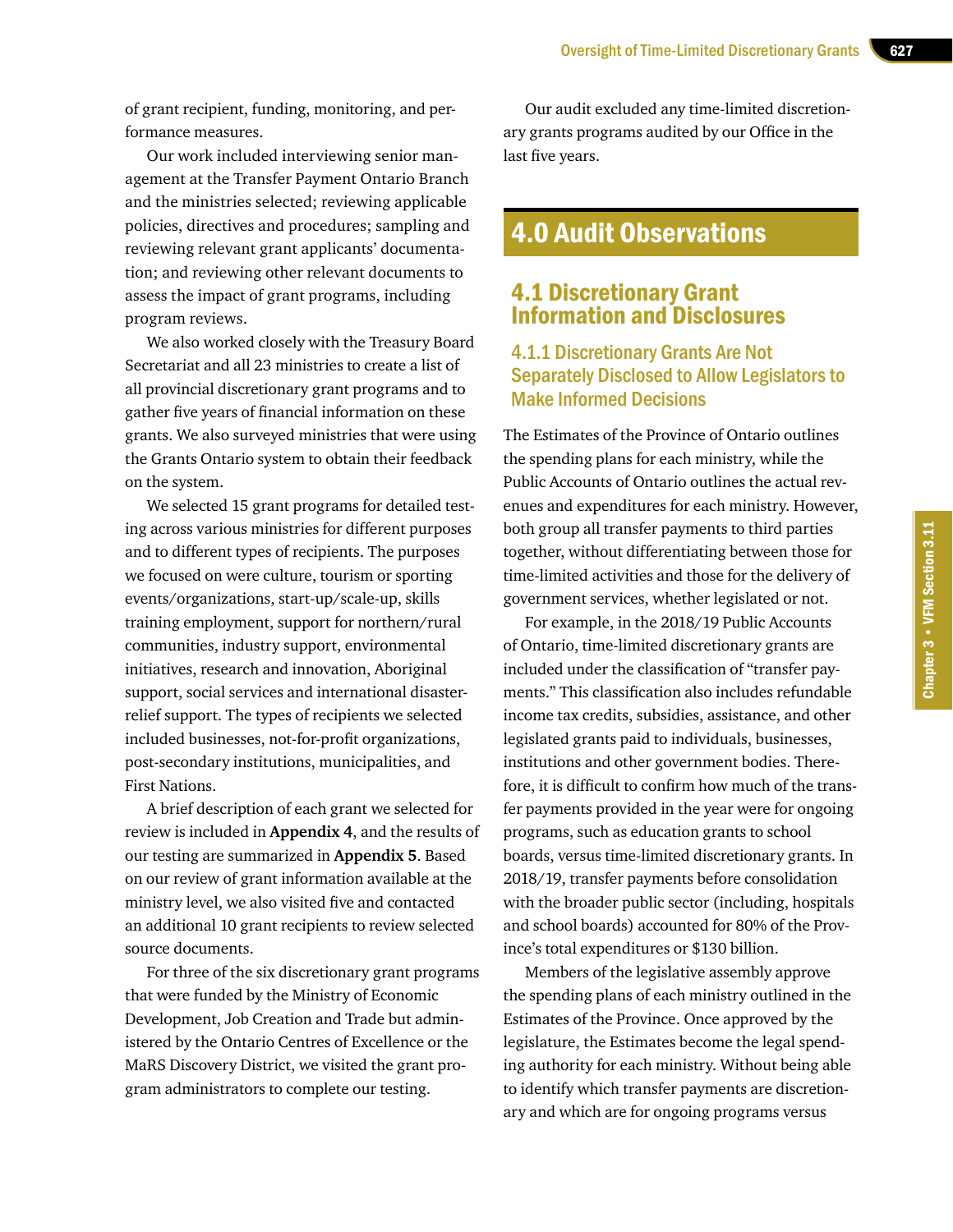time-limited programs, Members of the Legislature or the Standing Committee on Estimates, which considers Estimates of selected ministries, do not have access to the necessary information on which to base discussions, questions and later funding allocation decisions in times of fiscal constraint or changing government priorities.

#### There Is No Central Listing of All Time-Limited Grant Programs in Ontario

Internally, the government does not have a centralized list of time-limited discretionary grants and there is no clear or consistent understanding and reporting of discretionary grants across the ministries.

As of June 2019, only 25% of time-limited discretionary grants in the Grants Ontario system (discussed in **Section 4.2**) were listed on Grants Ontario's public website, describing the purpose of grant funding and eligibility requirements. The Transfer Payment Ontario Branch (formerly Grants Ontario Business Office) told us that the decision of whether or not to list the grants publicly was made based on input from the granting ministry. For the grants not listed on the Grants Ontario website or not yet transferred to the Grants Ontario system, it was difficult to find a description of the grants and their eligibility requirements on the respective ministries' websites. In contrast, Australia's government-wide information system (GrantConnect) provides transparency through the granting process. The system provides notification of future grant opportunities, and details on current grant opportunities as well as every grant awarded by the Australian government regardless of value.

As part of the government's annual budgeting process, all ministries are required to complete a Transfer Payment Analysis Form for each of their transfer payment programs that provide funding of more than \$25 million annually. The form identifies, among other things, whether the grant program was created through legislation or whether it is at the Ministry's discretion. However, this

information is not verified, accumulated or tracked centrally to allow for year over year comparative analysis of discretionary grant funding.

For the purpose of this audit, we had to contact each ministry to provide us with a list of all their time-limited discretionary grant programs and associated funding for each of the last five years. It took over two months and multiple discussions with staff at various ministries and Treasury Board Secretariat to obtain the information. As noted in **Section 2.2**, for 2018/19, the Ministries identified 249 discretionary grant programs totalling \$3.9 billion.

#### RECOMMENDATION 1

To improve transparency in government reporting and allow the members of the legislative assembly to have better information with which to make informed funding allocation decisions, we recommended that the Treasury Board Secretariat:

- show time-limited discretionary grants separately from government funding for ongoing programs in the Estimates of the Province and the Public Accounts of Ontario; and
- compile and maintain a central list of all time-limited discretionary grant programs.

#### SECRETARIAT RESPONSE

The Treasury Board Secretariat (Secretariat) will endeavour to strengthen transparency through public reporting, and assess highlighting discretionary grants as part of the Estimates and the Public Accounts.

The Secretariat will examine the feasibility of enhancing key sections of the Public Accounts to facilitate the identification of discretionary and ongoing grants.

Through the Transfer Payment Consolidation initiative, we will continue to ensure there is a central list of all transfer payment programs, including specific references to time-limited discretionary grant programs. We will make this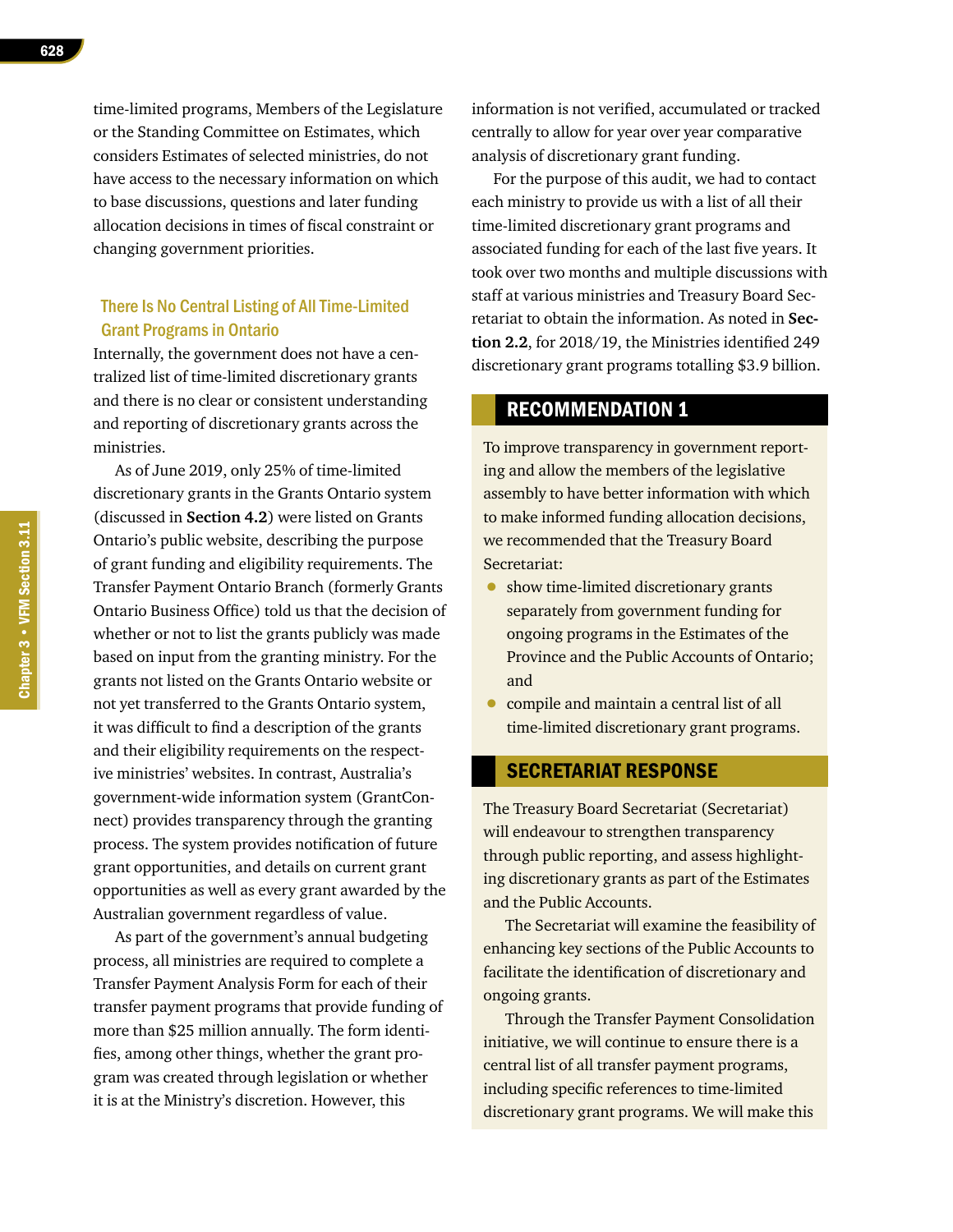list available to all ministries and relevant provincial agencies through the enterprise intranet to help inform funding allocation decisions.

## RECOMMENDATION 2

To inform the public about all grant programs available, we recommend that the Ministry of Government and Consumer Services disclose on the Grants Ontario System details on current and upcoming grant opportunities.

#### MINISTRY RESPONSE

The Ministry of Government and Consumer Services (Ministry) will engage with ministry program areas beginning in the fourth quarter of 2019/20 to disclose all current and forthcoming grant programs with approved launch dates on Transfer Payment Ontario.

## 4.1.2 Time-Limited Discretionary Grant Recipients Not Always Publicly Disclosed or Linked to the Grant Program

Grant recipients receiving more than \$120,000 are annually disclosed in Volume 3 of the Public Accounts, but they are not identified with the respective grant program.

Of the 15 grant programs we reviewed, only five publicly disclosed all grant recipients and their related funding. For two grant programs (Celebrate Ontario and the Ontario Municipal Partnership Fund) recipients were disclosed on the Transfer Payment Ontario (formerly Grants Ontario) website. Recipients of the other three programs (the Jobs and Prosperity Fund, the Age-Friendly Community Planning Grant, and the Great Lakes Guardian Community Fund) were disclosed in the Ontario Data Catalogue portal, which is a government database that permits searches of various types of government data. However, the data was not always up to date. For example, for the Job Prosperity Fund the public information on the Ontario Data Catalogue was for July 1, 2009,

to March 31, 2017. In this case, 19 recipients that had received in total \$79 million in funding over the last two years had not been added to the portal. Another limitation of this database is that it does not allow the user to conduct searches by grant recipient to identify all funding a single recipient receives from any provincial grant program.

## 4.1.3 Recipients of Time-Limited Discretionary Grants Funded Indirectly by the Government Are Not Disclosed in Public Accounts

Based on our review of 2018/19 Public Accounts, we identified at least eight organizations that acted as flow-through entities because they received approximately \$402 million in funding that was further disbursed to other recipients. Some of this funding was for the cost of administering the grants. For grants provided by flow-through organizations, only the name of the flow-through organization is listed in Volume 3 of the Public Accounts, not the final recipients of the funds. See **Figure 4** for a list of these organizations and related ministries.

We found that most of these flow-through organizations disclosed the names of grant recipients and amounts awarded, by grant program, on their individual websites. However, in most cases, the total funding disclosed was less than the amount of grant expenditures recorded in their audited financial statements, even after we took into consideration funding used by the organization for operating expenditures. In many cases, the latest available list of grant recipients was for 2017/18. Some specific observations we made were as follows:

• The Ontario Arts Council had not disclosed on its website the names of organizations that were awarded grants totalling \$9.9 million in 2018/19. The Council disclosed an additional \$7.5 million in grants following our inquiry about the discrepancy between the information on the website and the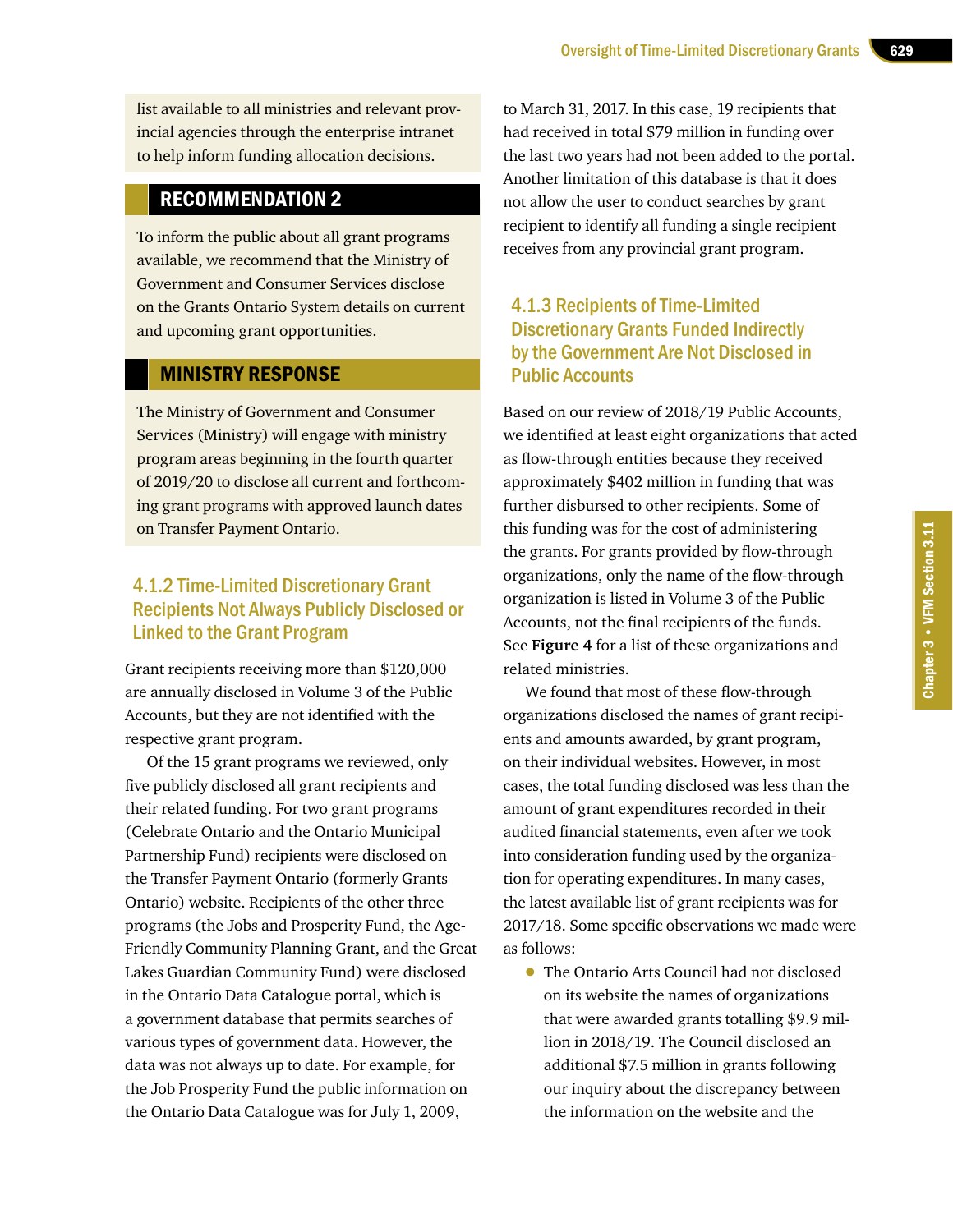#### Figure 4: List of Flow-Through Organizations and Amount of Funding Provided, 2018/19

Source of data: 2018/19 Public Accounts, Agencies'/Funds' Financial Statements and Websites

|       |                                                                 | <b>Amount of Funding</b><br><b>Provided to Flow-</b>  |
|-------|-----------------------------------------------------------------|-------------------------------------------------------|
|       | <b>Organizations</b>                                            | <b>Through Agencies/</b><br><b>Funds (\$ million)</b> |
|       | <b>Ministry of Tourism, Culture and Sport</b>                   |                                                       |
| 1     | Ontario Trillium Foundation                                     | 131.3                                                 |
| 2     | Ontario Arts Council                                            | 64.9                                                  |
| 3     | <b>Ontario Media Development</b><br>Corporation                 | 45.3                                                  |
| 4     | <b>Ontario Cultural Attractions Fund</b>                        | 2.0                                                   |
|       | <b>Ministry of Energy, Northern Development and Mines</b>       |                                                       |
| 5     | Northern Ontario Heritage<br><b>Fund Corporation</b>            | 100.0                                                 |
|       | <b>Ministry of Economic Development, Job Creation and Trade</b> |                                                       |
| 6     | Ontario Centres of Excellence                                   | 37.4                                                  |
| 7     | <b>MaRS Discovery District</b>                                  | 19.3                                                  |
|       | <b>Ministry of Agriculture, Food and Rural Affairs</b>          |                                                       |
| 8     | Greenbelt Fund                                                  | 2.2                                                   |
| Total |                                                                 | 402.4                                                 |

amount of grants expensed on their financial statements for the year. Recipients of an additional \$2.4 million in grants were still undisclosed on their website.

- The Ontario Media Development Corporation provided grants totalling \$37 million in 2018/19; however, on its website it disclosed the names of about 400 organizations that were awarded grants totalling only \$11.1 million.
- The Ontario Trillium Foundation received \$131 million in funding in 2018/19 from two ministries for three grant programs and awarded \$121 million to grant recipients; the remaining funding went toward operating costs. For the grants it awarded in 2018/19, the Foundation disclosed on its website only \$94.1 million to grant recipients for one of the three grant programs it administered. For the other two grant programs, the latest list of grant recipients disclosed was for 2017/18.
- The Northern Ontario Heritage Fund Corporation does not disclose the recipients to which it provides financial assistance. In its latest financial statements, it reported grants totalling \$105.9 million in 2018/19 and 94 million in 2017/18.
- The Ontario Centres of Excellence and the MaRS Discovery District do not disclose the recipients to which they provide grants. In 2018/19 they were provided with \$37.4 million and \$19.3 million respectively to allocate to recipients.

In contrast, we found that the then Ministry of Health and Long-Term Care did list all of the recipients in Volume 3 of the Public Accounts paid through its four flow-through agencies. In 2017/18, the then Ministry of Health and Long-Term Care provided funding to 127 recipients for a total amount of \$245.7 million through four flowthrough agencies. The Ministry publicly disclosed each of the 127 recipients and their corresponding amount of funding.

The federal government also makes flow-through grant information available on one common platform (Open Canada). The details include the recipient, the granting ministry or agency, the funding amount and in some cases additional detail such as the purpose of the grant and expected timelines for the use of the funds or the project start/end date.

#### RECOMMENDATION 3

To increase transparency and greater accountability for government funding, we recommend that the Treasury Board Secretariat, in conjunction with granting ministries, publicly disclose on one platform all recipients of government funding received directly through a ministry or indirectly through a flow-through organization, by granting program.

#### SECRETARIAT RESPONSE

The Treasury Board Secretariat (Secretariat) will support granting ministries to publicly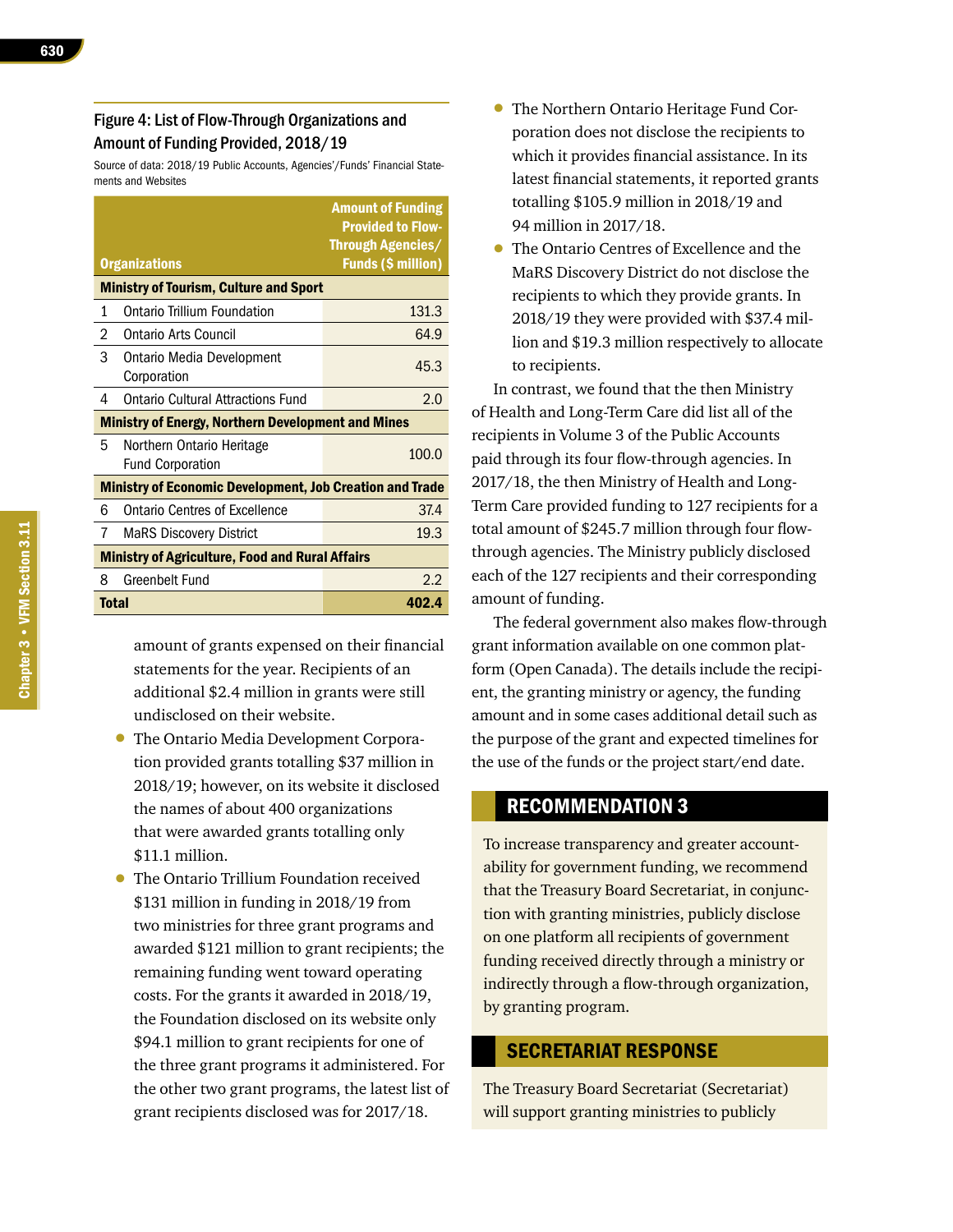report in the Public Accounts of Ontario the recipients of government funding received directly through a ministry or indirectly through a flow-through organization, by granting program. To achieve this, the Secretariat will revise instructions provided to ministries to expand reporting requirements.

# 4.2 Grants Ontario System

## 4.2.1 Some Ministries Are Still Not Using the Grants Ontario System and Most Ministries Are Not Using All Key System Components

As of September 2019, more than three years after the government-wide Grants Ontario system was made mandatory, not all ministries were using the system for all of their time-limited/project-based discretionary grants. According to the information provided by the Transfer Payment Ontario Branch, only 53% of all time-limited discretionary grants were recorded on the Grants Ontario system.

For example, as of September 2019, the Cabinet Office and the Ministry of Long-Term Care were not using the Grants Ontario system for their timelimited discretionary grants. The Cabinet Office stated that the volume of grants and the limited number of recipients does not justify the costs associated with using the Grants Ontario System. In 2018/19, Cabinet Office provided \$432,000 in grant funding under two grant programs. The Ministry of Health and the Ministry of Long-Term Care stated that the Grants Ontario system was designed to receive applications from many different potential applicants that are relatively small. In contrast, the grant activity of both the Ministry of Health and the Ministry of Long-Term Care is to provide ongoing funding to a relatively stable and unchanging number of recipients (that is, hospitals and long-term care homes) for which time-limited discretionary funding is generally provided in conjunction with ongoing funding.

Other ministries, like the Ministry of Natural Resources and Forestry, are using the system for

some but not all their time-limited discretionary grant programs. The Ministry of Natural Resources and Forestry stated that it does not have the funding required to transition its remaining programs onto the system. While the other remaining ministries told us that they were in the process of transitioning all of their time-limited grants on to the system.

The Grants Ontario system includes six life cycle stages with 23 modules in total. As shown in **Figure 5**, not all grant programs on the system use all of the modules. A very high number of grant programs do not use the risk assessment module (97%), the performance measures module (72%), or the standardized contracts (100%) contained in the system. All these modules were designed to help capture relevant data and meet the requirements of the Transfer Payment Accountability Directive discussed in **Section 2.5.1**.

Most ministries we contacted were not using all modules to manage their time-limited grants within the system. The reasons they provided for not using the modules included:

- the system modules were too complicated and staff did not receive sufficient training on these modules;
- the budget module does not allow recipients of multi-component grants to input multiple budgets within one application, but instead forces recipients to create new applications for each budget component (an example of a multi-component grant is the Agricultural Drainage Infrastructure Program that includes grants for supervision, maintenance and construction);
- they were still in the process of implementing the system and have not yet started to use certain modules; and
- one ministry stated that it believed its internal risk assessment process is better than the risk assessment module in the system, which cannot accommodate all phases of the ministry's process.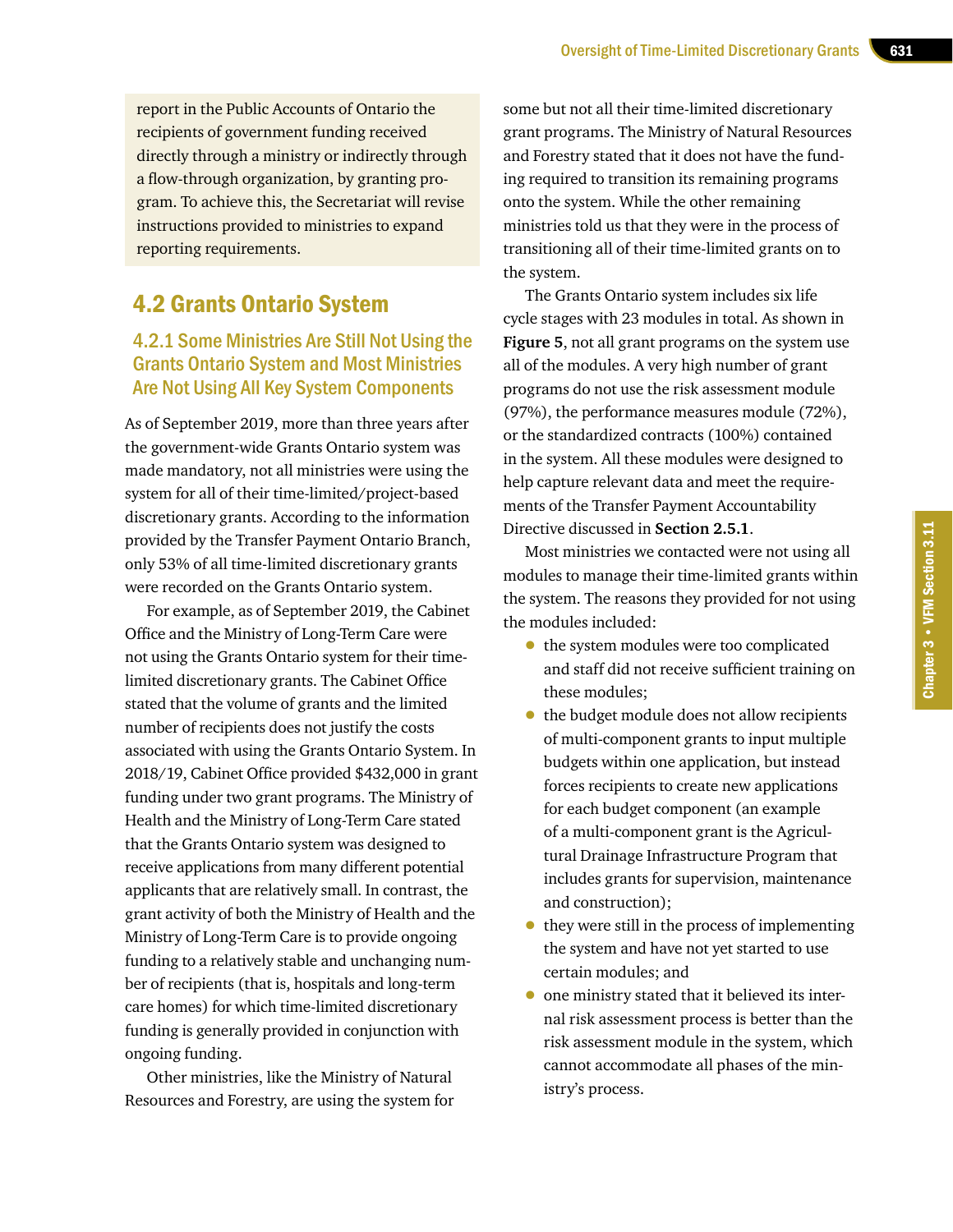| <b>Life Cycle</b> | <b>Module Components</b>                | Yes $2$ (%) | No (%)           |
|-------------------|-----------------------------------------|-------------|------------------|
| Set-up and Design | <b>Process Mapping</b>                  | 38          | 62               |
|                   | Form Setup                              | 68          | 32               |
|                   | <b>Web Portal</b>                       | 33          | 67               |
| Intake            | <b>Electronic Submission</b>            | 75          | 25               |
|                   | <b>Offline Applications and Reports</b> | 95          | 5                |
|                   | Multi-tier Customer Support             | 100         | $\overline{0}$   |
| Screening         | <b>Completeness Verification</b>        | 91          | $\boldsymbol{9}$ |
|                   | <b>Eligibility Assessment</b>           | 91          | 9                |
|                   | <b>Evaluation Scoring</b>               | 77          | 23               |
|                   | <b>Risk Management</b>                  | 3           | 97               |
| Approval          | <b>Funding Recommendation</b>           | 100         | $\Omega$         |
|                   | <b>Approval Workflow</b>                | 100         | $\Omega$         |
|                   | <b>Contract Generation</b>              | $\Omega$    | 100              |
|                   | Correspondence                          | 99          | $\mathbf{1}$     |
| Payments          | Scheduling                              | 100         | 0                |
|                   | Authorization                           | 100         | $\mathbf 0$      |
|                   | <b>Credit Memos</b>                     | 69          | 31               |
|                   | Recoveries/Repayments                   | 72          | 28               |
|                   | Payment integration with IFIS           | 100         | $\mathbf{0}$     |
| Monitoring        | <b>Performance Measures</b>             | 28          | 72               |
|                   | <b>Reporting (Report Backs)</b>         | 50          | 50               |
|                   | <b>Corrective Action</b>                | 38          | 62               |
|                   | <b>Notifications</b>                    | 100         | $\overline{0}$   |

Figure 5: Percentage of Grant Programs Using Grants Ontario Modules for Managing Grants, 2017/18<sup>1</sup>

Source of data: Transfer Payment Ontario Branch, Ministry of Government and Consumer Services

1. Based on grant programs approved for funding in the Grants Ontario system in 2017/18. According to the information provided by the Transfer Payment Ontario Branch (formerly Grants Ontario Business Office), only 53% of total timelimited grants had been transferred to the Grants Ontario system.

2. Module components used by less than 50% of programs in the Grants Ontario system are noted in grey.

#### Incomplete Data in the Grants Ontario System Does Not Facilitate Province-Wide Analysis of Time-Limited Discretionary Grants

Since most ministries are not using all components of the system (especially the performance measures module), the province is missing out on one of the intended benefits of the centralized system—that is, sharing information to support better decision-making across government. Instead, the information coming from the centralized system is incomplete or unreliable for provincial-level or government-wide analysis.

Ministries not using the system are also at risk of making payments to recipients that may be in default for misuse of funds with another ministry, since the system allows ministries to flag any recipient for violating the terms of the agreement and this flag is accessible to all ministries using the system. If ministries are performing their own risk assessments and tracking performance measures outside of the system, this leads to inefficiencies and an inability to share critical information with other ministries that are considering providing grants to the same recipients.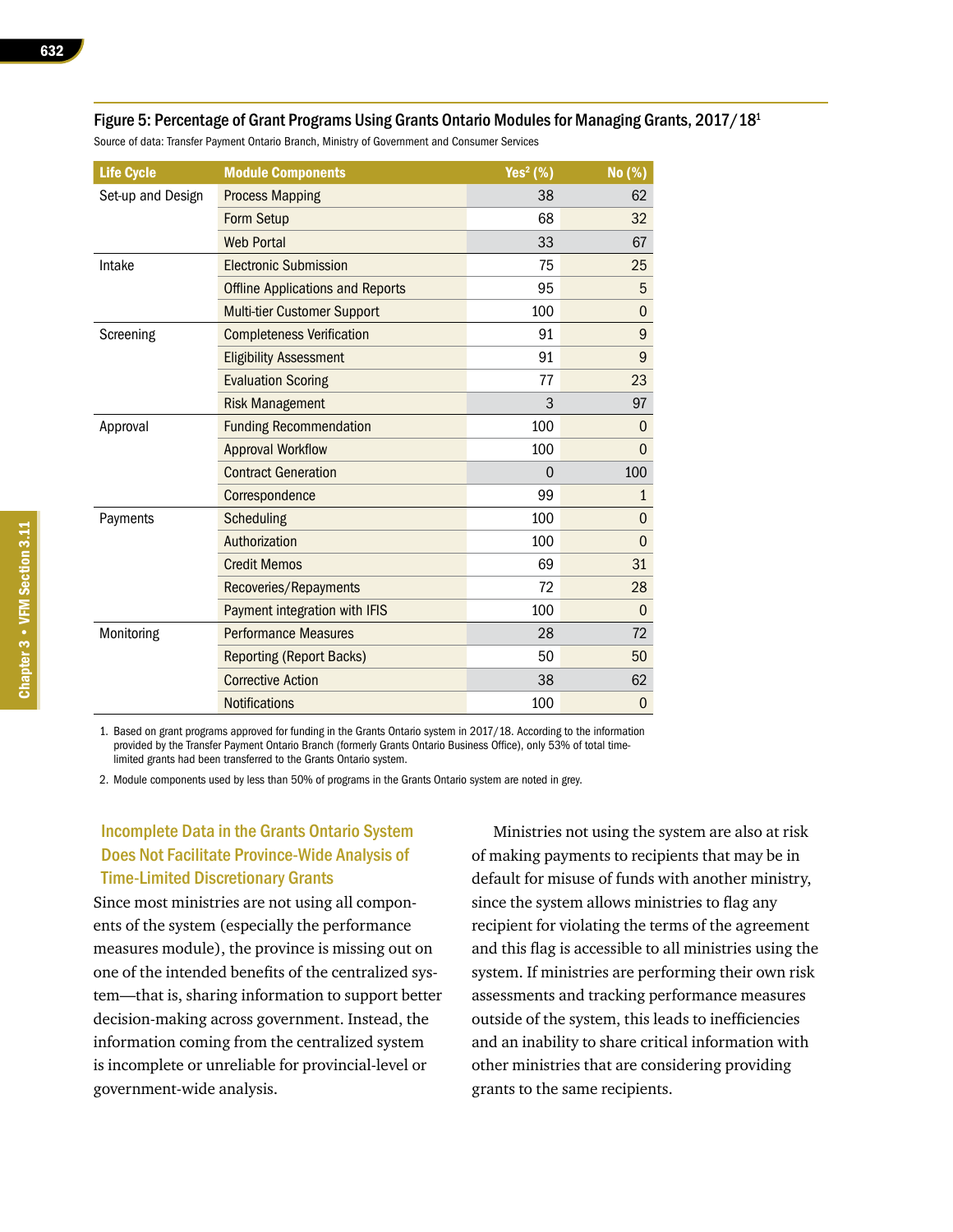While the Transfer Payment Ontario Branch has implemented a business intelligence tool to help ministries generate grant-level or ministry-level reports, it noted that most provincial-level reporting is not useful because the ministries are not using all available modules and data is not being collected in a consistent manner. For example, instead of storing information in a manner that is easily transferable to the Grants Ontario System, some ministries simply attach a scanned file or email attachment that the system cannot read or use to generate reports.

Based on our discussion with the Transfer Payment Ontario Branch, its goal is to get all ministries to use all applicable modules of the system. However, the Branch can only encourage ministries to use the modules because its role is to support the ministries and not to enforce use.

#### 4.2.2 Expected Benefits of Implementing Grants Ontario System Not Achieved

In 2016, when the Treasury Board approved the Grants Ontario System as the mandatory government-wide system for grants, the system implementation was expected to lead to efficiencies and other benefits for the ministries using the system.

As noted in **Figure 6**, a few key benefits of implementing the system were to create efficiencies and reduce workload for ministries through standardization of the granting process, and by providing a common platform for ministries to share recipient funding and performance information for improved oversight and evidence-based decision-making across provincial grant programs. However, most of these benefits have not been achieved because not all ministries are using the system and those that are using the system are not using its full capability.

The Ministry of Government and Consumer Services has not developed performance measures for the Grants Ontario system. Appropriate performance measures, such as the percentage of grant programs on the system and using all available modules in the system, and the decrease in

ministries' administrative costs, would help the Ministry and the Transfer Payment Ontario Branch assess whether the implementation of the system has achieved the expected benefits contained in the 2016 business case.

## 4.2.3 User Satisfaction with the Grants Ontario System Not High for Ministries That Are Using the System

At the time of our audit, the Transfer Payment Ontario Branch was collecting performance-related information through voluntary surveys of both external and internal users of the system (that is, registered grant recipients and ministry staff, respectively). Areas assessed by the survey included the following:

- frequency of use of the Grants Ontario system;
- ease of use when navigating the system;
- reasons for difficulties experienced while using the system;
- client satisfaction with customer service;
- overall effectiveness of the onboarding and program setup process;
- overall effectiveness of the training to prepare users; and
- suggestions for improvements.

The latest survey of ministry users was conducted in November 2018, and for external users it was conducted in August 2018. The response rate was low—only 16% for ministry users, and only 30 to 59 external users, depending on the survey question. According to the surveys, 41% of ministry users and 51% of external users found the Grants Ontario system difficult to navigate.

Most difficulties encountered by external users related to finding their way around the system (70%); downloading or uploading an application (57%); downloading or uploading a report (50%); attaching documents (50%); and uploading organization profile information (37%).

Most difficulties encountered by ministry staff involved querying the system (28%); case views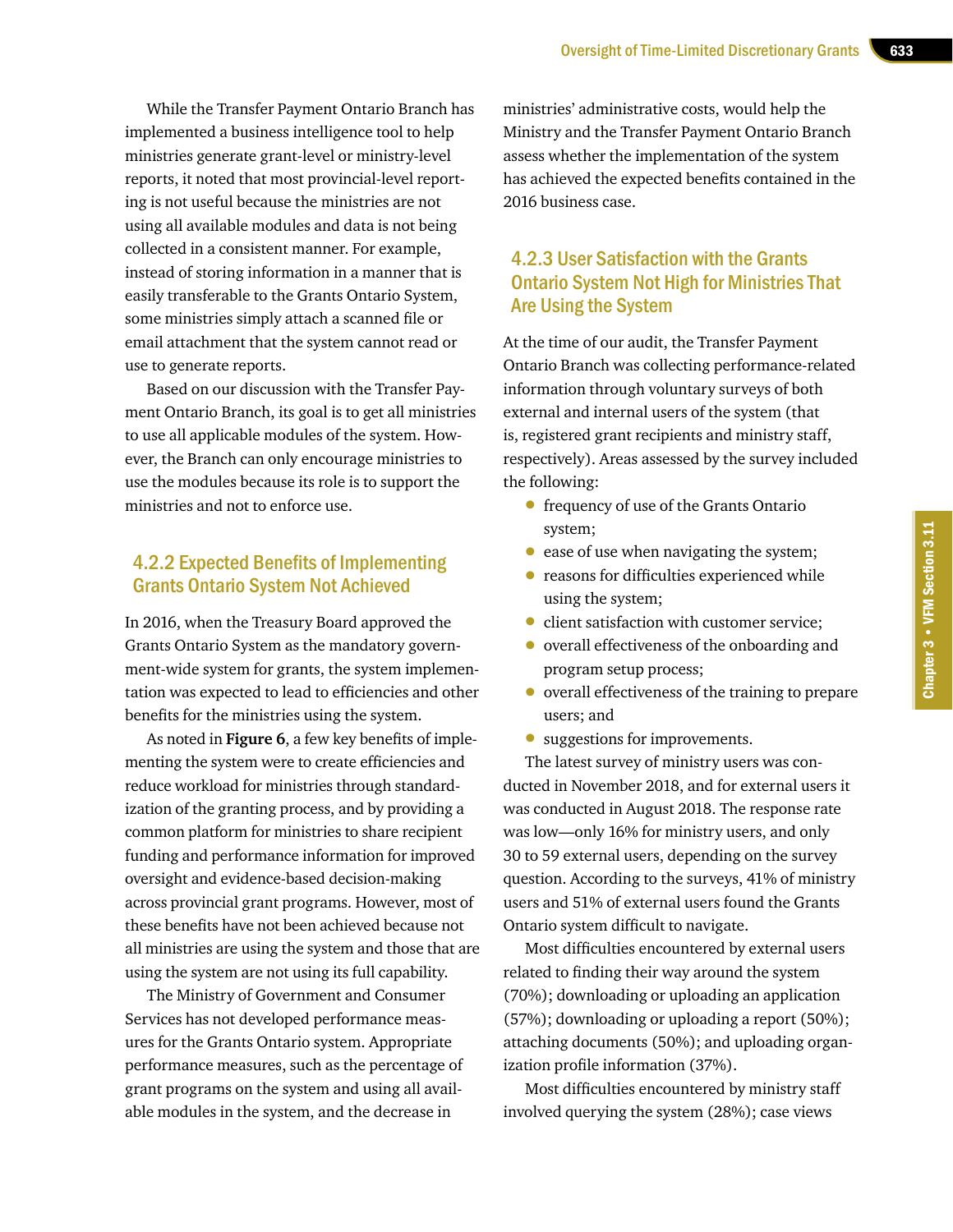#### Figure 6: Status of Key Expected Benefits of Implementing the Grants Ontario System

Prepared by the Office of the Auditor General of Ontario

| <b>Expected Benefit</b>                                                                                                      | <b>Status</b> | <b>Explanation</b>                                                                                                                                                                                                                 |
|------------------------------------------------------------------------------------------------------------------------------|---------------|------------------------------------------------------------------------------------------------------------------------------------------------------------------------------------------------------------------------------------|
| Establishment of common business processes for<br>program administration.                                                    | Complete      | Standardized grant modules, as identified in Figure 5.                                                                                                                                                                             |
| Increase customer satisfaction.                                                                                              | Incomplete    | Administrative burden for potential applicants has<br>been reduced according to a government study called<br>the 2018 Burden Reduction Report. But user surveys<br>indicate users still find it difficult to use the system.       |
| Improved stewardship of public funds, allowing<br>government to assess ministry and program<br>performance.                  | Incomplete    | Most ministries are not entering all grant information<br>into the system. As of March 2019, there were 26 other<br>transfer payment systems in use by Ontario ministries.<br>These systems cost \$45 million in total to operate. |
| Improved evidence-based decision-making by linking<br>financial and grant program information through unique<br>identifiers. | Incomplete    | Each applicant must use their business number as a<br>unique identifier. Lack of recipient risk analysis and<br>performance results make evidence-based decisions<br>difficult.                                                    |
| Improved accessibility to information through a single,<br>consistent record system across the government.                   | Incomplete    | Not all programs are using the system.                                                                                                                                                                                             |
| Improved risk management and transparency of<br>funding relationship between province and recipient.                         | Incomplete    | Funding relationship is transparent for programs that<br>use the system. 97% of grant programs using the<br>Grants Ontario System do not input risk management<br>information in the system.                                       |
| Consistent and on-demand reporting across programs<br>and ministries.                                                        | Incomplete    | Ministries do not input all relevant grant information<br>into the system, therefore they are unable to generate<br>useful monitoring reports.                                                                                     |
| Improved resource management by automating<br>common grant management functions to reduce<br>administrative costs.           | Incomplete    | To date, no analysis has been conducted on whether<br>cost savings have been realized or workloads reduced.                                                                                                                        |
| Incorporation of best practices from existing policies<br>and directives for transfer payment administration.                | Incomplete    | System provides the tools for implementing best<br>practices, but they are not being used by all ministries.                                                                                                                       |

(22%); payments (22%); and reports (22%). The exact nature of ministries' concerns was not known because users were not asked to provide details when checking off specific categories in which they were encountering problems.

In late August 2019, the Transfer Payment Ontario Branch implemented a system update that is expected to make the system more user-friendly. The update includes an interactive funding dashboard, task-based navigation and a simplified design.

We also surveyed several ministries that were using the Grants Ontario system to obtain their feedback on the system. They raised several issues, mainly to do with intake of applications, payment processing, training, technical support, and general usability of the system. Some of the issues are summarized in **Figure 7**.

One issue raised by ministries was external users having trouble uploading information. In particular, the most common complaint was that applicants had trouble saving an application in progress because the system would indicate an error in the application without identifying the source of the error. When the applicant tried to save the application, the system would appear to the user to delete partially completed applications rather than saving them, but in fact the incomplete applications remained in the system. This led to many applicants partially filling out grant applications multiple times before they successfully submitted an application.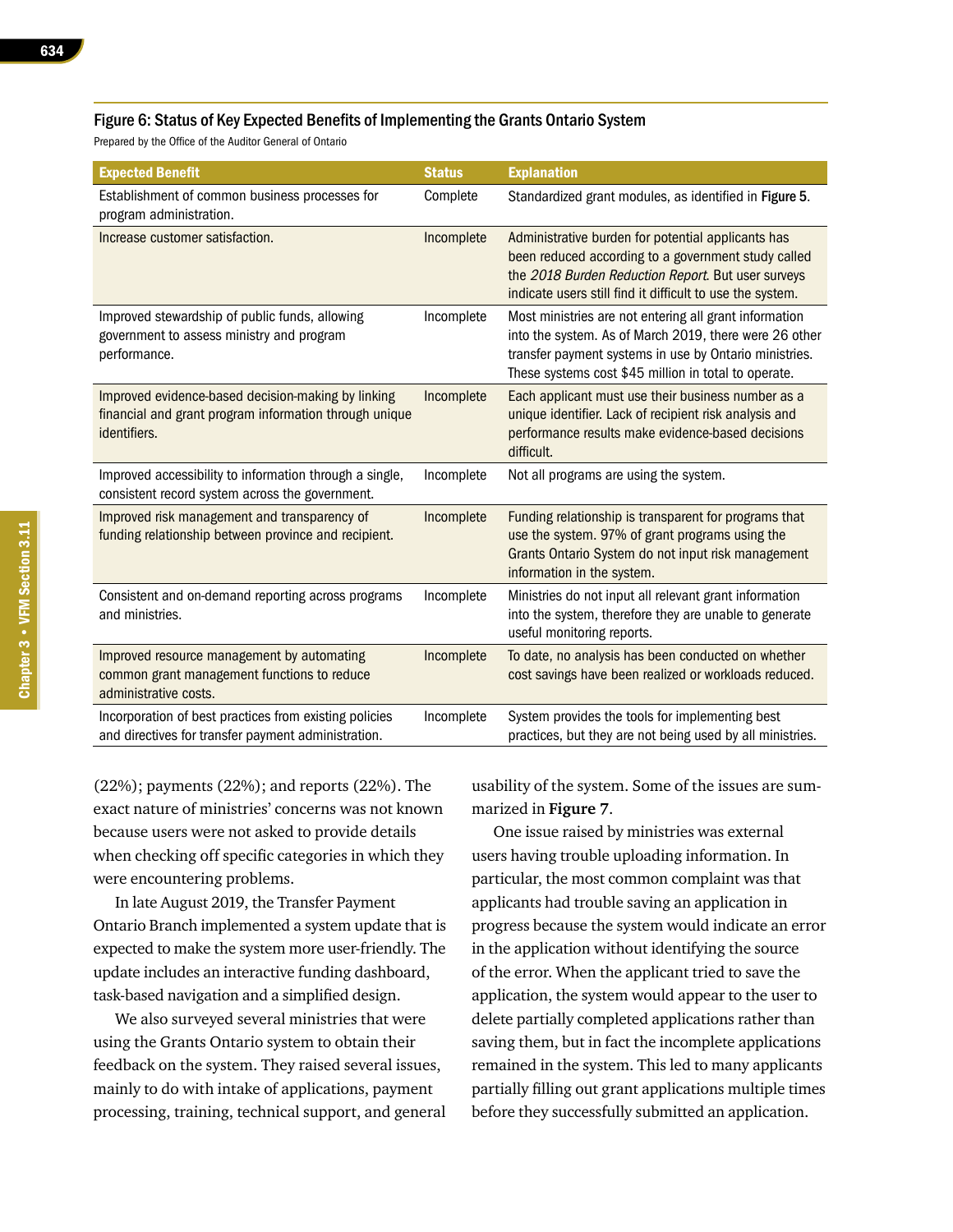#### Figure 7: Issues with the Grants Ontario System Noted by Ministries<sup>1</sup>

Prepared by the Office of the Auditor General of Ontario

| <b>System Issues Noted</b>                                                                                                                                                                         | $#$ of<br><b>Ministries</b><br><b>Impacted</b> |
|----------------------------------------------------------------------------------------------------------------------------------------------------------------------------------------------------|------------------------------------------------|
| Recipients have trouble getting assistance from the system helpline with long wait times during peak periods.<br>(From April 2018 to September 2019, over 1,900 user-reported system disruptions.) | 8                                              |
| Recipients that receive cheques without description. <sup>2</sup>                                                                                                                                  | 8                                              |
| System implementation training is not sufficient.                                                                                                                                                  |                                                |
| Budget template in system is not practical and cannot be customized.                                                                                                                               |                                                |
| Downloading files from the system is difficult.                                                                                                                                                    | 6                                              |
| Recipients have trouble uploading/submitting reports prior to the deadline or Grants Ontario staff fail to input<br>application received offline prior to the deadline.                            | 3                                              |
| Payments have to be approved individually instead of allowing batch approval for large number of recipients. (In<br>2017/18, 13 grant programs paid over 100 recipients.)                          | $\mathcal{P}$                                  |
| The system feature that flags recipients who perform poorly or don't comply with contract requirements, does not<br>provide enough information and is not used effectively by ministries.          | $\mathcal{P}$                                  |

1. Based on survey results from 13 ministries that use the system.

2. Staff at Transfer Payment Ontario Branch informed us that grant recipients can access payment information details on their account with the Grants Ontario System.

The system does not differentiate between complete and partially complete applications, and therefore the ministries had to review all of the draft applications to ensure no applications were missed. The ministries also noted that some grant recipients had difficulty submitting final reports.

One of the key features of the Grants Ontario system is to allow ministries to share concerns about problematic recipients. The system allows the granting ministry to flag grant recipients who perform poorly or do not comply with contract requirements, and to inform other ministries who might have granted, or are considering granting funding to the same recipient. However, the flagging feature only identifies the ministry that flagged the recipient without providing any additional details or contact information for the individual or organization within the ministry that first issued the flag. The Ministry of Indigenous Affairs told us that it was difficult to find the cause for each flag because it must contact the other ministry to try to track down details on the flag. In some cases, the Ministry eventually found out that the cause for the flag was no longer relevant. At the time of the audit, there was no requirement to remove the flag once the flagged condition had been resolved.

## RECOMMENDATION 4

To encourage more ministries to use the government-wide Grants Ontario system and all relevant and applicable modules available in the system for the administration of their grants, we recommend that the Transfer Payment Ontario Branch within the Ministry of Government and Consumer Services:

- develop a plan with specific timelines to address concerns with the system raised by ministry staff and external users in its user satisfaction surveys; and
- implement practical solutions that will make the Grants Ontario system user-friendly, effective and efficient.

#### MINISTRY RESPONSE

The Ministry of Government and Consumer Services will work to respond to user needs identified through satisfaction surveys and other sources, by updating the system on a regular basis for ongoing improvements.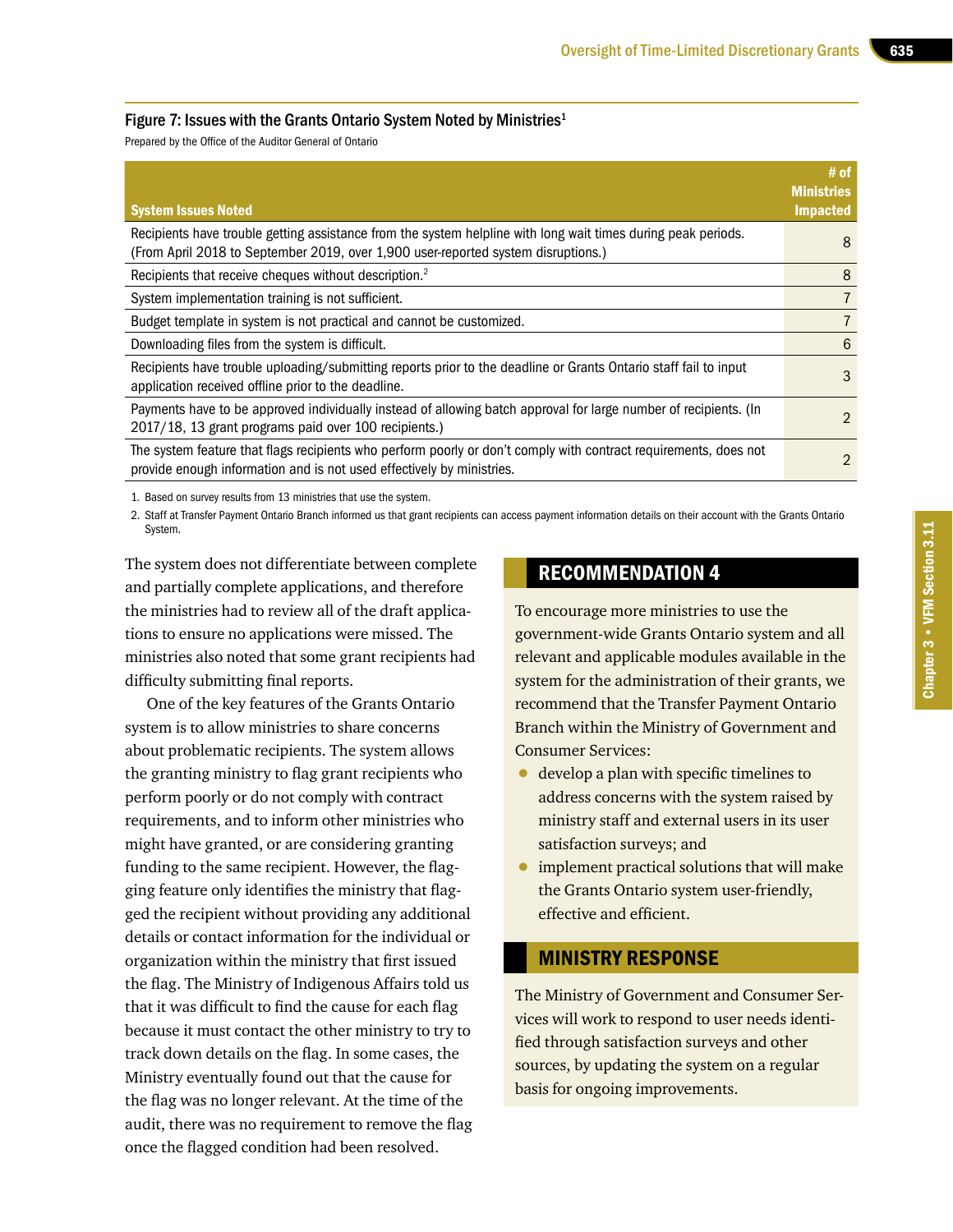## RECOMMENDATION 5

To maximize the benefits of a complete government-wide grants database that produces comparable, consistent and reliable reporting, we recommend that the Treasury Board Secretariat, in conjunction with the Transfer Payment Ontario Branch:

- reinforce the communication that all ministries are to use the government-wide Grants Ontario system and all relevant and applicable modules available in the system for the administration of their grants once the concerns raised by ministry staff and external users with respect to the system have been addressed;
- clearly define all key inputs to be entered into the Grants Ontario system and ensure all ministries are entering information consistently; and
- monitor utilization of the system.

#### RESPONSE FROM SECRETARIAT AND MINISTRY

The Treasury Board Secretariat (Secretariat) and the Ministry of Government and Consumer Services (Ministry) agree with the Auditor General's recommendation, and will use the observations to help inform the transformational initiatives that are underway.

Towards that end, the Ministry will continue to engage ministries on transitioning all transferpayment programs onto the Transfer Payment Ontario system, including the development of work plans and associated timelines. The Ministry will work directly with ministries to expand usage of modules that support program delivery, and to adopt best practices for transfer payment contract management and administration.

The Ministry will continue to work with ministries to build knowledge and capacity using the Transfer Payment Ontario modules to provide data driven insights to better support evidence-based decision-making.

The Secretariat will also support ministries on plans outlining how they and their provincial agencies who have a mandate to provide discretionary grants, will move to the Transfer Payment Ontario system.

The Ministry and the Secretariat will work with ministries on education and awareness of good data practices to improve data integrity, including clear understanding of data elements and consistency with data reporting and collection.

#### 4.2.4 Grants Ontario System Costs

The Grants Ontario system was built in 2012 at a cost of \$8.3 million to manage time-limited grants across all provincial ministries.

We reviewed the annual cost of operating the system over the last four years (2015/16–2018/19) in relation to the number of grant programs using the system at each year-end, as shown in **Figure 8**. We noted that the operating costs of the system have increased by over 120%, from \$4.0 million to \$8.9 million, and the number of staff has grown 228%, from 17.5 to 57 full-time-equivalent positions. At the same time, the number of grant programs on the system has increased by 268%, from 88 to 324 programs. These grant programs include time-limited and ongoing grants. Often, these grants may be recorded in the system multiple times by their individual components or various rounds of funding.

In 2018/19, the Transfer Payment Ontario Branch spent around \$8.9 million in operating costs and to provide technical support for the Grants Ontario system. The initial cost of developing the system is less than its ongoing costs because of the high number of full-time-equivalent staff in the Transfer Payment Ontario Branch.

The staff are divided into two major groups. The Business Support Team provides support to ministries through the implementation process, onsite training, and ongoing data requests and operation of the system. The Digital Solution Team consists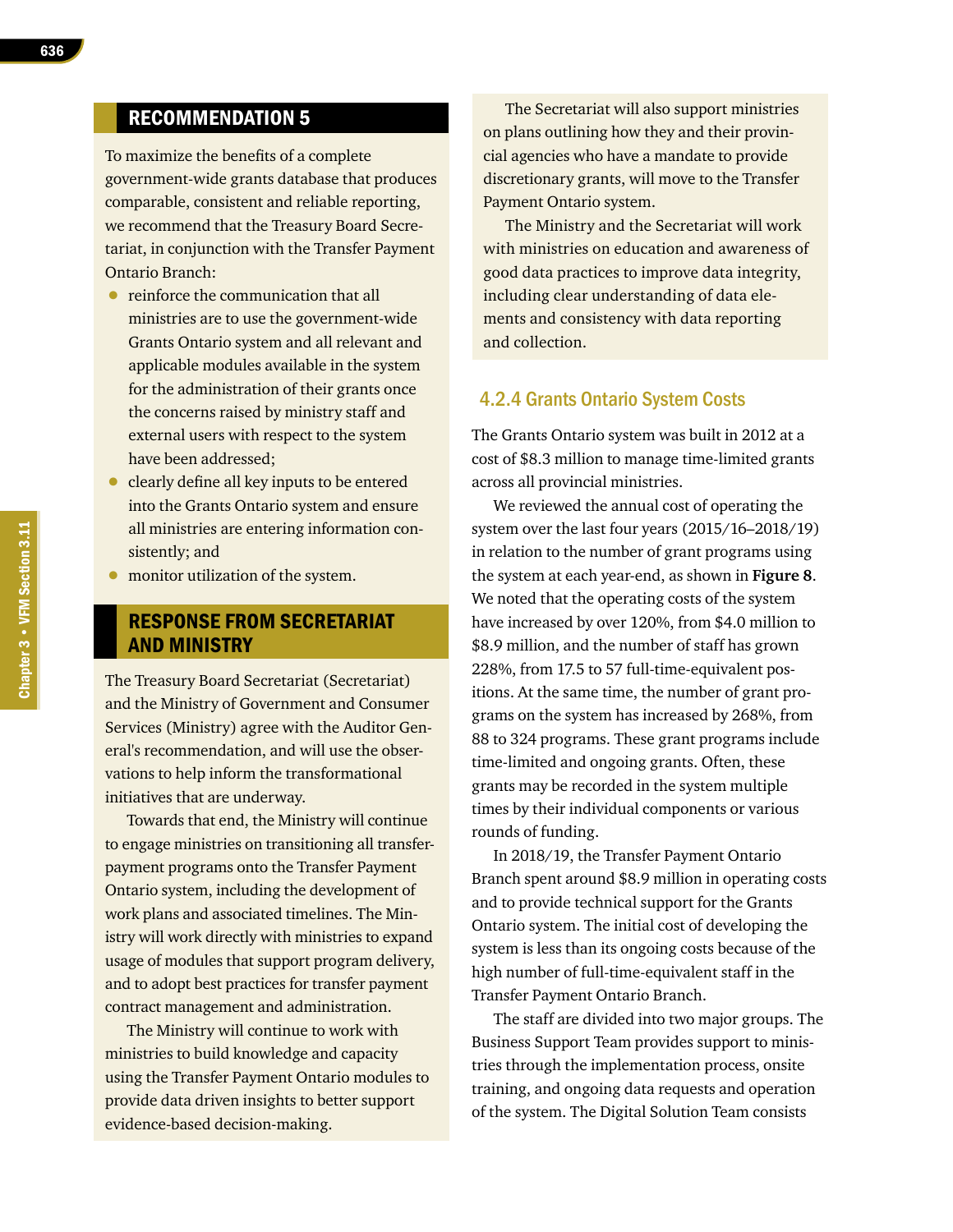| <b>Operating Expenses</b>                               | 2015/16   | 2016/17   | 2017/18   | 2018/19   |
|---------------------------------------------------------|-----------|-----------|-----------|-----------|
| Salaries and Wages                                      | 2,0152,63 | 2,911,255 | 4,290,951 | 5,066,241 |
| <b>Employee Benefits</b>                                |           | 352,568   | 586,749   | 626,624   |
| <b>Services</b>                                         | 625,000   | 3,040,170 | 4,130,690 | 3,198,875 |
| Supplies and Equipment                                  | 1,379,829 | 48,200    | 232,946   | 7,885     |
| Transportation/Communications                           |           | 80,300    | 51,985    | 43.325    |
| <b>Total</b>                                            | 4,020,092 | 6,432,493 | 9,293,321 | 8,942,950 |
| <b>Grants Ontario Staffing (Full-Time Equivalents)*</b> |           |           |           |           |
| Digital Solution Delivery                               | 11        | 32        | 32        | 32        |
| <b>Business Support</b>                                 | 6.5       | 19        | 25        | 25        |
| <b>Total FTEs</b>                                       | 17.5      | 51        | 57        | 57        |
| <b>Grant Programs Managed by Grant Ontario*</b>         |           |           |           |           |
| Grant Programs (time-limited and ongoing)               | 88        | 226       | 313       | 324       |

Figure 8: Grants Ontario System—Operating Costs, Staffing and Number of Programs, 2015/16 to 2018/19 Source of data: Ministry of Government and Consumer Services

\* As of March 31 of each fiscal year end.

of IT programmers that focus on integration and innovations within the system based on ministry feedback, run queries for ministry data requests, and provide tech support for system issues. The Branch does not have workload statistics on the two groups. Based on the number of programs managed by the Business Support Team, over the last three fiscal years, the average number of grant programs managed per staff ranged from 17.2 to 19.3 per fulltime equivalent.

At the time of our audit, there were no plans to deploy implementation staff elsewhere once all ministries have transferred onto the Grants Ontario system. The Ministry told us that implementation staff also support ongoing program changes that occur annually, and the level of support needed by ministries throughout program changes is similar to first-time implementation. In addition, the changes in government priorities are leading to major program changes across the government. The Ministry also told us that level of staffing required depends on the complexity of the grant program, length of grant application, number of applicants per program, and its expended mandate to implement recurring programs. However, we could not confirm the need for the staffing complement because

the Transfer Payment Ontario Branch does not have workload and efficiency measures needed to assess if its staffing levels are appropriate.

Costs of maintaining the system are recovered from the participating ministries. For 2018/19, the cost per ministry user of the Grant Ontario system was \$2,900 per year.

#### RECOMMENDATION 6

To manage the Grants Ontario system costefficiently, we recommend that the Transfer Payment Ontario Branch within the Ministry of Government and Consumer Services develop workload and efficiency measures and review its staffing model on an ongoing basis.

#### MINISTRY RESPONSE

The Ministry of Government and Consumer Services (Ministry) will continue to review the staffing model on an annual basis to ensure it supports the extensive business requirements and the complexity of the large number of programs that will be managed on the Transfer Payment Ontario System. As part of this analysis, the Ministry will develop metrics to ensure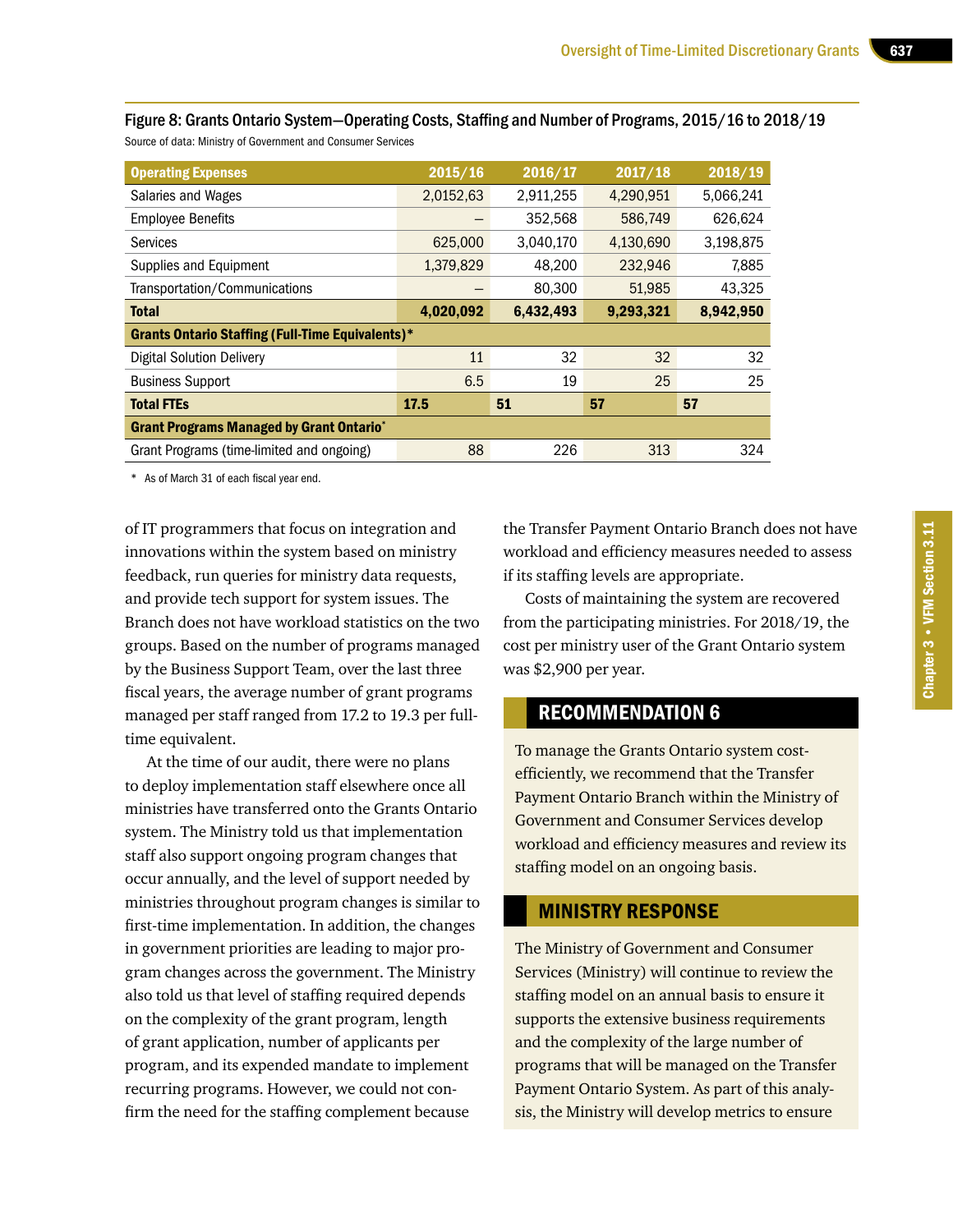efficient and cost-effective services are delivered to clients in early 2020/21.

The Ministry's Transfer Payment Ontario Branch has expanded its mandate significantly over the last 3 years, and now provides support and services to 20 ministries and more than 300 programs. Over the next 2 years this will increase by an additional 500 new programs, including those that are recurring.

## 4.2.5 Most Ministries Do Not Check if Grant Applicants and Recipients Have Outstanding Environment or Labour Violations That Have Not Been Resolved

Prior to awarding grants, most granting ministries do not check whether grant applicants (that is, businesses) are in violation of any provincial legislation (such as those relating to environmental protection or occupational health and safety) or whether applicants are under investigation for such. Granting ministries also do not ensure whether the applicant has provincial taxes owing.

We noted two exceptions. The Jobs and Prosperity Fund under the Ministry of Economic Development, Job Creation and Trade, completes a compliance check with the relevant ministries to ensure that the applicants do not have any tax liabilities, environmental violations, or labour law violations, before awarding a grant to an applicant. However, the funding agreements under this program are for terms of between five and nine years, and ministry staff do not perform subsequent compliance checks or monitor compliance with provincial laws throughout the term of the agreement. The Ministry of the Environment, Conservation and Parks also performs compliance checks to confirm that grant applicants are in good standing with environmental requirements.

None of the other ministries from which we selected grants for review (Ministry of Heritage, Sport, Tourism and Culture Industries, Ministry for Seniors and Accessibility, and Ministry of Indigenous Affairs) or other grant programs at the Ministry of Economic Development, Job Creation and Trade perform a similar compliance check for environmental or labour violations or outstanding provincial taxes.

#### RECOMMENDATION 7

In order that government funding is provided only to grant applicants in good standing with provincial statutes when the grant constitutes a significant monetary amount, we recommend that the Treasury Board Secretariat require ministries to verify an applicant's status with respect to outstanding environmental and labour violations and any outstanding taxes before making a grant payment.

#### SECRETARIAT RESPONSE

The Treasury Board Secretariat (Secretariat), with support from the Ministry of Government and Consumer Services (Ministry) and the Ministry of Finance, will determine ways to leverage existing tax compliance tools and processes currently used for the purpose of government procurement, and identify how the tax-compliance verification processes could be applied in the context of discretionary grants. Alternative mechanisms will be developed where existing tools and processes are not sufficient to address the recommendation.

In addition, the Secretariat and the Ministry will determine the best means to access information on a potential recipient's status with respect to environmental and labour violations.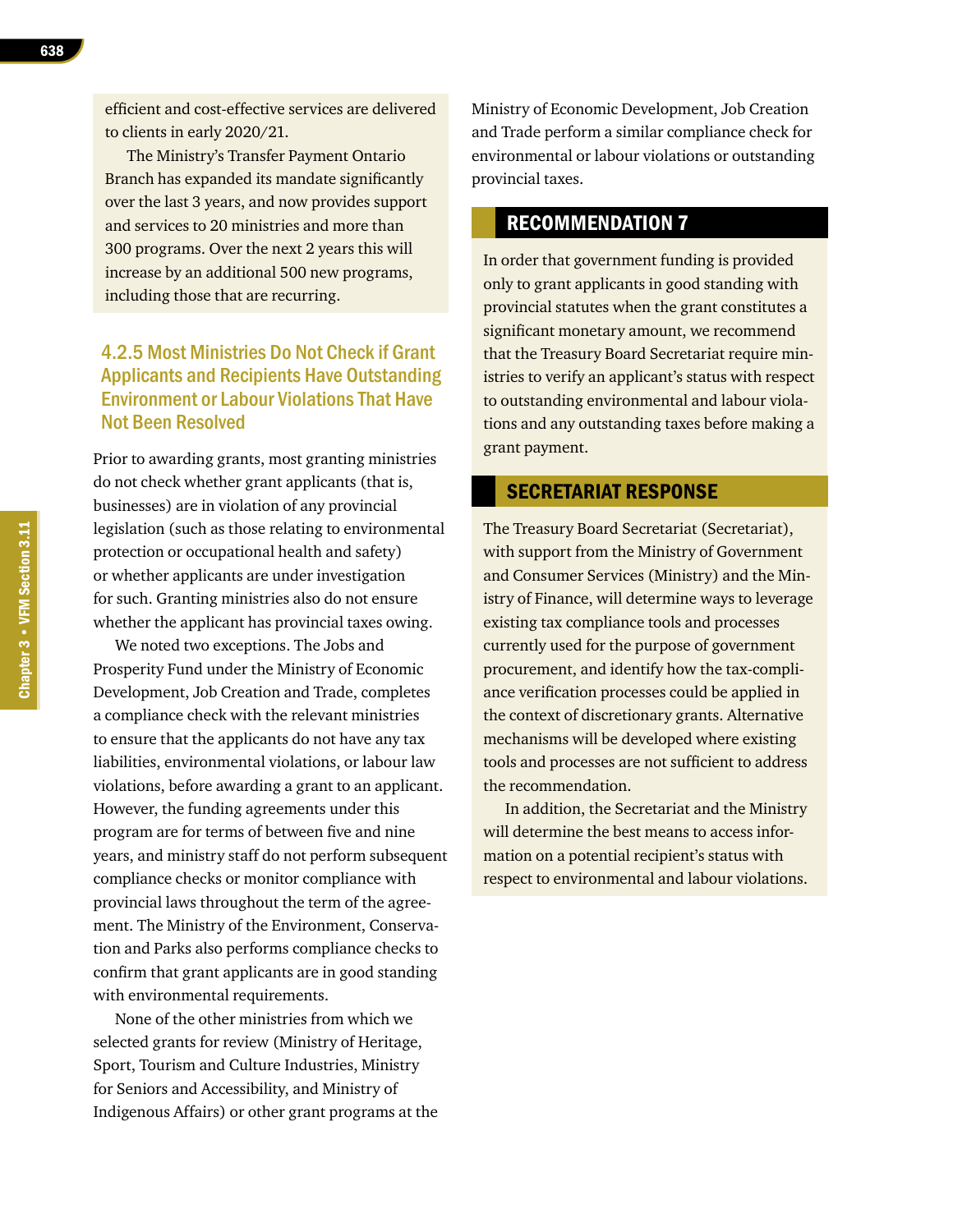## 4.3 Grant Programs Tested— Selection and Funding of Grant Recipients

## 4.3.1 Some Grants Awarded to Recipients by the Ministry of Heritage, Sport, Tourism and Culture Industries Not Based on Evaluation Criteria

We noted that for three programs we selected for review, administered by the Ministry of Tourism, Culture and Sport, some grant recipients were selected at the discretion of the Minister, even though they did not meet minimum evaluation criteria established for the particular grant programs. We noted that the Ministry of Tourism, Culture and Sport has allocated about 10% of grant funding to events at the discretion of the Minister over the last few years.

The Transfer Payment Accountability Directive provides direction on determining a recipient's eligibility and requirements for documenting funding decisions. A ministry that wants an exemption from part or all of the directive, only for exceptional circumstances, must seek Treasury Board/Management Board of Cabinet approval. In addition, the ministry must set out the rationale for the exemption in a business case. We noted the Ministry did not request an exemption from Treasury Board for any of the grant programs we tested where grants were awarded under ministerial discretion.

#### Celebrate Ontario Grants

Since its inception in 2007, the Celebrate Ontario grant program of the Ministry of Heritage, Sport, Tourism and Culture Industries has provided financial support to festivals across the province.

All applications for funding are evaluated by the Ministry. Most small- and medium-sized events, for applicants with an operating budget less than \$1 million, are evaluated by regional staff. Large events with operating budgets of at least \$1 million are evaluated by the Ministry's corporate office. Senior ministry staff present to the Minister a listing of all assessed events sorted by their evaluation scores and multiple funding options. These options identify different combinations of small, medium and large events for funding. Under all funding options, an amount (\$2.3 to \$3.8 million in 2017/18) is set aside to fund other priority events identified by the Minister.

Funding to festivals over the last three years ending March 31, 2019, has totalled \$55.2 million, of which \$5.9 million (or 10% of funding) to 132 recipients was awarded under ministerial discretion to applicants that did not achieve the minimum evaluation score required for funding approval, as seen in **Figure 9**. For 2018/19, the minimum score required for funding was 56/100 for small- or medium-sized organizations and 65/100 for large organizations. Another \$15.2 million was awarded in 2019/20, of which \$2.5 million (or 16%) was

Figure 9: Celebrate Ontario Grant Approvals for Festivals, 2016/17 to 2018/19

Source of data: Ministry of Tourism, Culture and Sport

|                                                                                  | 2016/17 | 2017/18 | 2018/19 | <b>Total</b> | 2019/201 |
|----------------------------------------------------------------------------------|---------|---------|---------|--------------|----------|
| # of grant applications                                                          | 465     | 427     | 441     | 1,333        | 412      |
| # of applications approved                                                       | 200     | 304     | 328     | 832          | 275      |
| # of applications approved via Minister's discretion <sup>2</sup>                | 35      | 56      | 41      | 132          | 73       |
| Overall grant funding approved (\$ million)                                      | 15.3    | 19.6    | 20.2    | 55.2         | 15.2     |
| Funding awarded to recipients approved via Minister's<br>discretion (\$ million) | 1.6     | 2.4     | 1.9     | 5.9          | 2.5      |
| % of grant funding awarded through Minister's discretion                         | 10      | 12      | 9       | 10           | 16       |

1. For grants awarded as of August 2, 2019, in the 2019/20 fiscal year.

2. The total number of unique events funded via Minister's discretion was 159.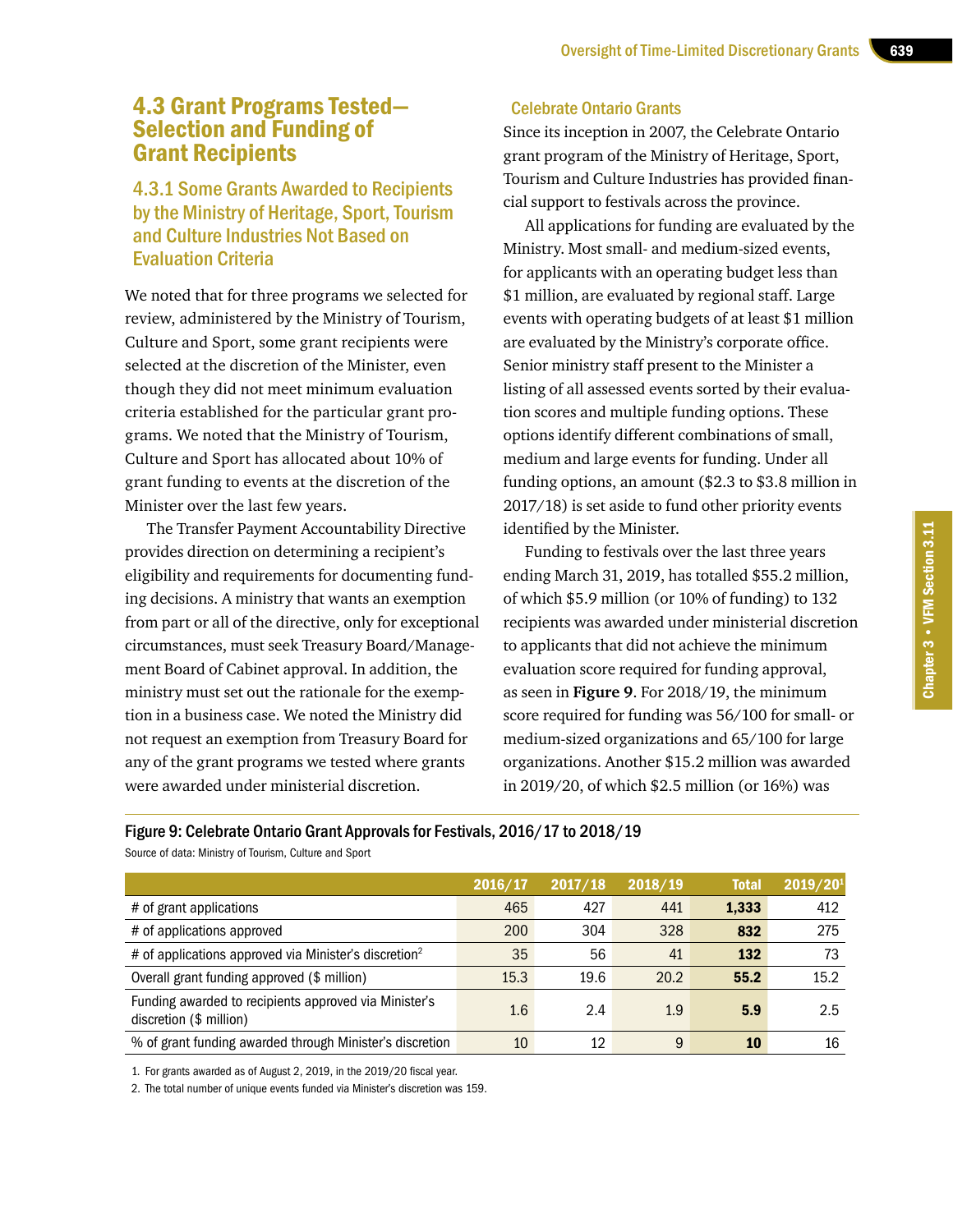in grants made under ministerial discretion to 73 recipients. In fact, 30% of funding awarded through ministerial discretion over the last four years was for applicants that scored at least 15 points below the minimum evaluation score. When we asked Ministry staff if they agreed with the events approved through the Minister's discretion, they told us that they put forward their best advice based on their evaluations of each applicant.

For funding under this grant program, Ministry staff review each applicant and score the event out of 100. For 2018/19, the evaluation criteria were as follows:

- Performance measurement, impact and marketing—25 points.
- Financial position and organizational capacity—20 points.
- Project information and sustainability—15 points.
- Tourism packages offered and event partnerships—15 points.
- Tourism analysis and support for tourist demand—10 points.
- Event budget analysis (forecast surplus/ breakeven)—10 points.
- Accessibility for Ontarians with disabilities—5 points.

For the period 2016/17 to 2018/19, funding for recipients who scored below the minimum required score but were approved for funding under ministerial discretion was justified based on the fact that they fell under a certain priority category, such as supporting regional, multicultural, francophone or Indigenous/northern events. Aside from noting the priority category for each approved applicant, there was no other documented justification on file explaining why the Minister chose to fund a certain applicant over another applicant in the same category that had scored higher. For 2018/19, we identified 24 unsuccessful applicants that scored below the minimum required, but had a higher score than at least one recipient in the same region and for a similar-sized event who was awarded funding through ministerial discretion.

In 2019/20, 36 applicants that achieved the minimum score were not approved for funding, while 73 other recipients that scored below the threshold were approved for funding under ministerial discretion. In contrast, from 2016/17 to 2018/19, all applicants that achieved the minimum required score were approved for funding. When we asked the Ministry why applicants who met the minimum required score were not approved for funding in 2019/20, we did not receive a satisfactory answer. For applicants that did not achieve the minimum score but were approved for funding by the Minister in 2019/20, no justification was provided for their selection. In this case, there was no indication of what priority area the applicants were selected to address.

Over the last four years, this Ministry has had five different Ministers. Of the 159 unique projects approved through ministerial discretion over the last four years, we noted that 36 were approved through ministerial discretion at least twice and by different ministers. Twelve of these events were funded by ministers representing two different political parties.

#### Ontario 150 Grants

Similarly, two other grant programs of the Ministry of Heritage, Sport, Tourism and Culture Industries provided funding to low-scoring applicants based solely on ministerial discretion. These programs were short-term in nature as they were intended to celebrate Canada's 150th anniversary.

The Ontario 150 Partnerships grant program provided 13 grant recipients (15%) about \$700,000 in total under ministerial discretion, including seven recipients that scored at least 15 points below the minimum required score. As well, the Ontario 150 Community Celebration grant program provided another 15 grant recipients (4%) about \$520,000 in total funding under ministerial discretion even though their evaluation score was also below the minimum required. There was no rationale documented for any of these funding decisions.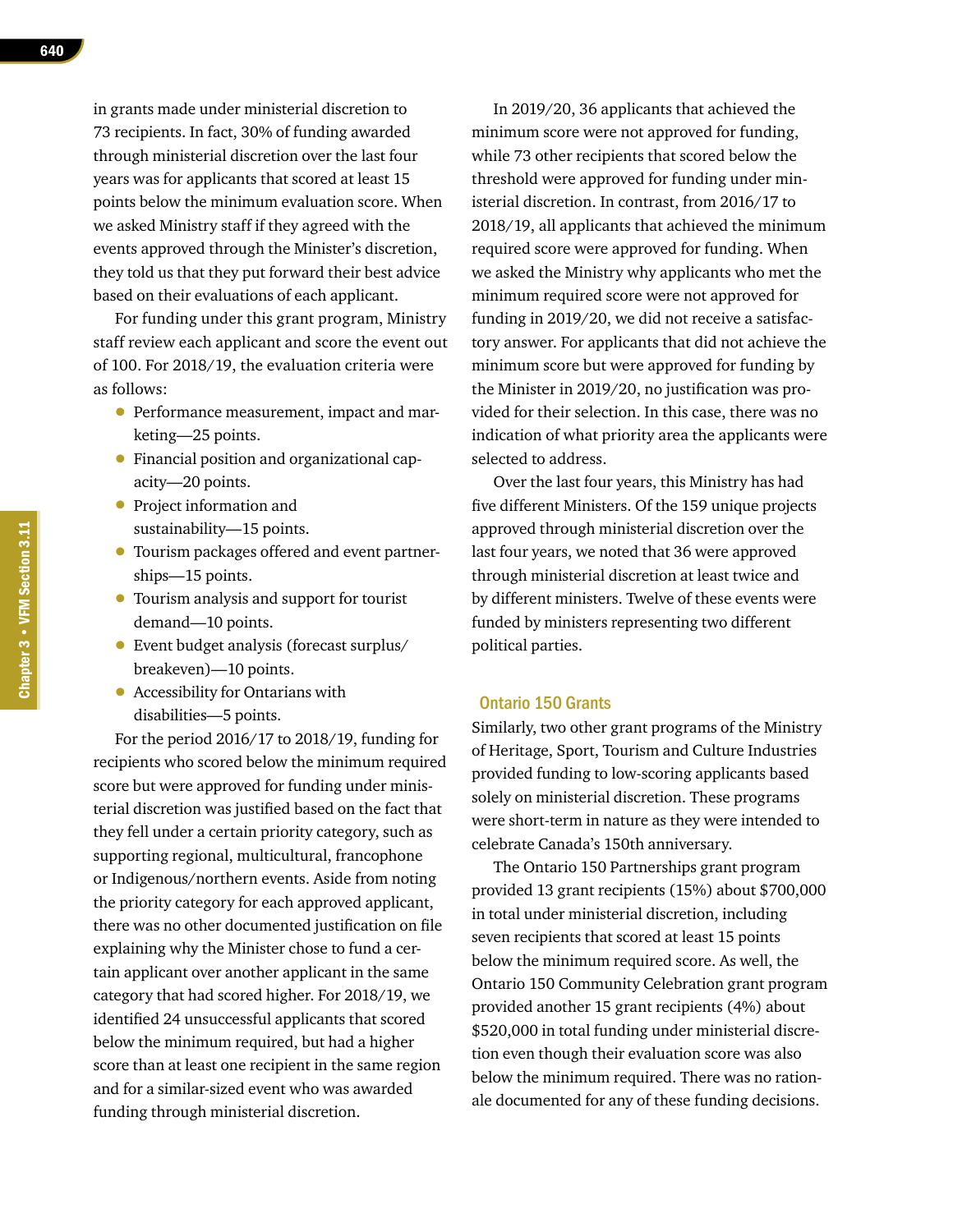## RECOMMENDATION 8

To provide funding to grant recipients in an objective and transparent manner based on their applications submitted, we recommend that:

- the Ministry of Heritage, Sport, Tourism and Culture Industries follow the Transfer Payment Accountability Directive in selecting grant recipients and seek Treasury Board/ Management Board of Cabinet approval prior to awarding grant funding to recipients that did not meet eligibility criteria and were selected under the Minister's discretion; and
- **Treasury Board Secretariat reinforce the** requirements of the Transfer Payment Accountability Directive with ministries, with respect to the use of exemptions and the need to document the rationale for funding decisions.

#### RESPONSE FROM THE MINISTRY OF HERITAGE, SPORT, TOURISM AND CULTURE INDUSTRIES

The Ministry of Heritage, Sport, Tourism and Culture Industries supports the recommendation for greater transparency in decision-making and will seek Treasury Board/Management Board of Cabinet approval prior to awarding grant funding to recipients under the Minister's discretion in the future.

#### SECRETARIAT RESPONSE

The Treasury Board Secretariat accepts the recommendation and will work with ministries to support awareness and reinforce the requirements of the rules in the Transfer Payment Accountability Directive, including the requirements related to selection and eligibility criteria, documentation and any exemptions to the rules.

#### 4.3.2 Grant Criteria Not Consistently Applied to All Applicants

Under the Ministry of Economic Development, Job Creation and Trade's Jobs and Prosperity Fund— New Economy Stream, three organizations did not receive funding despite having a higher overall assessment score than 17 projects that did receive funding, as shown in **Figure 10**. The three recipients collectively were eligible for \$18 million in funding, if approved. For this grant program, applicants did not have to achieve a minimum score.

According to the Ministry, these three organization were not funded because the organizations had significant resources to complete the projects without government funding. However, the same criteria were not consistently applied to other applicants. For example, we noted that only two of the 36 successful applicants had stated that their projects would not go ahead without government funding. The other 34 organizations stated that the lack of government funding would not deter the projects from being completed.

## 4.3.3 Correct Amount Awarded to Approved Applicants, but Need for Funding Is Not Always Considered

Overall, grant programs that we reviewed had set clear criteria for determining the amount of funding per recipient, as seen in **Figure 11**. Of the 15 grant programs we reviewed, the funding for

## Figure 10: Evaluation Scores for the Jobs and Prosperity Fund—New Economy Stream, January 2015–March 2019

Source of data: Ministry of Economic Development, Job Creation and Trade

| <b>Applicant</b><br><b>Score Range</b><br>(Phase 1) | # of<br><b>Applicants</b> | # of<br><b>Applicants</b><br><b>Approved</b> | # of<br><b>Applicants</b><br><b>Not Approved</b> |
|-----------------------------------------------------|---------------------------|----------------------------------------------|--------------------------------------------------|
| 85-90                                               |                           |                                              |                                                  |
| 80-84                                               | 15                        | 12                                           | 3                                                |
| 70-79                                               | 17                        | 17                                           |                                                  |
| <b>Total</b>                                        | 39                        | 36                                           | 3                                                |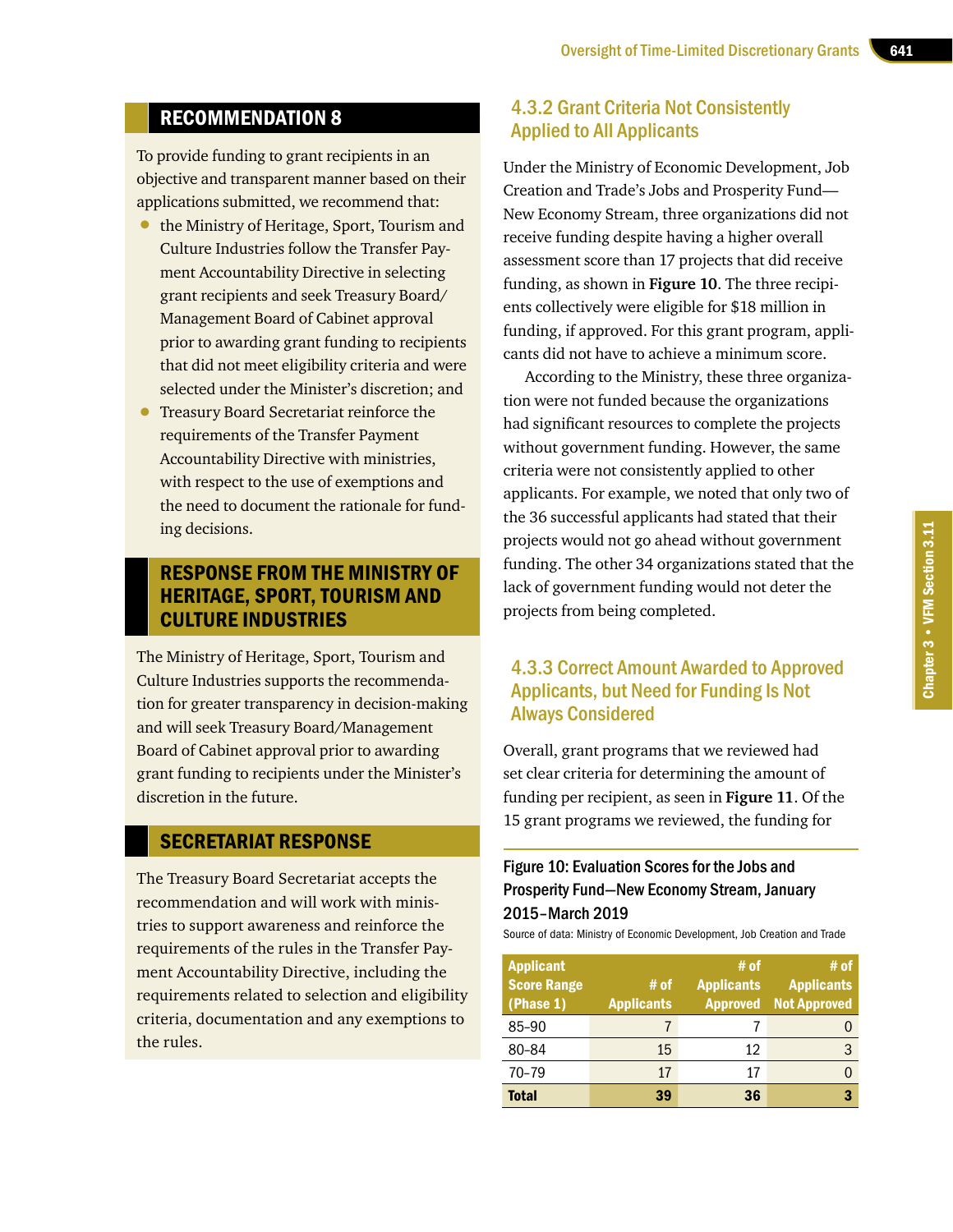#### Figure 11: Grant Funding Details and Whether Need for Funding is Considered by Grant Program

Source of data: Ministry of Economic Development, Job Creation and Trade

| <b>Name of Grant</b>                                                                                          | <b>What is Being Funded?</b>                                                                                            | <b>How is Funding Amount</b><br>Determined?*                                                       | <b>Maximum</b><br><b>Funding</b><br>per Recipient*                                             | % of Points<br><b>Awarded Based</b><br>on Applicant's<br><b>Need for Funding</b> |
|---------------------------------------------------------------------------------------------------------------|-------------------------------------------------------------------------------------------------------------------------|----------------------------------------------------------------------------------------------------|------------------------------------------------------------------------------------------------|----------------------------------------------------------------------------------|
| Jobs and Prosperity Fund-<br>New Economy Stream                                                               | Project-related costs<br>including research, labour,<br>facility modification,<br>materials, equipment<br>and machinery | Up to 20% in grants or<br>up to 40% in loans or<br>combination of grants<br>and loans              | No maximum                                                                                     | 5                                                                                |
| Campus linked accelerator/<br><b>Ontario Campus</b><br><b>Entrepreneurship Activities</b>                     | Operating costs for post-<br>secondary entrepreneurship<br>programs                                                     | 33% of eligible operating<br>costs                                                                 | No maximum                                                                                     | $\boldsymbol{0}$                                                                 |
| Campus linked<br>accelerator/ Ontario<br>Campus Entrepreneurship<br>Activities-GlobalStart<br>Voucher program | Travel costs, networking<br>events, conferences, etc.                                                                   | 50% of eligible costs                                                                              | \$15,000                                                                                       | $\boldsymbol{0}$                                                                 |
| Youth Skills Connections-<br><b>Industry Partnerships</b>                                                     | Training staff, equipment,<br>facilities, and advertising                                                               | 50% of program cost                                                                                | \$1.5 million                                                                                  | $\boldsymbol{0}$                                                                 |
| <b>College Applied Research</b><br>and Development Fund                                                       | Research and development<br>project costs (e.g.,<br>experimental design,<br>lab testing)                                | 50% of eligible costs                                                                              | \$20,000-<br>\$1 million                                                                       | $\pmb{0}$                                                                        |
| <b>Ontario Scale-Up Vouchers</b><br>Program                                                                   | Executive leadership and<br>training and other growth<br>activities                                                     | Up to 50% of eligible<br>costs depending on<br>applicant's revenues and<br>private investments     | \$150,000-<br>\$1 million,<br>depending on<br>applicant revenues<br>and private<br>investments | $\mathbf{0}$                                                                     |
| Celebrate Ontario                                                                                             | New additions or<br>enhancements to events                                                                              | Lesser of: 25% of regular<br>event expenses or 50%<br>of any new additions<br>or enhancements      | \$50,000-<br>\$300,000,<br>depending on<br>operating costs<br>of event                         | $\mathbf 0$                                                                      |
| Ontario 150-Community<br>Celebrations                                                                         | <b>Costs for additions</b><br>or enhancements to<br>events focused on 150 <sup>th</sup><br>anniversary                  | 75% of eligible costs                                                                              | \$10,000-<br>\$70,000,<br>depending on<br>applicant's<br>operating budget                      | $\boldsymbol{0}$                                                                 |
| Ontario 150-Partnerships                                                                                      | Eligible project costs for<br>youth-focused programs                                                                    | 75% of eligible cost                                                                               | \$100,000                                                                                      | $\boldsymbol{0}$                                                                 |
| <b>Ontario Games</b>                                                                                          | Cost to host sporting<br>events (venues, equipment,<br>accommodations)                                                  | \$110,000-\$1 million,<br>depending on the type of<br>games (Parasport, 55+<br>games, youth games) | \$110,000-<br>\$1 million,<br>depending on the<br>type of games                                | n/a                                                                              |
| <b>Ontario Municipal</b><br>Partnership Fund                                                                  | Municipal operating costs                                                                                               | Based on five grant<br>component calculations                                                      | No maximum                                                                                     | n/a (Funding<br>formula accounts<br>for need)                                    |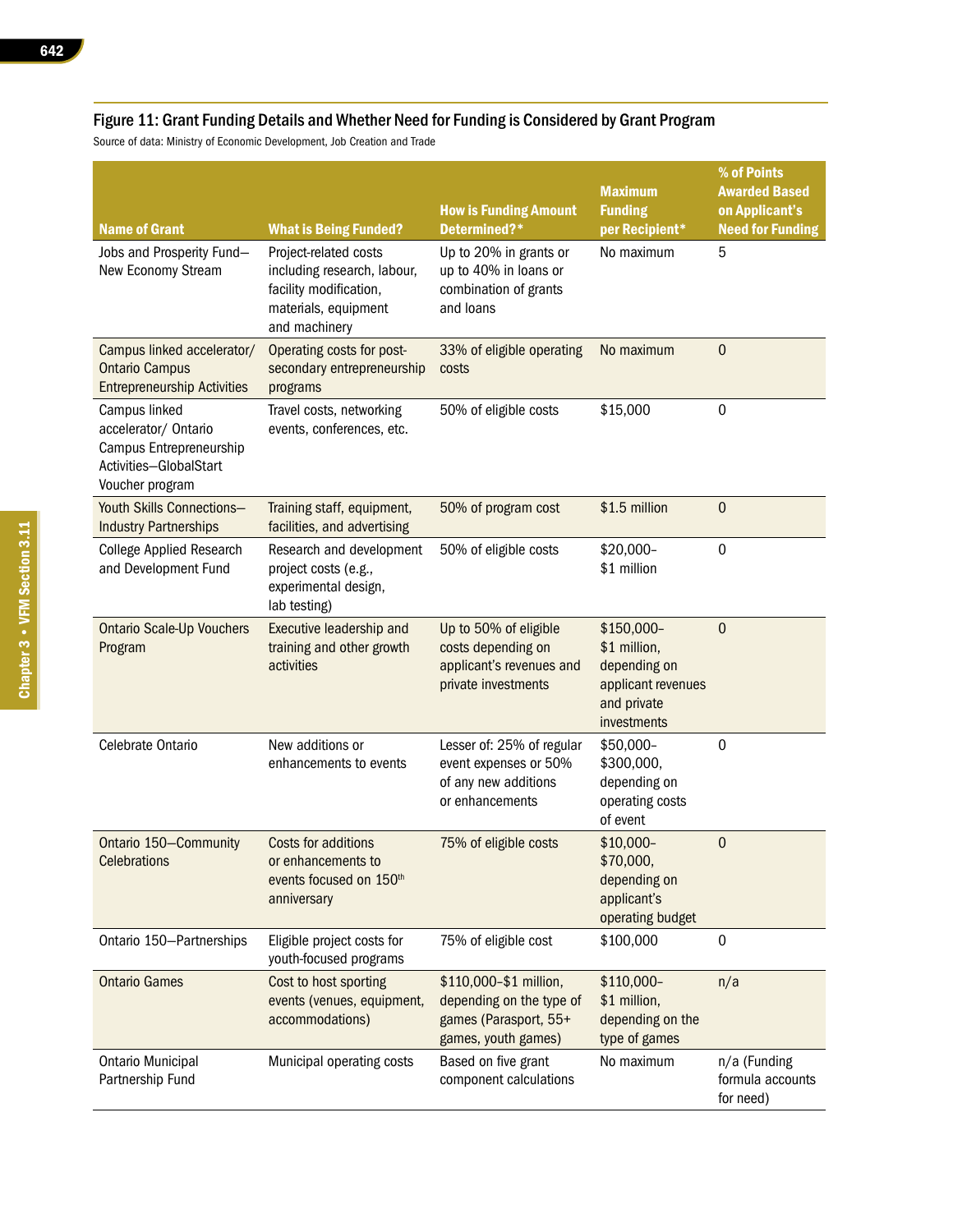| <b>Name of Grant</b>                                    | <b>What is Being Funded?</b>                                                                                                 | <b>How is Funding Amount</b><br>Determined?*           | <b>Maximum</b><br><b>Funding</b><br>per Recipient*                | % of Points<br><b>Awarded Based</b><br>on Applicant's<br><b>Need for Funding</b> |
|---------------------------------------------------------|------------------------------------------------------------------------------------------------------------------------------|--------------------------------------------------------|-------------------------------------------------------------------|----------------------------------------------------------------------------------|
| New Relationship Fund                                   | Consultation coordinator<br>related costs                                                                                    | 100% of eligible costs                                 | \$90,000                                                          | $\mathbf 0$                                                                      |
| Great Lakes Guardian<br><b>Community Fund</b>           | Eligible environmental<br>project costs                                                                                      | 100% of eligible costs not<br>covered by other sources | \$25,000                                                          | 0                                                                                |
| <b>Age-Friendly Community</b><br><b>Planning Grant</b>  | Costs of community<br>planning work to make<br>it more age-friendly and<br>accessible (capital projects<br>are not eligible) | 100% of eligible costs                                 | $$25.000-$<br>\$50,000, based<br>on population<br>of municipality | $\mathbf 0$                                                                      |
| Response to violence in the<br>Rakhine State of Myanmar | International disaster relief<br>efforts                                                                                     | Cabinet Office decision                                | No maximum                                                        | n/a                                                                              |

Note:  $n/a = not$  applicable

\* Based on the last funding year for the grant.

12 of them was based on a percentage of eligible costs. For the other three, one program (Ontario Municipal Partnership Fund) provided funding to municipalities using a pre-determined funding formula, another program (Ontario Games) provided a fixed amount of funds to municipalities based on the type of games being hosted, and in the third case (funding for international disaster-relief efforts) did not document how the level of funding was determined.

We calculated the funding amounts awarded to a sample of grant recipients in these programs to determine if the amount of funding awarded was accurate according to funding criteria. Our testing showed that the amounts awarded were accurate, did not exceed the amount requested by the applicant, and did not exceed the maximum funding allowed per recipient as established by each grant program, except for instances identified in **Sections 4.4.2** and **4.4.3**.

#### Most Grant Programs Do Not Consider an Applicant's Need for Government Funding during Selection

Recipients' need for funding was considered in the selection criteria for only two of the 15 grant programs we reviewed. The percentage of points

awarded to applicants based on their need for funding under the Jobs and Prosperity Fund—New Economy Stream was 5%. For the Ontario Municipal Partnership Fund, the need for funding was built into the funding formula. Based on our review, we noted that the Ontario Scale-Up Vouchers Program, whose objective is to accelerate the growth of start-up technology companies, provided funding to businesses that had a significant amount of resources available to them already. Prior to receiving support from the program, 27 recipients combined had raised \$491 million in capital ranging from \$700,000 to \$70 million each.

Under the New Relationship Fund (Ministry of Indigenous Affairs), the Ministry provides First Nation and Metis communities with funding for one consultation co-ordinator, without considering their workload (based on the number of requests received for consultation) or need for funding. For 2018/19, the funding per community was \$90,000 (to cover the costs of one consultation co-ordinator and related expenses for training, travel and administration) regardless of the amount of consultation activity undertaken by each First Nation. According to expense reports submitted by First Nations to the Ministry over the last five years, the number of consultation requests ranged from 14 for one First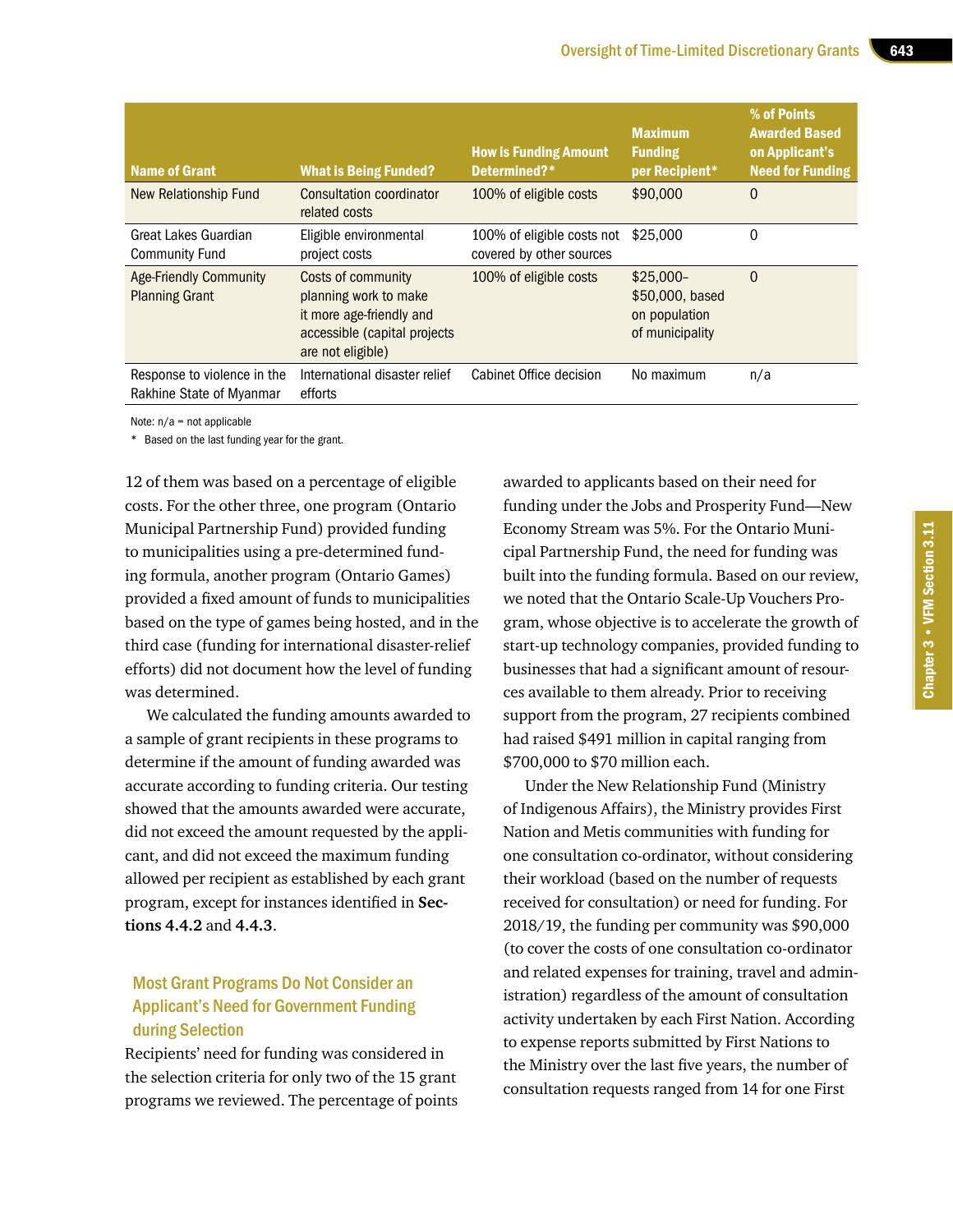644

Nation to 1,177 for another. Both First Nations were eligible for the same amount of funding.

In our 2015 audit report of Economic Development and Employment Programs, based on a review of other grant programs, we recommended that the Ministry establish evaluation criteria that better assesses whether funding for projects is needed in order for the project to proceed. According to the Ministry's response in 2015, the new Jobs and Prosperity Fund (which was not audited in 2015) was to address this recommendation. However, in our review of the Jobs and Prosperity Fund, we noted that the need for government support only accounts for 5% of the evaluation criteria. Since this program started in 2015, only two of 31 grant recipients indicated that their projects would not go ahead without provincial funding.

## RECOMMENDATION 9

In order to provide funding where most needed, we recommended that the granting ministries provide grant funding to recipients based on need and establish evaluation criteria that better assess whether funding for projects is needed in order for the project to proceed.

#### RESPONSE FROM GRANTING MINISTRIES

The granting ministries generally agreed that the design of grant programs should include elements and criteria to direct funds where financial support or incentives are needed for projects to proceed.

The Ministry of Economic Development, Job Creation and Trade noted in their response that in a number of their programs, a recipient's need for funding is one of several key criteria that are used to assess if funding is warranted.

The Ministry of the Environment, Conservation and Parks noted that it does not specifically award grants based on need; rather, it is focused on the likelihood for environmental benefits,

community engagement and collaboration, and sound project design.

Ministries committed to assess developing and implementing appropriate criteria in future program design to better assess funding needs in conjunction with recipients' capacity to successfully deliver on the objectives of the program.

## 4.4. Monitoring of Grant Recipients

### 4.4.1 Ministries Rely Primarily on Self-Reported Information to Assess Use of Grant Funding

According to the Transfer Payment Accountability Directive, ministries must monitor recipients throughout the term of the grant agreement to ensure they are spending the funds as intended and progressing toward achieving the intended goal. As seen in **Figure 12**, based on our review of 15 grant programs, ministries were receiving segregated, project-specific financial information to assess the use of funding for 13 grants (the two exceptions were grants for international disasterrelief efforts and under the Ontario Municipal Partnership Fund). However, only three programs required recipients to provide independent verification by submitting audited financial information. The other 10 grant programs only required unverified spending information; of these, the ministries verified spending through invoice testing for only five grant programs.

#### 4.4.2 Some Grant Recipients We Visited Were Reimbursed for Ineligible Expenses and Projects

The Ministry of Heritage, Sport, Tourism and Culture Industries did not request invoices from grant recipients funded under the Celebrate Ontario, Ontario 150—Community Celebrations, and Ontario 150—Partnerships grant programs. Although the Ministry provides recipients with a list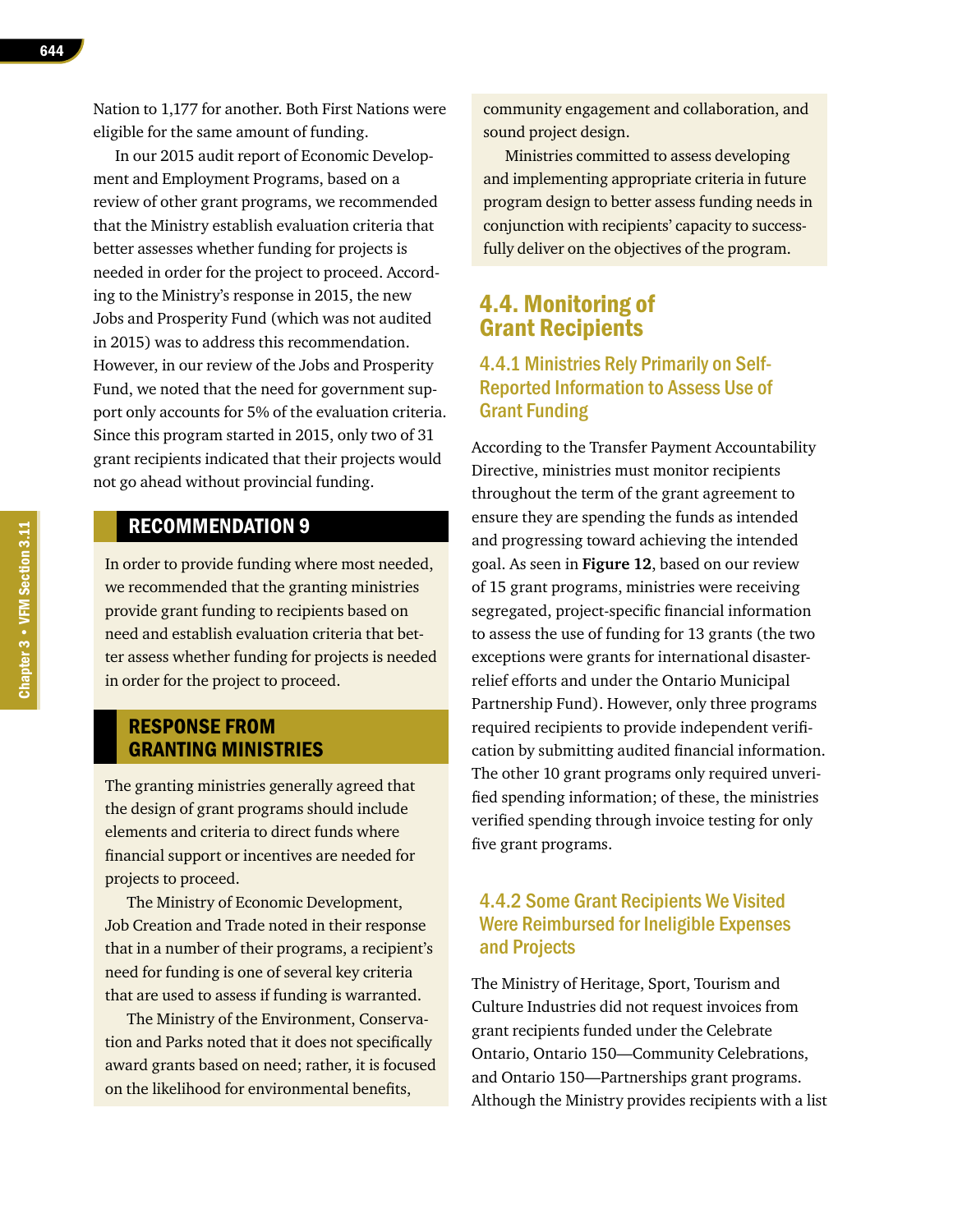#### Figure 12: Monitoring of Grant Programs by Ministries

Prepared by the Office of the Auditor General of Ontario

|                                                                                                           | <b>Segregated, Project-Specific</b><br><b>Financial Information Provided?</b> |                           | <b>Ministry Verification</b>                        |                                                                         |                                              |  |
|-----------------------------------------------------------------------------------------------------------|-------------------------------------------------------------------------------|---------------------------|-----------------------------------------------------|-------------------------------------------------------------------------|----------------------------------------------|--|
| <b>Name of Grant</b>                                                                                      | Audited <sup>1</sup>                                                          | <b>Unaudited</b>          | <b>Invoice Testing</b><br>of Expenses? <sup>2</sup> | <b>Performance</b><br><b>Data Reported</b><br>is Verified? <sup>3</sup> | <b>Site Visit</b><br>Conducted? <sup>4</sup> |  |
| Jobs and Prosperity Fund-New<br><b>Economy Stream</b>                                                     | $\checkmark$                                                                  |                           | $\checkmark$                                        | $\mathbf{x}$                                                            | ✓                                            |  |
| Campus linked accelerator/ Ontario<br><b>Campus Entrepreneurship Activities</b>                           |                                                                               | $\checkmark$              | $\checkmark$                                        | x                                                                       | $\checkmark$                                 |  |
| Campus linked accelerator/ Ontario<br>Campus Entrepreneurship Activities-<br>Global Start Voucher Program |                                                                               | ✓                         | $\checkmark$                                        | ×                                                                       | $\pmb{\times}$                               |  |
| Youth Skills Connections-Industry<br>Partnerships                                                         |                                                                               | $\checkmark$              | $\checkmark$                                        | $\boldsymbol{\mathsf{x}}$                                               | $\checkmark$                                 |  |
| College Applied Research and<br>Development Fund                                                          |                                                                               | $\checkmark$              | $\checkmark$                                        | x                                                                       | $\checkmark$                                 |  |
| Ontario Scale-Up Vouchers Program                                                                         |                                                                               | ✓                         | $\checkmark$                                        | x                                                                       | $\boldsymbol{\mathsf{x}}$                    |  |
| Celebrate Ontario                                                                                         | $\checkmark$                                                                  |                           | $\mathsf{x}$                                        | $\boldsymbol{\mathsf{x}}$                                               | $\checkmark$                                 |  |
| Ontario 150-Community Celebration                                                                         |                                                                               | $\checkmark$              | $\mathbf{x}$                                        | $\mathbf{x}$                                                            | $\checkmark$                                 |  |
| Ontario 150-Partnerships                                                                                  | $\checkmark$                                                                  |                           | $\boldsymbol{\mathsf{x}}$                           | x                                                                       | $\boldsymbol{\mathsf{x}}$                    |  |
| <b>Ontario Games</b>                                                                                      |                                                                               | $\checkmark$              | $\mathsf{x}$                                        | x                                                                       | $\checkmark$                                 |  |
| Ontario Municipal Partnership Fund <sup>5</sup>                                                           | n/a                                                                           | n/a                       | n/a                                                 | n/a                                                                     | n/a                                          |  |
| New Relationship Fund                                                                                     |                                                                               | $\checkmark$              | $\mathsf{x}$                                        | $\boldsymbol{\mathsf{x}}$                                               | $\boldsymbol{\mathsf{x}}$                    |  |
| <b>Great Lakes Guardian Community Fund</b>                                                                |                                                                               | $\checkmark$              | $\mathbf{x}$                                        | ×                                                                       | $\mathsf{x}$                                 |  |
| Age-Friendly Community Planning Grant                                                                     |                                                                               | $\checkmark$              | $\boldsymbol{\mathsf{x}}$                           | $\boldsymbol{\mathsf{x}}$                                               | $\mathsf{x}$                                 |  |
| Response to violence in the<br>Rakhine State of Myanmar                                                   |                                                                               | $\boldsymbol{\mathsf{x}}$ | $\mathsf{x}$                                        | x                                                                       | $\pmb{\times}$                               |  |

Note: n/a = not applicable

1. The Jobs and Prosperity Fund—New Economy Stream's segmented financial information was audited at project end. For Celebrate Ontario and Ontario 150— Partnerships, grantees receiving over \$75,000 provided an audit opinion on their event expenses.

2. Most of the invoice testing was done on a sample basis, except for the Ontario Scale-Up Vouchers Program, where all invoices were reviewed.

3. Performance data reported to ministries is not typically verified, except in certain instances (e.g., the number of jobs retained and created at project-end is verified for the Jobs and Prosperity Fund—New Economy Stream, and the economic impact of Ontario Games is measured for that event).

4. In the cases of Celebrate Ontario and Ontario 150—Community Celebration, we noted that only a small percentage of recipients were visited, most of which had been assessed as low-risk (as detailed in Section 4.4.4).

5. The Ontario Municipal Partnership Fund is an unconditional grant to 389 of more than 400 municipalities with no monitoring.

of eligible expenses in the application guide, it said this list is not exhaustive, and staff use their best judgment to determine eligible expenses related to its grant programs. We contacted a sample of recipients from these three grant programs to assess if the expenses they claimed were eligible for funding. Based on our limited sample, we found the following instances associated with 45% of grant

recipients where the recipients had been reimbursed for ineligible expenses:

• For Celebrate Ontario, we selected for testing a sample of recipients that received about \$345,000 in funding combined over the last two years. Based on our testing, we found that all the recipients we sampled had claimed ineligible expenses totalling almost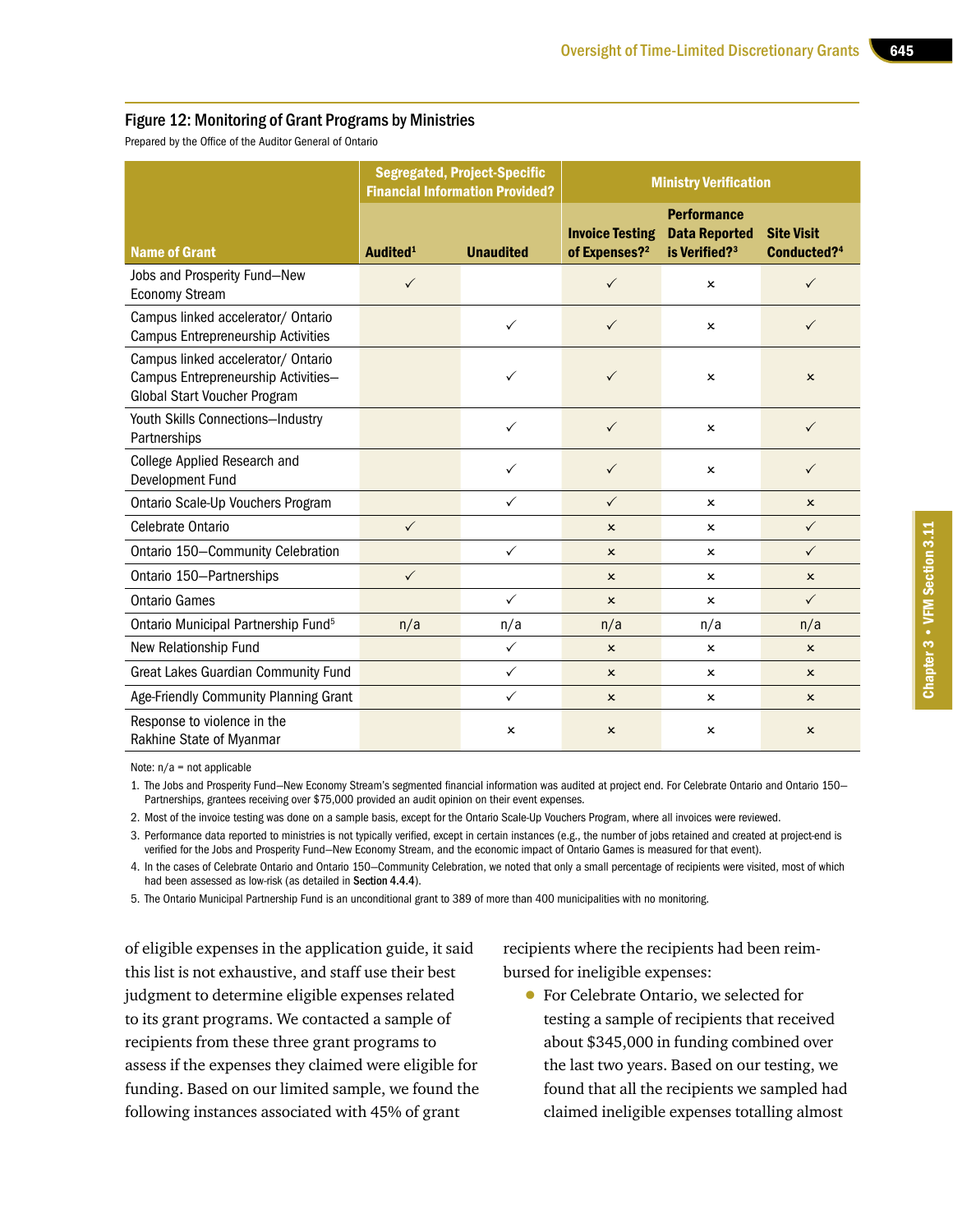\$87,000, and had been overpaid by about \$42,000. For example, one street festival in Toronto claimed \$67,600 in ineligible expenditures such as \$19,000 for hanging flower baskets that remained in place for the whole season, \$17,400 for HST, \$11,500 for the payroll from April to August 2018, and \$4,800 for office expenses (including, for example, rent and utilities). Ministry funding was intended to cover only enhancements to the event; therefore, regular costs, such as payroll for permanent staff, were not eligible. In addition, three other events we tested had reported ineligible expenses, such as \$6,000 for an event in the previous year.

• Under the Ontario 150—Partnerships program, the Ministry provides support of up to 75% of eligible project costs up to a maximum of \$100,000. For example, the Ministry provided \$75,000 in funding to an organization to promote women's engagement in politics and to host an event at Queen's Park. The recipient claimed \$115,000 in expenses. When we asked for supporting documentation for the amount claimed, the recipient submitted to us \$135,000 in expenses. However, based on our review, we noted that only \$17,200 were eligible or directly related to the project. The majority of the other expenditures claimed (about \$85,000) were related to consulting work performed by the organization's executive director at a rate of \$675 per day. Furthermore, the consulting invoices did not always outline the nature of the work performed. In some cases, the consulting charges were for other projects not related to the funded project. When we asked for more details on consulting expenses, the recipient was not able to provide any further information to substantiate the expenditures. In addition, the recipient claimed more than \$16,000 in hotel expenses in Ottawa even though the event occurred in Toronto. When we inquired as to why this expense

was incorrectly claimed, we were told that the members of staff that were involved with the expense claims no longer worked at the organization; hence, explanations for these expenses could not be provided.

• Under the Ontario 150—Community Celebrations program, we found two recipients that were funded for ineligible projects. One organization received \$7,500 for its annual scholarship gala. However, events that occur annually were not eligible for funding unless the event added an Ontario 150–specific enhancement. Based on the recipient's application, this was a regular, annual event and there was no description of any enhancement. Similarly, another organization received funding for its annual religious meals. The Ministry was unable to substantiate that an event held at a religious location after nightly religious services was cultural rather than religious. Events that were primarily religious were not eligible for funding.

Based on our review of the New Relationship Fund, we noted that a First Nation's chief was receiving a salary as a consulting co-ordinator under the program (in the amount of about \$60,000 in 2018/19), while also receiving a salary as the chief from the federal government (in the amount of about \$126,000 in 2018/19). The program guidelines indicated that the consulting co-ordinator could not be drawing a salary from other sources. Although the chief had told the Ministry that they would not be drawing a salary from two sources, the Ministry had not followed up to confirm this.

## 4.4.3 Instances Where Grant Recipients Were Overpaid

Under the Celebrate Ontario grant program, funding for each event/recipient is based initially on the budget submitted by the applicant, but is to be adjusted once the actual expenditures are known. The final payment is to follow. Staff at the Ministry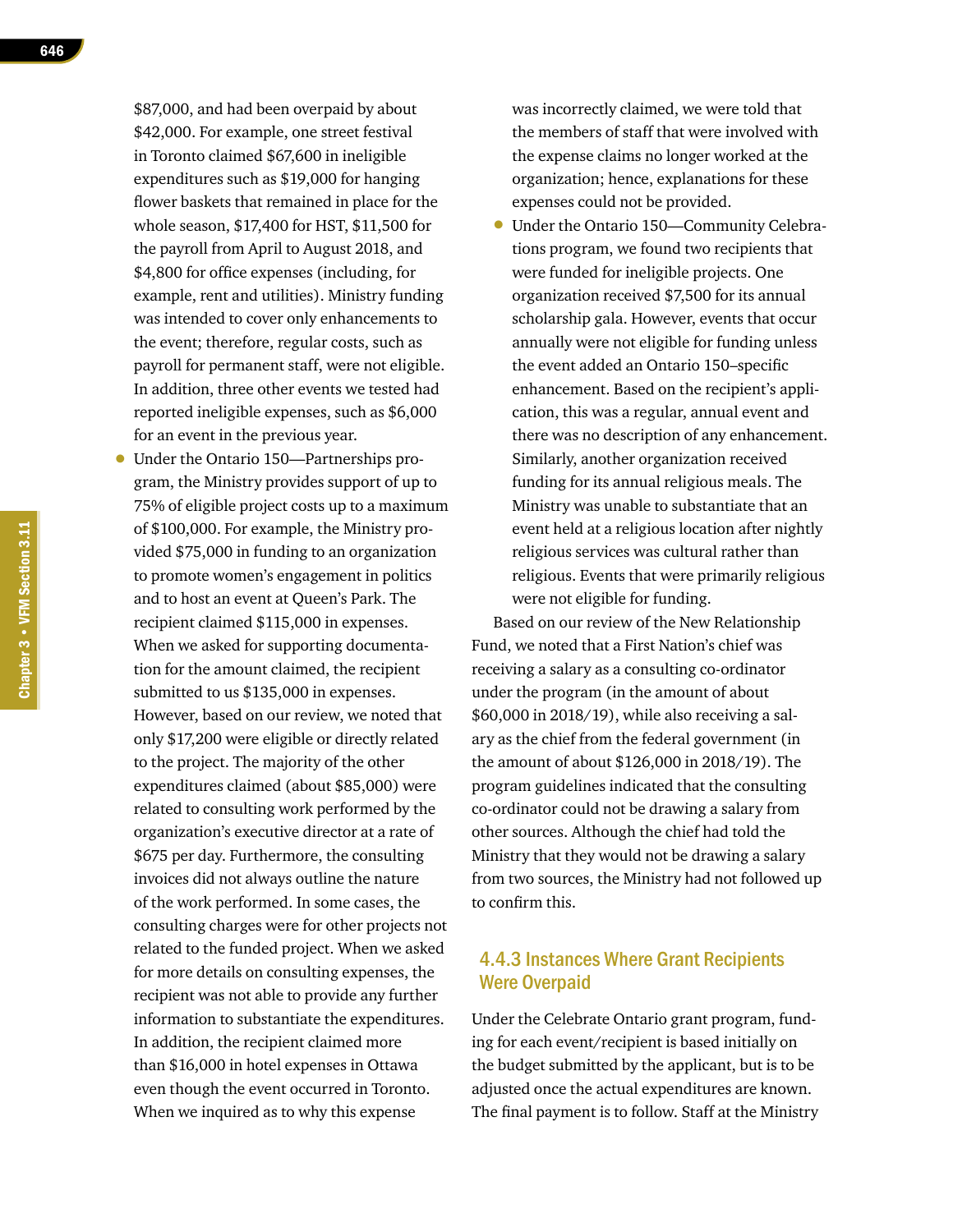of Heritage, Sport, Tourism and Culture Industries are expected to review each applicant's final report, which outlines use of funds (including summary of invoices) and performance results, before releasing the final payment.

For a sample of events funded from 2016/17 to 2018/19, we noted that the Ministry was not reviewing reports of the actual expenditures submitted by recipients and making adjustments to the grant amount based on the review. Based on our review and recalculation of the grant amount using actual expenditures submitted, we noted that 42% of events sampled were overpaid by \$63,700 in total. This is in addition to overpayments we identified in **Section 4.4.2** by testing actual invoices.

We also found that 30% of events we sampled from the same three-year period received their final payment without ever submitting a final report of actual expenditures and performance results. One of these recipients, who also happened to be awarded funding under ministerial discretion, told us that they had not heard of the final reporting requirement for performance results and therefore had not submitted one for each of the past three years. The recipient had received their payment in full.

This issue had also been noted by an internal audit in May 2013. At that time, the Ministry responded that it was committed to holding back funds until a satisfactorily completed final report was received and approved.

#### 4.4.4 Ministry Staff Not Visiting Recipients to Monitor Compliance with **Agreement Terms**

As mentioned in **Section 4.4.1**, ministries generally rely on self-reported information from funding recipients to ensure compliance with funding agreements. For seven of 15 grant programs we tested, granting ministries did not visit any recipients to confirm that the funded activities were taking place effectively. For example, the Great Lakes Guardian Fund under the Ministry of

Environment, Conservation and Parks has provided over \$7.6 million over the last four years to over 350 organizations to complete various environmental projects, such as tree planting, clean-up and others. Although the Ministry visited a few sites for promotional purposes and relationship-building, it was not to verify whether the approved grant activities were completed according to the terms of the funding agreement. Similarly, over the last five years, the Ministry of Indigenous Affairs, which has provided about \$67 million in grants to First Nations from the New Relationship Fund, has not visited any First Nations to ensure funded activities were taking place, such as developing consultation protocols or processes, consulting with private sector, or municipal or provincial government staff, and training to improve consultation capacity.

According to the Transfer Payment Accountability Directive, ministries must exercise greater oversight for activities and recipients deemed to be higher risk. In our audit, we noted some cases where only a small percentage of grant program recipients/events were visited by ministry staff, and that those that were visited were not selected based on risk. For example:

Chapter 3 • VFM Section 3.11

Chapter 3 . VFM Section 3.11

• For the Celebrate Ontario grant, ministry staff (regional tourism advisors) visited 35 of 832 events (or 4%) over the last three years. However, 21 (60%) of the events visited had been rated as low-risk in terms of the recipient's ability to hold successful events. The risk rating was based on the application score given to the organization's financial position or organizational capacity. Ministry staff confirmed that the risk level of the recipient is not taken into consideration when selecting which events should be visited. Instead, ministry staff attended events based on their availability and their proximity to the event. In this regard, we noted a staff member who had visited the same event for five consecutive years (a theatre that hosts Canadian plays and music concerts).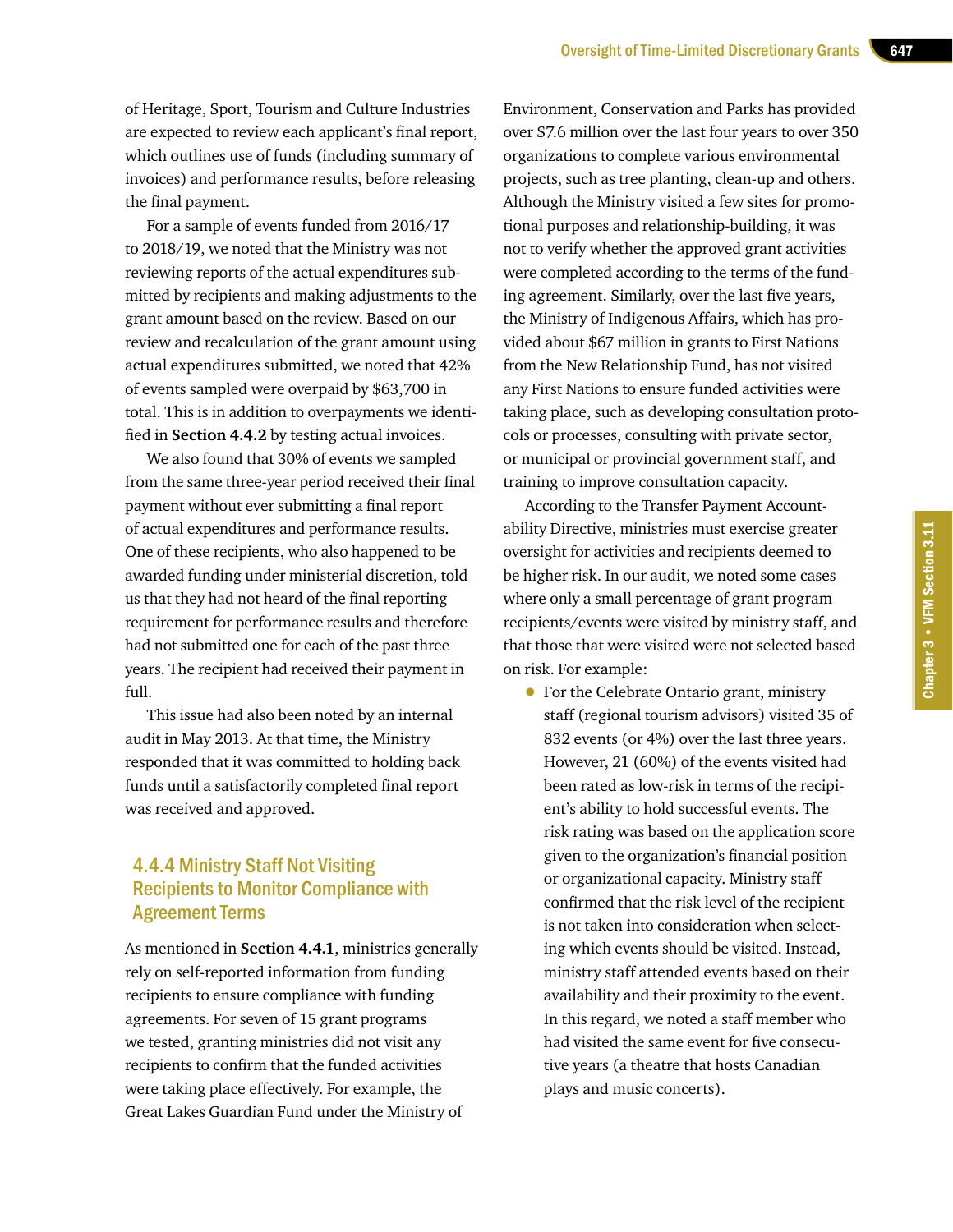- 648
- For the Ontario 150—Community Celebration grant, ministry staff visited 20 of 359 (or 6%) grant recipients over the period 2016/17 and 2017/18. Again, most grant recipients who were visited had been assessed as low risk. We noted that site visit decisions were made by ministry staff without direction from their managers.

## 4.4.5 Ministry Staff Not Reviewing or Verifying Performance Results Reported by Recipients

The ministries rely on performance results reported by grant recipients to assess progress toward meeting public policy objectives. Without reliable performance results, the ministries are not able to assess whether the grant program has met its objectives. As seen in **Figure 12**, 14 of the 15 grant programs we reviewed relied on recipient-reported performance results without verifying these performance results.

The Ministry of Heritage, Sport, Tourism and Culture Industries (Ministry) uses attendance and visitor expenditures to assess the economic impact of Celebrate Ontario grants. Attendance numbers are also considered when determining whether to fund recipients in future years. In our review of 33 events, every event projected a year-over-year increase in attendance in their application for funding. However, for 2017/18, the Ministry had to exclude 50% of recipients' actual performance results because the information was deemed unreliable. For example, some recipients were reporting an increase in visitors to their events that exceeded the total attendance reported for the event, while some reported that new visitors spent more than all visitors combined. The Ministry did not follow up with recipients to update the performance results and did not exclude recipients/events from future grant funding.

For Celebrate Ontario, we contacted five recipients to find out how the recipients obtained their attendance and visitor expenditure informa-

tion. Two recipients told us they used tickets sales to obtain their attendance numbers, two others used their own best estimates, while one recipient informed us that they consulted with police officers at the event to estimate attendance. One recipient we spoke with informed us that they simply guessed at the number of attendees and amount spent by visitors at their event. All five agreed that it is difficult to measure attendance at free events, such as street festivals, compared to events that sell tickets.

For the Campus Linked Accelerators and On-Campus Entrepreneurship Activities, a program that provided about \$40 million in funding over five years, the performance results were based on surveys conducted by the Ontario Centres of Excellent of start-ups that took advantage of the services offered by the program. Over the same period, the companies reported generating over \$475 million in investments and creating 9,000 jobs, but neither of these results were verified by the Ministry.

#### RECOMMENDATION 10

To help ensure grant recipients spend funds for the purposes intended, we recommend that the granting ministries improve the effectiveness of their monitoring processes by:

- recalculating funding based on final reported costs, where applicable;
- requiring recipients to submit audited segmented financial information, where appropriate given the amount of funding awarded;
- using a risk-based approach to select which grant recipients to visit and verify that funded activities are taking place as intended;
- selecting recipients for invoice testing using a risk-based approach;
- verifying performance results reported for reasonability; and
- taking timely corrective action, including recovery of funds, with those recipients that do not meet their obligations according to grant requirements.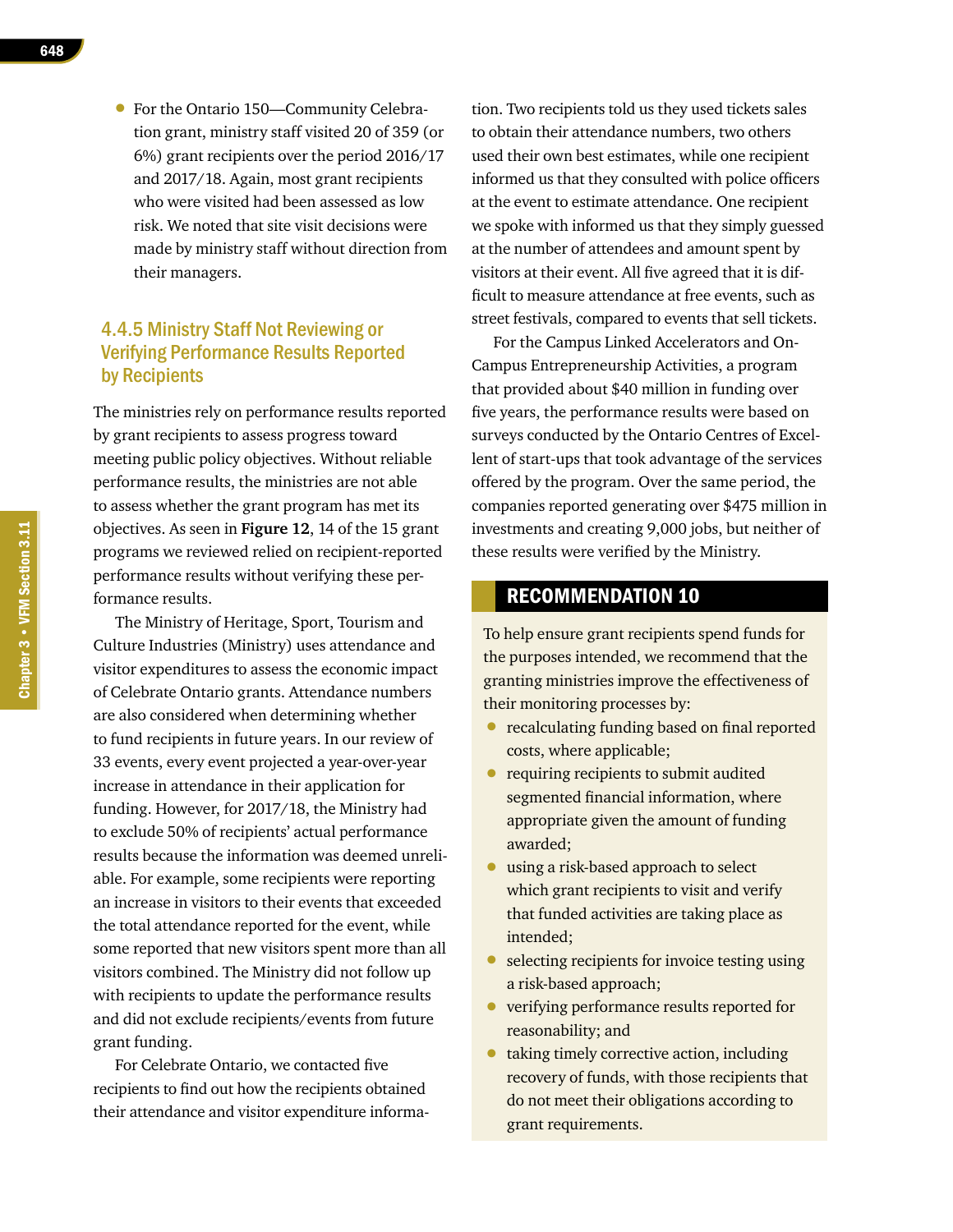## RESPONSE FROM GRANTING MINISTRIES

The granting ministries, as part of their monitoring processes of grant recipients, generally agreed, where applicable, to further verify reported expenses as recommended.

The Ministry of Economic Development, Job Creation and Trade noted in its response that as part of the Open for Jobs Blueprint, announced in the 2019 Budget, it has created the Business Success Framework (BSF) and Business Success Metric (BSM) to assess and transform government business supports, which includes grant recipients. The BSF and BSM will require the Ministry to create a plan to improve the defensibility of self-reported data from grant recipients, especially in areas of higher-risk, including data verification and due diligence (e.g., site visits, physical counts etc.).

The Ministry of Heritage, Sport, Tourism, and Culture Industries noted in its response that it will build in additional controls to monitor the effective and efficient use of grant funding. Total Ministry funding will be recalculated based on final reported costs. Going forward, the Ministry will require recipients to provide third-party validated financial information or audited financial statements (depending on the value of funding), unless doing so would cause undue financial hardship to the recipient. Going forward, the Ministry will take a riskbased approach to site visits, where verification cannot be obtained through alternative means. The Ministry has already revised the site-visit template to be more prescriptive in the requirements for site visits, and it will develop parameters to support invoice testing a percentage of recipients identified as high-risk. The Ministry will also strive to enhance existing processes to verify and validate reported performance results. The standardized Ministry Transfer Payment Agreement template includes provisions for corrective actions. The Ministry has existing

processes to recover funds from recipients in default in a timely manner. The Ministry will continue to improve on this process and the timeliness for recovery of funds.

The Ministry of the Environment, Conservation and Parks noted that, where feasible, it will work to implement the effectiveness of monitoring processes as recommended for the Great Lakes Guardian Community Fund as well as other grants it awards.

The Ministry of Indigenous Affairs noted in its response that, as recommended, it plans to select recipients for invoice-testing using a risk-based approach, and to verify reported performance results for reasonability. The Ministry will continue to implement its corrective-action strategies where there is non-compliance with the Transfer Payment Accountability Directive, depending on the circumstances of each situation and the risk level. The strategies range from regular follow ups by phone or emails at staff and senior management levels for low risk recipients, to withholding instalment payments, demanding repayment of partial or all funds, to termination of TPA upon notice for extreme cases. Before any of these actions are taken, the recipient may be given opportunity to remedy the default.

The Ministry for Seniors and Accessibility accepted the recommendation and agreed with the importance of ensuring that grant recipients spend funds for the purposes intended. In its response, the Ministry noted that it will develop risk-based business processes to support accountability and integrity in grant programs as recommended.

#### 4.4.6 Long-Term Impact of Grant Funding Not Monitored After Contract Ends

For the Jobs and Prosperity Fund—New Economy Stream (Ministry of Economic Development, Job Creation and Trade), applicants to the program from January 2015 to March 2019 noted that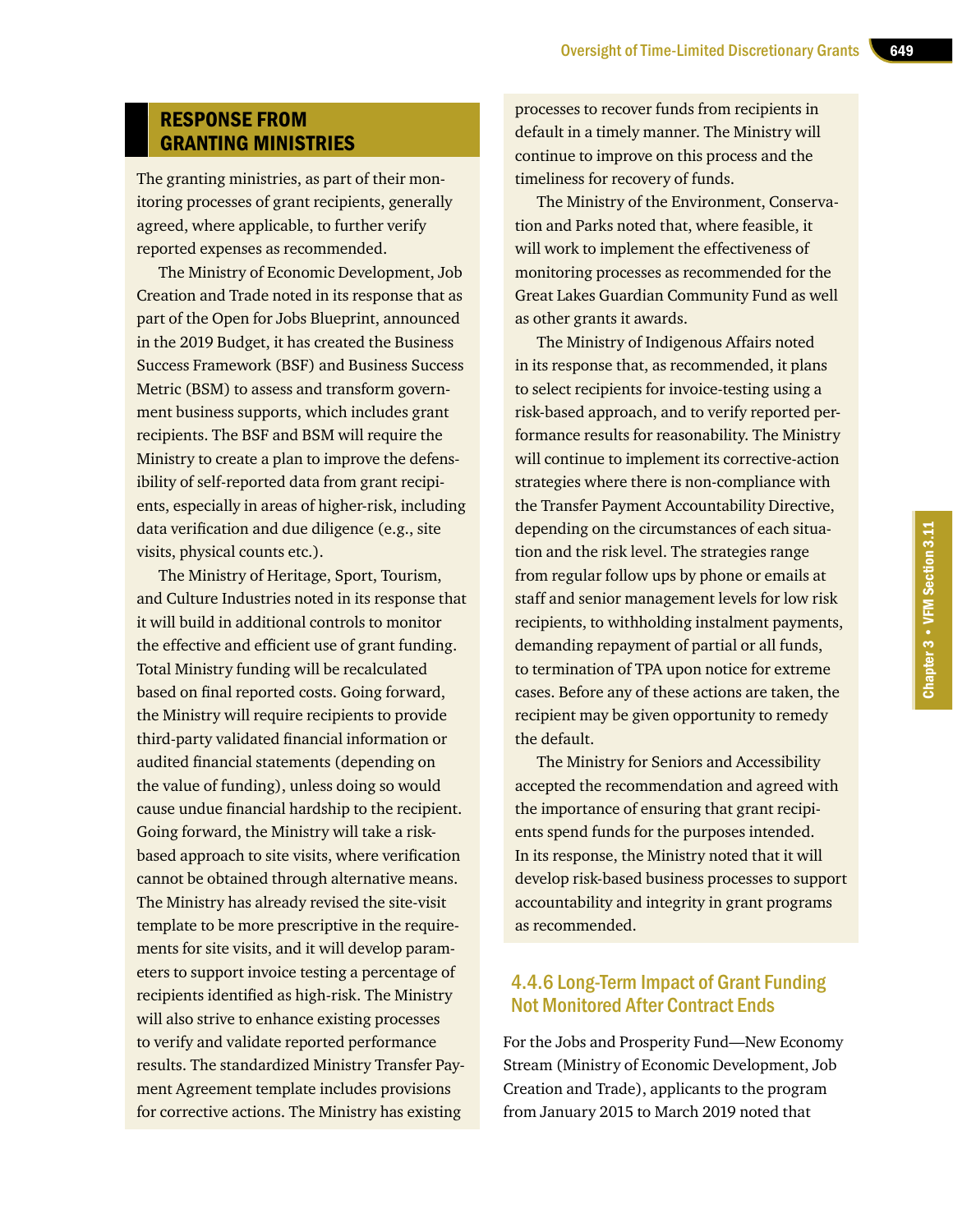about 4,700 jobs in total were at risk if the projects for which they were requesting funding were not implemented. While these jobs would likely be retained for the duration of the funding agreement, it is unknown whether these jobs would be retained after the term of the agreement ends. The Ministry does not confirm that the jobs will be retained after the projects are completed. The Ministry funds these companies with the long-term expectation of increasing production, sales, and exports to benefit Ontario's economy. However, the Ministry does not have any contractual agreement to be able to monitor the long-term progress of recipients beyond the term of the funding agreement.

Under the Youth Skills Connections—Industry Partnerships (Ministry of Economic Development, Job Creation and Trade), the Ministry supports training and provides work experience for youth based on industry-identified skills gaps. However, the Ministry does not follow up beyond the term of the funding agreement to assess whether the grant recipients are still employing the individuals they trained.

#### RECOMMENDATION 11

To confirm that the province is receiving the expected long-term benefits from grant funding, we recommend that the Ministry of Economic Development, Job Creation and Trade implement a process to continue monitoring the progress of recipients after the completion of funding arrangements when providing funds with goals of long-term benefits.

## RESPONSE FROM MINISTRY OF ECONOMIC DEVELOPMENT, JOB CREATION AND TRADE

In order to assess the expected long-term benefits from grant funding, the Ministry of Economic Development, Job Creation and Trade (Ministry) will collect common data on business supports (including grant recipients) and continuously review and transform business supports to ensure they are meeting long-term objectives of the government.

Performance evaluations of business-support initiatives will include metrics and analysis that are quantitative (for example, return on investment, value-for-money, target achievement and other measures that can be calculated using data such as company revenues, tax dollars received by the government, jobs created, etc.); qualitative (for example, success stories, innovative processes and ecosystem impacts that are best captured through means such as news items, anecdotal commentary and surveys); self-assessed by the business supports directly in a consistent manner to enable comparability; and independently assessed by the business supports and the Ministry to ensure consistency and comparability between business supports.

The Ministry has begun to implement requirements in new transfer-payment agreements (both with direct-funding arrangements and flow-through funding agreements) for some programs that require recipients to report economic impact indicators for at least 12 months after the completion of the project. The Ministry will determine which new transfer payment agreements should require this type of reporting. Specific reporting requirements will be determined based on program design and need.

The Ministry's Business Success Framework and Business Success Metric state that the Ministry should collect and provide data on core metrics for three years after the term of the business support.

## 4.5 Performance Results Not Measured or Reported Publicly

The grant programs we reviewed generally contained performance measures but lacked performance targets and results were not being reported publicly, as summarized in **Figure 13**.

For most of the grant programs we reviewed, we found that ministries had established performance measures that were aligned with the objectives of the program. One exception we noted was for the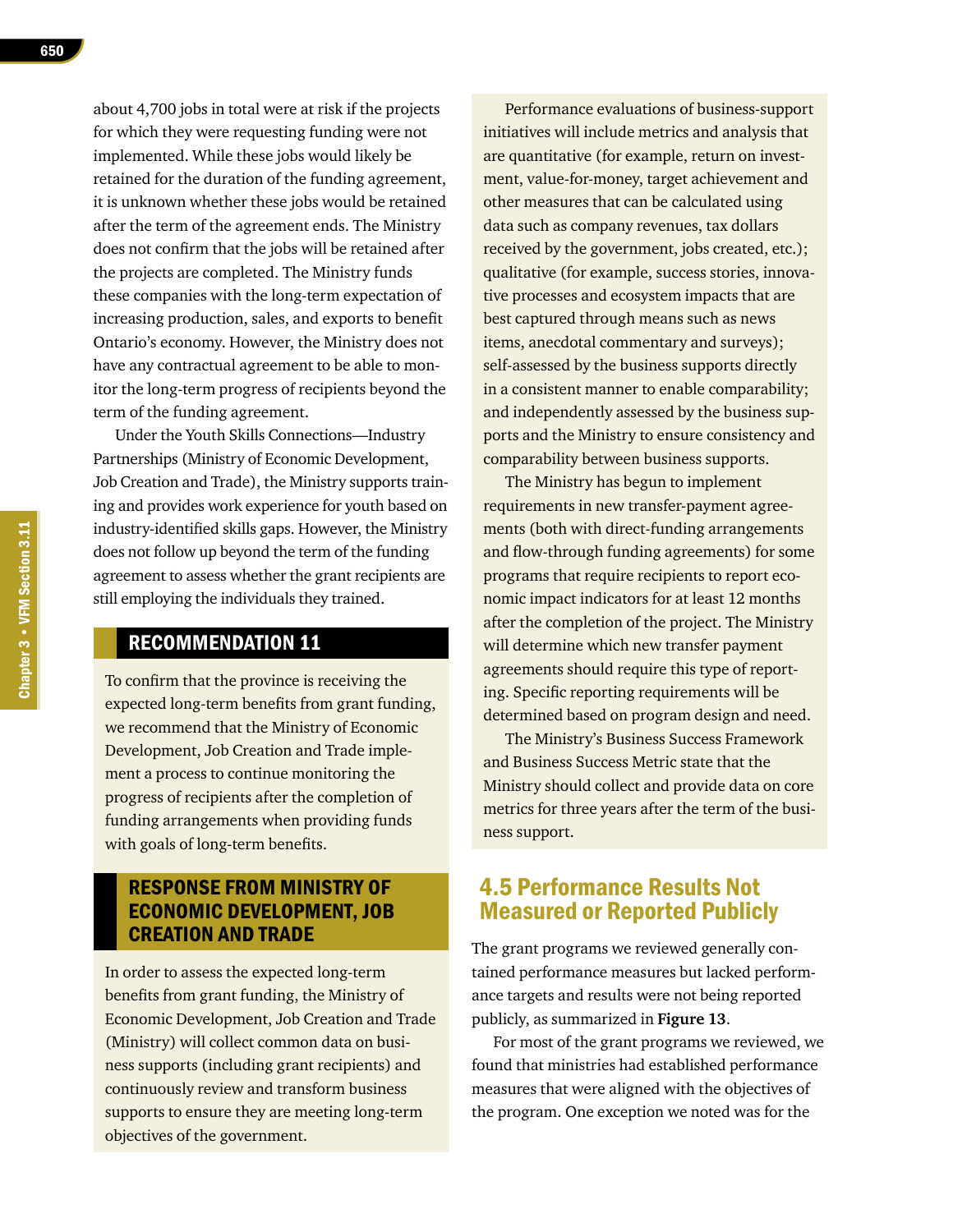#### Figure 13: Performance Measures and Results for Grant Programs Reviewed, 2018/19

Prepared by the Office of the Auditor General of Ontario

|                                                                                               |                     | <b>Performance Measures</b>                               |                           |                                                  | <b>Results</b>                      |                                                                                                                                                                                          |  |
|-----------------------------------------------------------------------------------------------|---------------------|-----------------------------------------------------------|---------------------------|--------------------------------------------------|-------------------------------------|------------------------------------------------------------------------------------------------------------------------------------------------------------------------------------------|--|
| Grant                                                                                         | <b>Established?</b> | <b>Align with</b><br><b>Program</b><br><b>Objectives?</b> | Outcome-<br><b>Based?</b> | <b>Have</b><br><b>Program</b><br><b>Targets?</b> | <b>Reported</b><br><b>Publicly?</b> | <b>Examples</b>                                                                                                                                                                          |  |
| <b>Economic Development, Job Creation and Trade</b>                                           |                     |                                                           |                           |                                                  |                                     |                                                                                                                                                                                          |  |
| Jobs and Prosperity-New<br><b>Economy Stream</b>                                              |                     | $\checkmark$                                              | Partially                 | x                                                | $\boldsymbol{\mathsf{x}}$           | 13% increase in sales<br>$\bullet$<br>12% increase in export<br>sales<br>• 3,337 jobs created                                                                                            |  |
| <b>Campus Linked Accelerator</b><br>and On-Campus<br>Entrepreneurship Activities <sup>1</sup> | $\checkmark$        | $\checkmark$                                              | Partially                 | $\boldsymbol{\mathsf{x}}$                        | $\mathsf{x}$                        | • 3,035 students involved in<br>start-ups<br>\$17 million in incremental<br>sales<br>• 2,409 jobs created                                                                                |  |
| <b>Global Start Voucher</b><br>Program <sup>1</sup>                                           | $\checkmark$        | $\checkmark$                                              | Partially                 | x                                                | $\pmb{\times}$                      | • \$840,000 in incremental<br>sales<br>\$3.3 million in private<br>$\bullet$<br>investment<br>• 38 jobs created                                                                          |  |
| Youth Skills Connections-<br>Industry Partnerships <sup>1</sup>                               | $\checkmark$        | $\checkmark$                                              | Partially                 | x                                                | $\pmb{\times}$                      | • 2,370 youth completed<br>training<br>• 2,067 work placements<br>• 1,222 industry jobs filled                                                                                           |  |
| <b>College Applied Research</b><br>and Development Fund                                       | ✓                   | ✓                                                         | $\checkmark$              | x                                                | $\pmb{\times}$                      | • \$3 million in Canadian<br>incremental sales<br>• \$4.3 million in international<br>incrermental sales<br>• 568 trained undergraduate<br>students (or equivalent)<br>• 94 jobs created |  |
| <b>Ontario Scale-Up Vouchers</b>                                                              | $\checkmark$        | $\checkmark$                                              | Partially                 | ×                                                | $\pmb{\times}$                      | • \$15 raised by private equity<br>for every \$1 awarded<br>• 527 jobs created<br>430 Ontario jobs created                                                                               |  |
| <b>Tourism, Culture and Sport</b>                                                             |                     |                                                           |                           |                                                  |                                     |                                                                                                                                                                                          |  |
| Celebrate Ontario                                                                             | $\checkmark$        | $\checkmark$                                              | One only                  | x                                                | $\pmb{\times}$                      | • \$1.5 million total<br>enhancement tourists<br>\$227 million in<br>enhancement visitor<br>expenditures                                                                                 |  |
| Ontario 150 Community<br>Celebration <sup>1</sup>                                             | $\checkmark$        | $\checkmark$                                              | $\pmb{\times}$            | x                                                | $\pmb{\times}$                      | $\bullet$ 26,428 diverse<br>communities engaged                                                                                                                                          |  |
| Ontario 150 Partnership <sup>1</sup>                                                          | $\checkmark$        | x                                                         | $\pmb{\times}$            | $\pmb{\times}$                                   | $\pmb{\times}$                      | • 87 events hosted<br>• 37,771 youth participants                                                                                                                                        |  |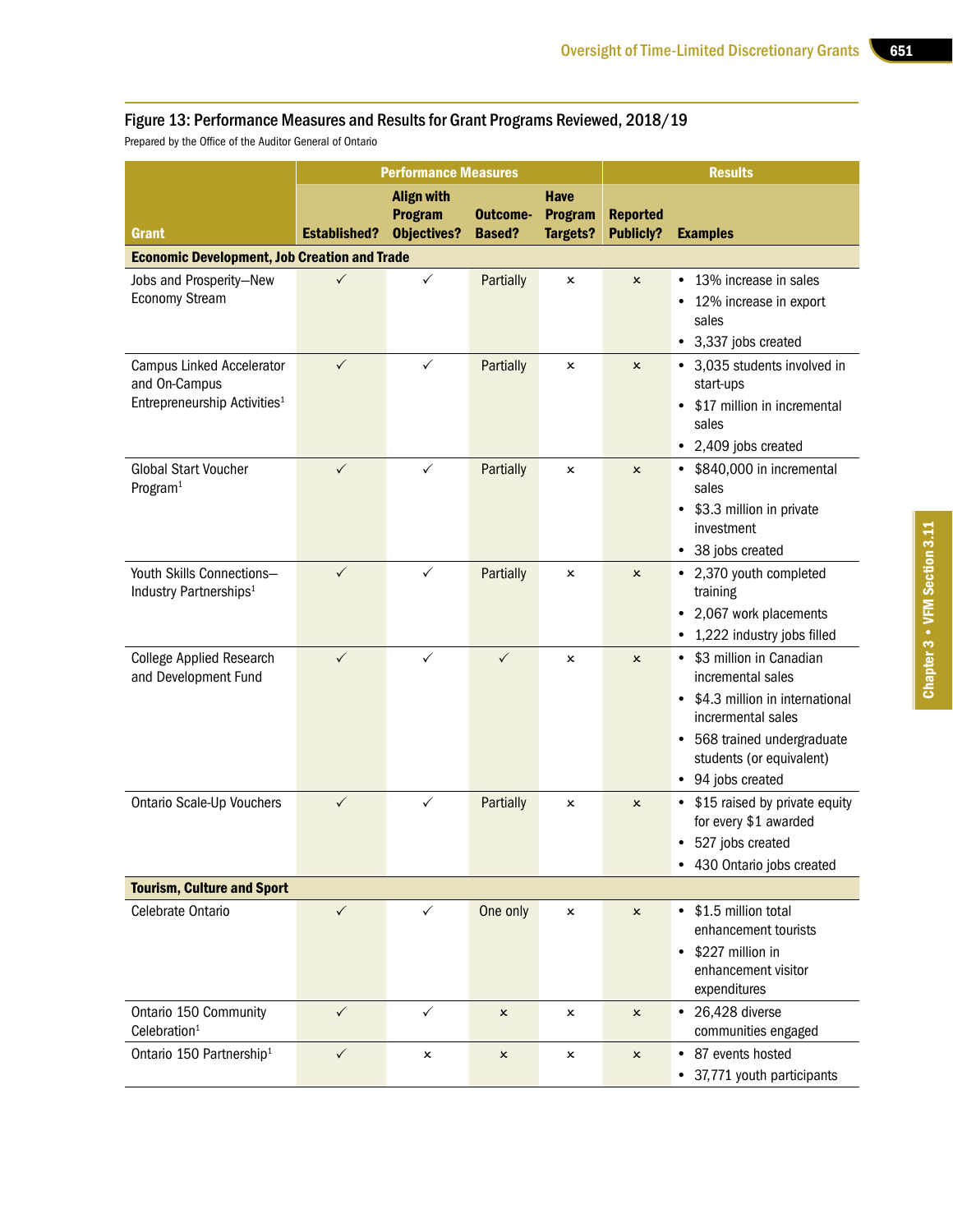|                                                                                                        |                     | <b>Performance Measures</b>                               |                           |                                                  |                                     | <b>Results</b>                                                                                                                                                                                                                                                                                        |
|--------------------------------------------------------------------------------------------------------|---------------------|-----------------------------------------------------------|---------------------------|--------------------------------------------------|-------------------------------------|-------------------------------------------------------------------------------------------------------------------------------------------------------------------------------------------------------------------------------------------------------------------------------------------------------|
| <b>Grant</b>                                                                                           | <b>Established?</b> | <b>Align with</b><br><b>Program</b><br><b>Objectives?</b> | Outcome-<br><b>Based?</b> | <b>Have</b><br><b>Program</b><br><b>Targets?</b> | <b>Reported</b><br><b>Publicly?</b> | <b>Examples</b>                                                                                                                                                                                                                                                                                       |
| Ontario Games <sup>1</sup>                                                                             | $\checkmark$        | Partially                                                 | Partially                 | Partially                                        | $\boldsymbol{\mathsf{x}}$           | • \$2 million in revenue from<br>55+ summer games<br>\$6 million in revenue from<br>summer games<br>\$4.2 million in revenue<br>from winter games<br>survey respondents rating<br>satisfaction as excellent or<br>good: 72% for 55+ summer<br>games; 95% for summer<br>games; 91% for winter<br>games |
| <b>Other (indicated in parentheses)</b>                                                                |                     |                                                           |                           |                                                  |                                     |                                                                                                                                                                                                                                                                                                       |
| <b>Ontario Municipal</b><br>Partnership Fund (Finance) <sup>2</sup>                                    | $\checkmark$        | $\checkmark$                                              | $\pmb{\times}$            | ✓                                                | $\pmb{\times}$                      | • 40% increase in fund<br>from 2012 to the top 100<br>municipalities with the<br>most challenging fiscal<br>circumstances                                                                                                                                                                             |
| New Relationship Fund<br>(Indigenous Affairs)                                                          | $\checkmark$        | $\checkmark$                                              | $\pmb{\times}$            | $\pmb{\times}$                                   | $\pmb{\times}$                      | • 6,044 consultations<br>completed                                                                                                                                                                                                                                                                    |
| Great Lakes Guardian<br><b>Community Fund</b><br>(Environment, Conservation<br>and Parks) <sup>1</sup> | $\pmb{\times}$      | n/a                                                       | n/a                       | n/a                                              | n/a                                 | • 2,800 bags of garbage<br>collected<br>760 km of trail created<br>$\bullet$<br>or enhanced<br>\$15 million in additional<br>funding generated                                                                                                                                                        |
| Age Friendly Community<br><b>Planning Grant (Seniors</b><br>and Accessibility                          | ×                   | n/a                                                       | n/a                       | n/a                                              | n/a                                 | None                                                                                                                                                                                                                                                                                                  |
| Response to violence in the<br>Rakhine State of Myanmar<br>(Cabinet Office)                            | $\pmb{\times}$      | n/a                                                       | n/a                       | n/a                                              | n/a                                 | None                                                                                                                                                                                                                                                                                                  |

1. Information is for the latest year available prior to 2018/19.

2. No performance measures for the unconditional municipal grant.

Ontario Games program. One of the objectives of this program is to provide athletes with a developmental and competitive opportunity to prepare for national and international competitions. However, the Ministry of Heritage, Sport, Tourism and Culture Industries does not track the number of young athletes that go on to national or international competitions. Instead, the performance measures look at the economic impact the games have on the hosting municipality and whether athletes view the experience as positive.

For the majority of grant programs tested, the measures were primarily activity-based rather than outcome-based. Activity-based measures count actions, but not whether those actions were effective in achieving the desired outcomes. To illustrate, the Youth Skills Connection Program is meant to address skills gaps through industry partnerships and improve competitiveness in key sectors of Ontario's economy. The Ministry of Economic Development, Job Creation and Trade measures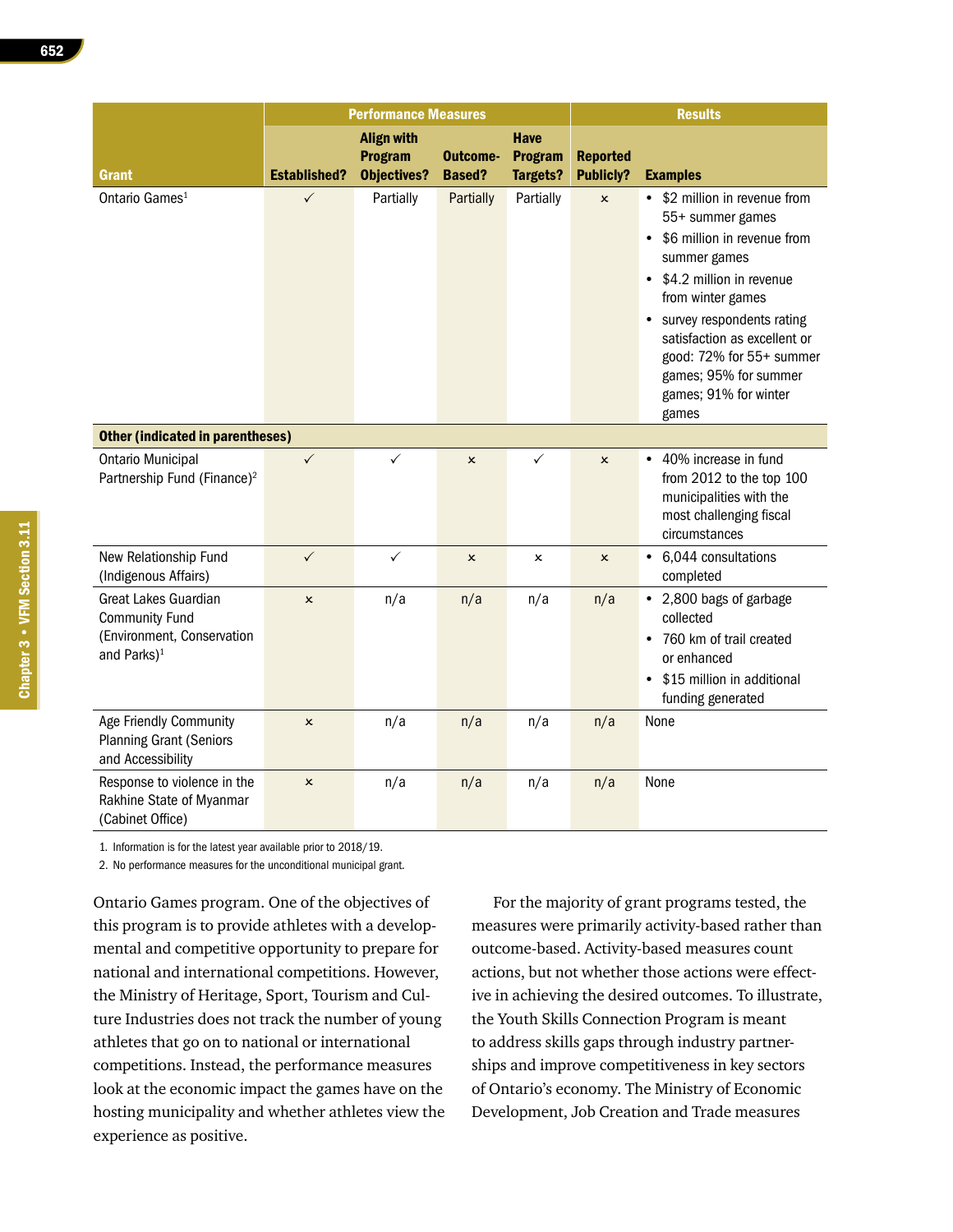the number of industry partners, youths trained, and work placements and jobs filled, but it does not measure and report whether the skills gap is closing in various sectors, or closing to an acceptable level.

In some cases, it is difficult to determine outcome-based measures because program goals may be too broad. For example, the Community Celebration Program aims to support communities with impactful initiatives; and the Global Start Voucher Program aims to develop strong business relations.

As noted in **Section 4.4.5**, the data used to assess program performance was frequently based on a summation reported by individual grant recipients, with little verification by the ministries.

## RECOMMENDATION 12

To monitor the impact of grant funding and provide transparency, we recommend that the Treasury Board Secretariat, in conjunction with granting ministries, develop outcome-based performance measures for all discretionary grant programs as applicable, set reasonable targets to measure progress and report this information publicly.

#### SECRETARIAT RESPONSE

As part of the ongoing Transfer Payment Consolidation initiative, the Treasury Board Secretariat (Secretariat) and the Ministry of Government and Consumer Services (Ministry) will support granting ministries to develop stronger outcome-based performance measures for discretionary grant programs. The Ministry will also determine how these measures could be incorporated into the Transfer Payment Ontario system (formerly, the Grants Ontario system).

The Secretariat and the Ministry will also determine ways for granting ministries to publicly report on the performance measures.

## 4.6 Overlap between Ministries

#### 4.6.1 Overlap in Grant Funding between Ministries with Little Co-ordination

The objective of the New Relationship Fund (\$13.7 million in 2018/19) provided by the Ministry of Indigenous Affairs is to contribute to improved consultation and engagement with government and the private sector and support long-term planning related to lands and resources for indigenous communities.

There is potential overlap between this program and others offered by the same ministry and another ministry. Similar grant programs offered by the Ministry of Indigenous Affairs to support negotiations and consultations are as follows:

- The Support for Community Negotiations Fund (\$5.2 million in 2018/19) provides annual financial support for Indigenous communities participating in land claim and landrelated negotiations with Ontario.
- The Participation Fund (\$2.7 million in 2018/19) provides financial support for Indigenous communities to build relationships and partnerships with the province in order to improve economic and social outcomes and respond to social emergencies.

The Ministry of Energy, Northern Development and Mines also has a grant with the same name (Participation Fund). This fund was developed to help support Indigenous communities and organizations participating in regulatory processes under the Mining Act and in economic development activities associated with mineral exploration and development.

The Ministry of Indigenous Affairs told us that the funding through the Ministry of Energy, Northern Development and Mines is to build capacity beyond what is supported by the New Relationship Fund. However, the Ministry of Energy, Northern Development and Mines acknowledged that there is overlap with other programs and has directed its staff to be mindful of this when reviewing applications for funding.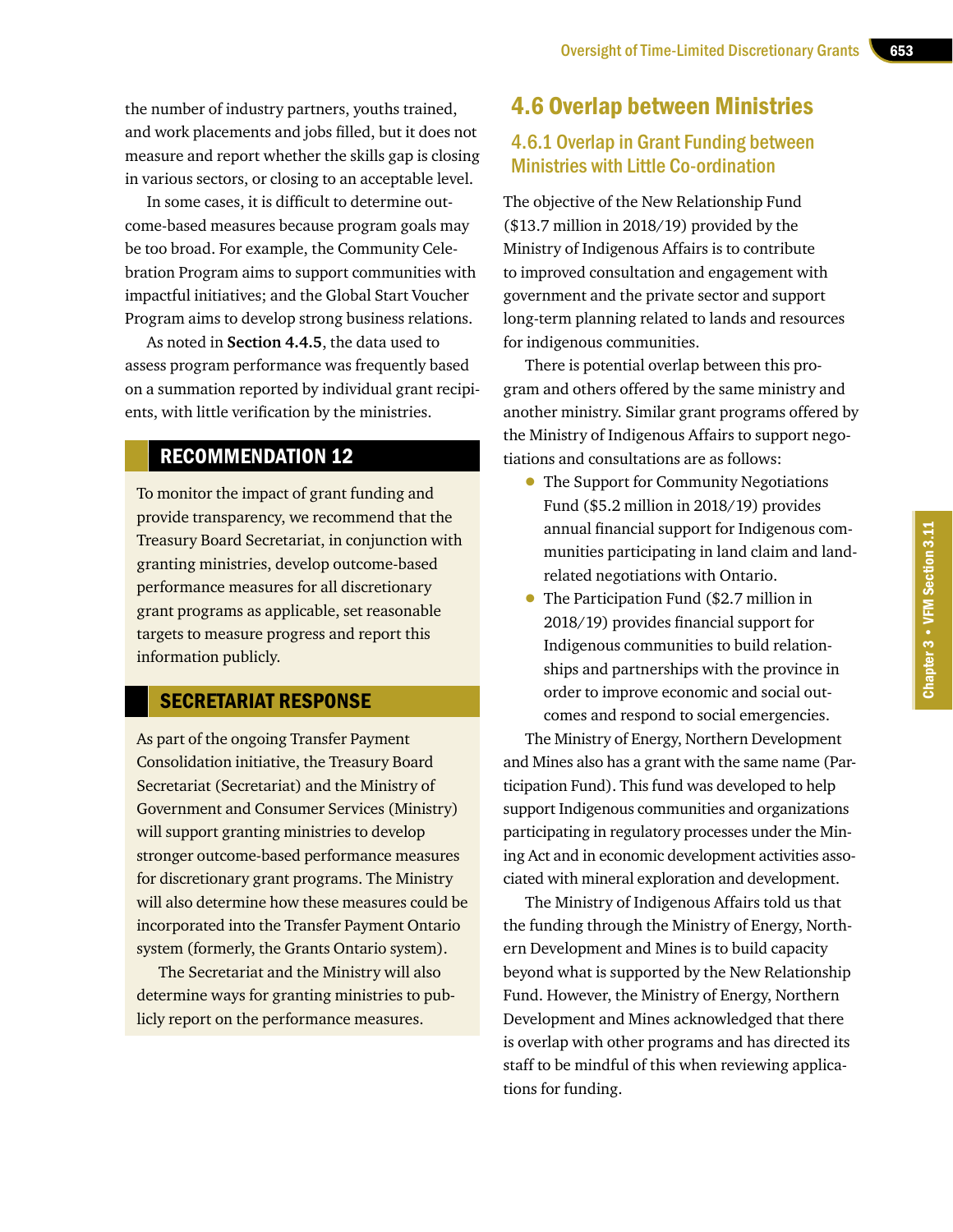According to the Transfer Payment Operational Policy, effective May 1, 2018, if program areas within one ministry are funding the same recipient, the ministry must investigate opportunities to streamline and consolidate reporting, and do so where opportunities exist.

We analyzed recipient data within the Grants Ontario system and identified about 1,500 recipients that received funding from more than one grant program in 2018/19. 66% received funding from different programs administered by the same ministry and the remaining 34% received funding from grants administered by different ministries.

Based on the programs we selected for review, we noted two ministries (Ministry of Indigenous Affairs and Ministry of Heritage, Sport, Tourism and Culture Industries) that are funding the same recipient through multiple grant programs within their own ministry, but that have not yet streamlined the reporting for these recipients. Similarly, for recipients receiving grants from multiple ministries for a similar activity—as in the case of First Nations receiving grants from both the Ministry of Indigenous Affairs and the Ministry of Energy, Northern Development and Mines (see **Section 4.6.1**)—reporting requirements have also not been streamlined.

ministries streamline reporting activities, in accordance with the Transfer Payment Operational Policy.

#### SECRETARIAT RESPONSE

The government's Transfer Payment Consolidation initiative is focused on streamlining how the government funds programs and services. As part of this initiative, the Treasury Board Secretariat (Secretariat) and the Ministry of Government and Consumer Services (Ministry) will work with ministries on plans outlining how they and their provincial agencies who have a mandate to provide discretionary grants, will move to the Transfer Payment Ontario system (formerly the Grants Ontario system).

The Ministry and Secretariat are collaborating on a new training curriculum that will help ensure awareness of the rules in the Transfer Payment Operational Policy, which will increase compliance. In addition, the information available to ministries from existing tools such as the Transfer Payment Inventory, as well as increased usage of Transfer Payment Ontario, will support knowledge of transfer payment programs across ministries.

As part of the Transfer Payment Consolidation initiative, the Secretariat and the Ministry will monitor ministries' efforts to consolidate grant programs and streamline reporting.

## RECOMMENDATION 13

To minimize the risk of multiple ministries funding the same entity for the same or similar activities and to streamline reporting where justified, we recommend that:

- the Treasury Board Secretariat, along with granting ministries, consolidate grant programs that support similar initiatives for a particular sector into one grant program under one ministry; and
- where consolidation of funding into one program is not possible, that granting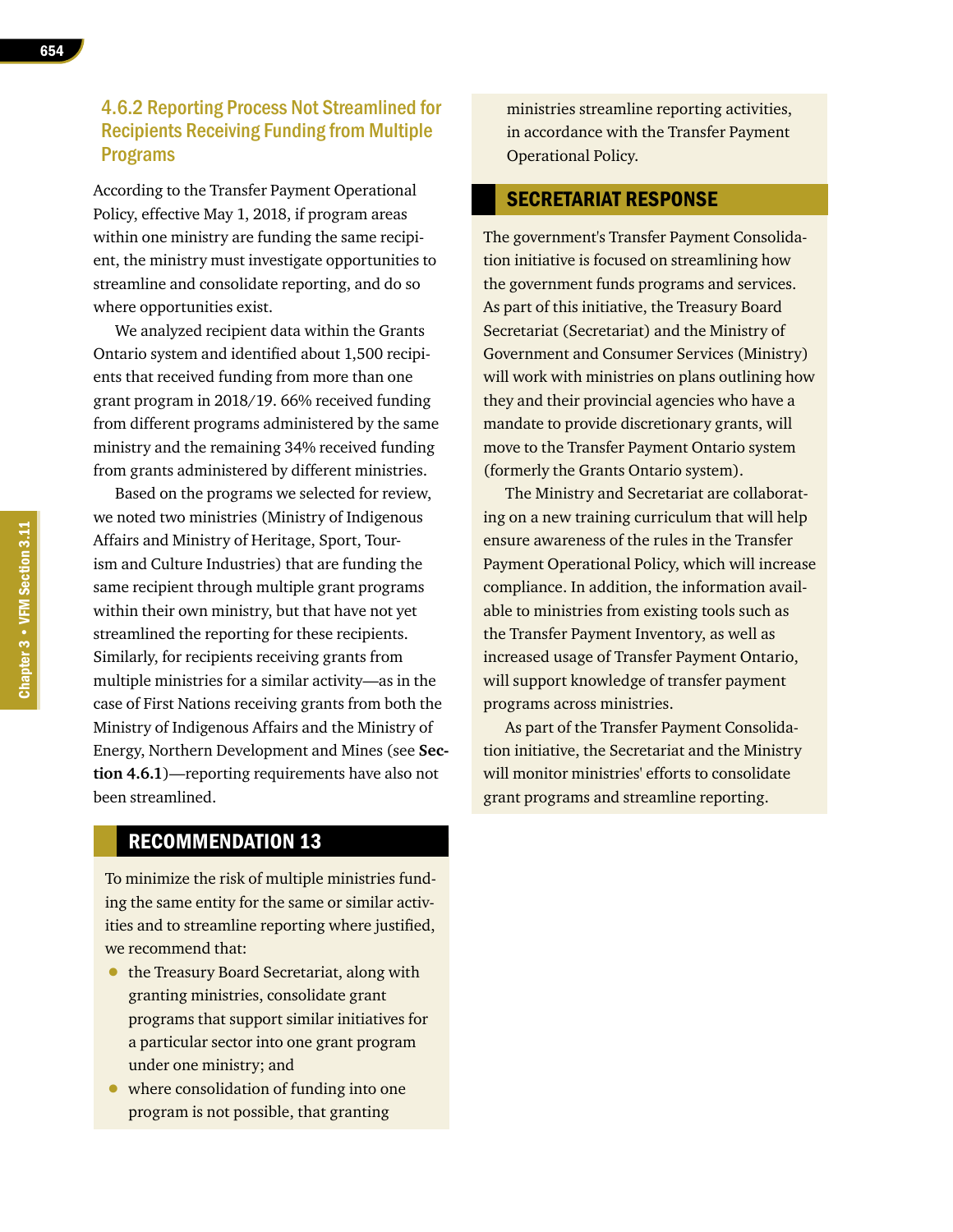# Appendix 1: Discretionary Grants by Category, 2014/15–2018/19 (\$ million)

| <b>Purpose of Support</b>                             | 2014/15 | 2015/16 | 2016/17 | 2017/18 | 2018/19 | % 4-Year Change |
|-------------------------------------------------------|---------|---------|---------|---------|---------|-----------------|
| Support for northern/rural<br>communities             | 591.2   | 554.2   | 536.3   | 539.5   | 787.2   | 33              |
| Industry support                                      | 465.8   | 604.4   | 593.0   | 575.5   | 631.7   | 36              |
| Education support <sup>1</sup>                        | 790.5   | 501.2   | 500.7   | 564.1   | 587.8   | $-26$           |
| Environmental initiatives <sup>2</sup>                | 52.7    | 50.2    | 185.0   | 320.8   | 426.6   | 710             |
| Research and Innovation                               | 336.0   | 354.4   | 408.5   | 429.8   | 394.1   | 17              |
| Culture, tourism and sporting<br>events/Organizations | 379.5   | 393.9   | 372.8   | 396.1   | 364.3   | $-4$            |
| Farming/Agricultural support                          | 140.9   | 139.9   | 171.3   | 143.5   | 172.6   | 23              |
| Start-up/scale-up support                             | 141.0   | 179.1   | 401.9   | 258.0   | 169.2   | 20              |
| Skills training and<br>employment                     | 381.4   | 322.2   | 226.1   | 299.3   | 114.6   | $-70$           |
| Other (<\$100 million)                                | 233.7   | 202.3   | 298.6   | 304.6   | 243.2   | 4               |
| Aboriginal support                                    | 52.5    | 59.4    | 79.0    | 148.8   | 88.1    | 68              |
| <b>Social Services</b>                                | 113.6   | 83.0    | 151.4   | 69.4    | 70.8    | $-38$           |
| Newcomer support                                      | 11.3    | 14.1    | 18.1    | 27.2    | 30.2    | 166             |
| <b>Health and wellness</b>                            | 28.0    | 24.3    | 30.2    | 26.6    | 28.4    | 1               |
| <b>Community Safety</b>                               | 25.3    | 18.5    | 18.6    | 28.6    | 25.7    | $\overline{2}$  |
| International disaster relief<br>support              | 3.0     | 3.0     | 1.3     | 4.0     |         |                 |
| <b>Total</b>                                          | 3,512.7 | 3,301.8 | 3,694.2 | 3,831.2 | 3,891.3 | 11              |

#### Source of data: Ontario Ministries

1. The decrease is due to certain time-limited grants becoming permanent and provided through the Grant For Student Needs, a legislated funding program.

2. The increase is due to the introduction of the Green Investment Fund to provide financial support for projects that will fight climate change, grow the economy and create jobs; the increased demand for the Electrical and Hydrogen Vehicle Program; and the government's decision to cover the cost of Drive Clean test fee starting April 1, 2017, until the program ended in March 31, 2019.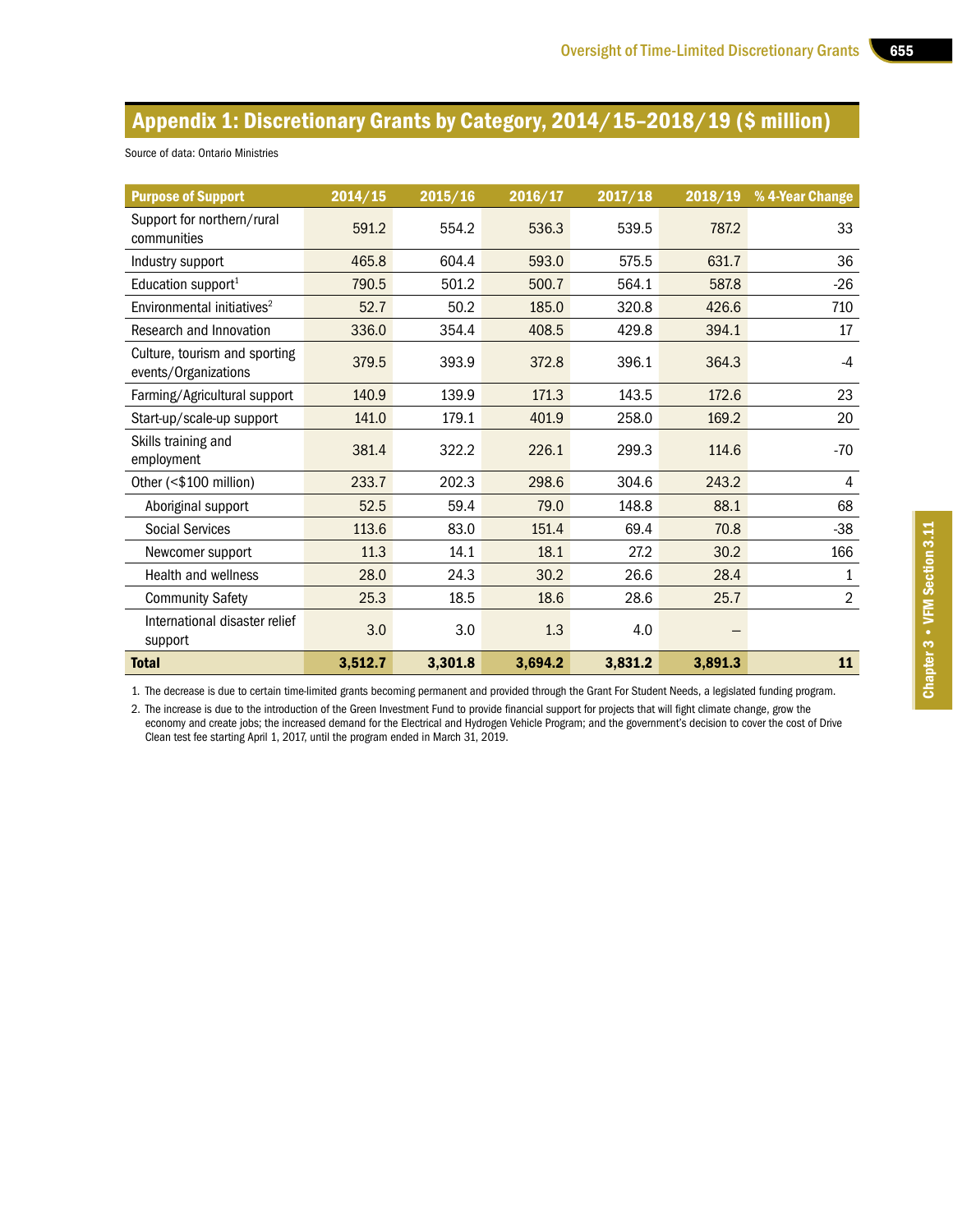# Appendix 2: Guiding Principles of the Transfer Payment Accountability Directive

Source: Transfer Payment Accountability Directive

| <b>Principle</b>                        | <b>Description</b>                                                                                                                                                        |
|-----------------------------------------|---------------------------------------------------------------------------------------------------------------------------------------------------------------------------|
| Accountability                          | Ministries are accountable for protecting the public interest. Ministries hold recipients<br>responsible for delivering the activities for which the funds were received. |
| Value for money                         | Ministries are efficient and effective in using public resources when providing grants.                                                                                   |
| Risk-based approach                     | Grant oversight is in proportion to any risks associated with the activity and the recipient.                                                                             |
| Fairness, integrity and<br>transparency | The decision to provide grant payments and their oversight is fair, impartial and transparent<br>and conforms to applicable legislation and corporate policy direction.   |
| Focus on outcomes                       | Grant activities are clearly defined and contribute to the achievement of public policy<br>objectives.                                                                    |
| <b>Common Processes</b>                 | Ministries use common processes, tools and templates as appropriate to create administrative<br>efficiencies and support consistency in the oversight of grants.          |
| Information sharing                     | Relevant and appropriate information and data are collected, managed and shared across the<br>Ontario government.                                                         |
| Communication                           | There is respectful, open and ongoing communication between ministries and grant recipients.                                                                              |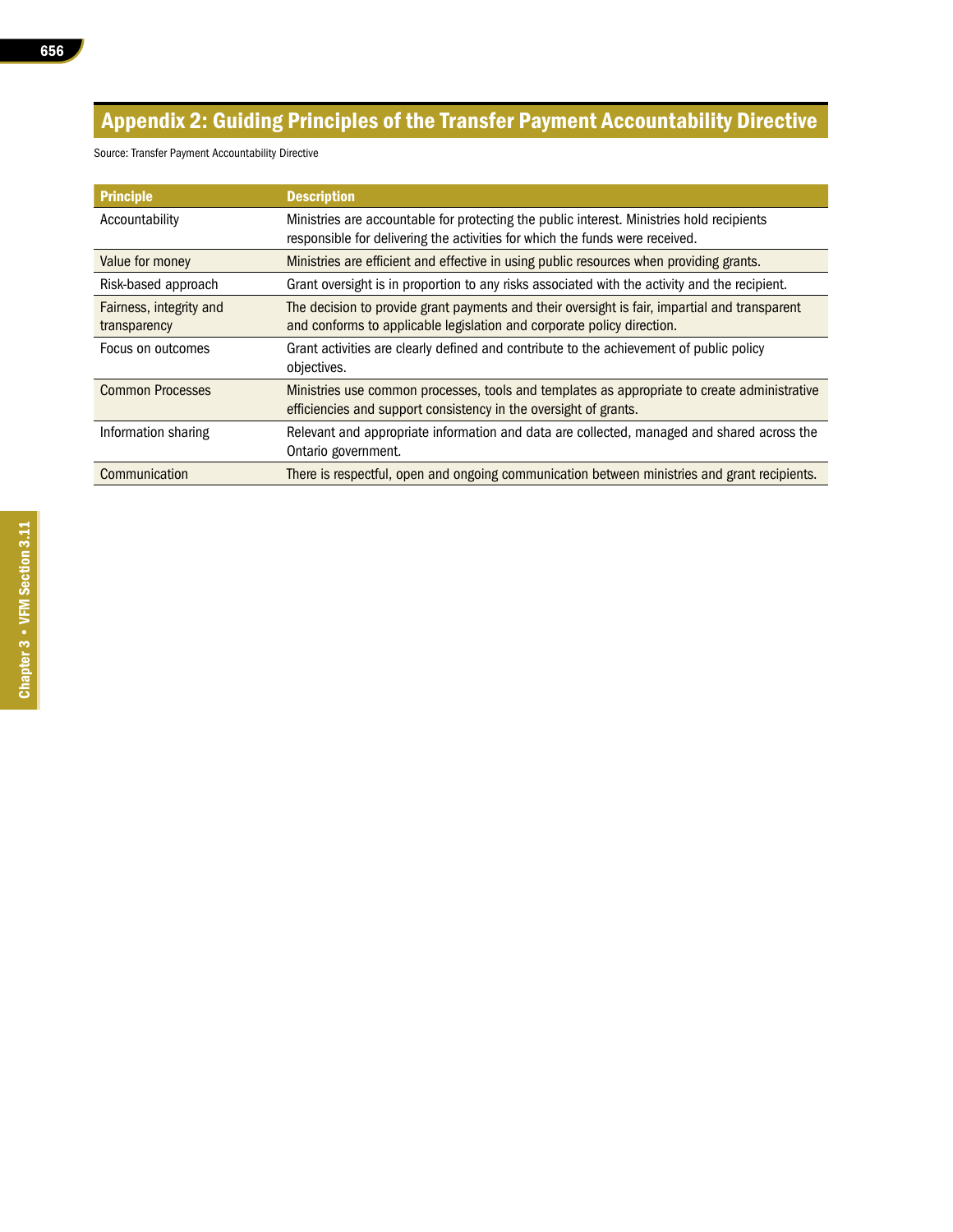## Appendix 3: Audit Criteria

Prepared by the Office of the Auditor General of Ontario

- 1. Ministries should establish clearly defined goals and objectives for their discretionary grant programs that are aligned with the ministries' mandates and the government's overall strategic direction.
- 2. Discretionary grant programs have eligibility criteria that are clearly communicated to stakeholders. The criteria are consistently and objectively assessed by qualified staff in a timely manner and funding amounts approved are based on the needs demonstrated by the applicant, the grant criteria and available funding.
- 3. Discretionary grant agreements have clear accountability provisions to ensure that grant recipients are using funds as intended. Ministries are monitoring and holding grant recipients accountable for the funds they receive and are taking corrective actions against and/or recovering funds from those who fail to use grants as intended.
- 4. Ministries are formally evaluating each discretionary grant program regularly to ensure that the grant continues to align with ministry objectives and, where necessary, corrective action is taken.
- 5. The government-wide system (Grants Ontario), developed to act as a central repository to track all discretionary grant programs, is being used by all ministries and provides a secure and reliable platform for ministries to receive and assess grant applications, track payments and recoveries, and monitor recipients' use of funds and performance.
- 6. Performance measures and targets are established for discretionary grant programs and the Grants Ontario system. Results are publicly reported against stated goals.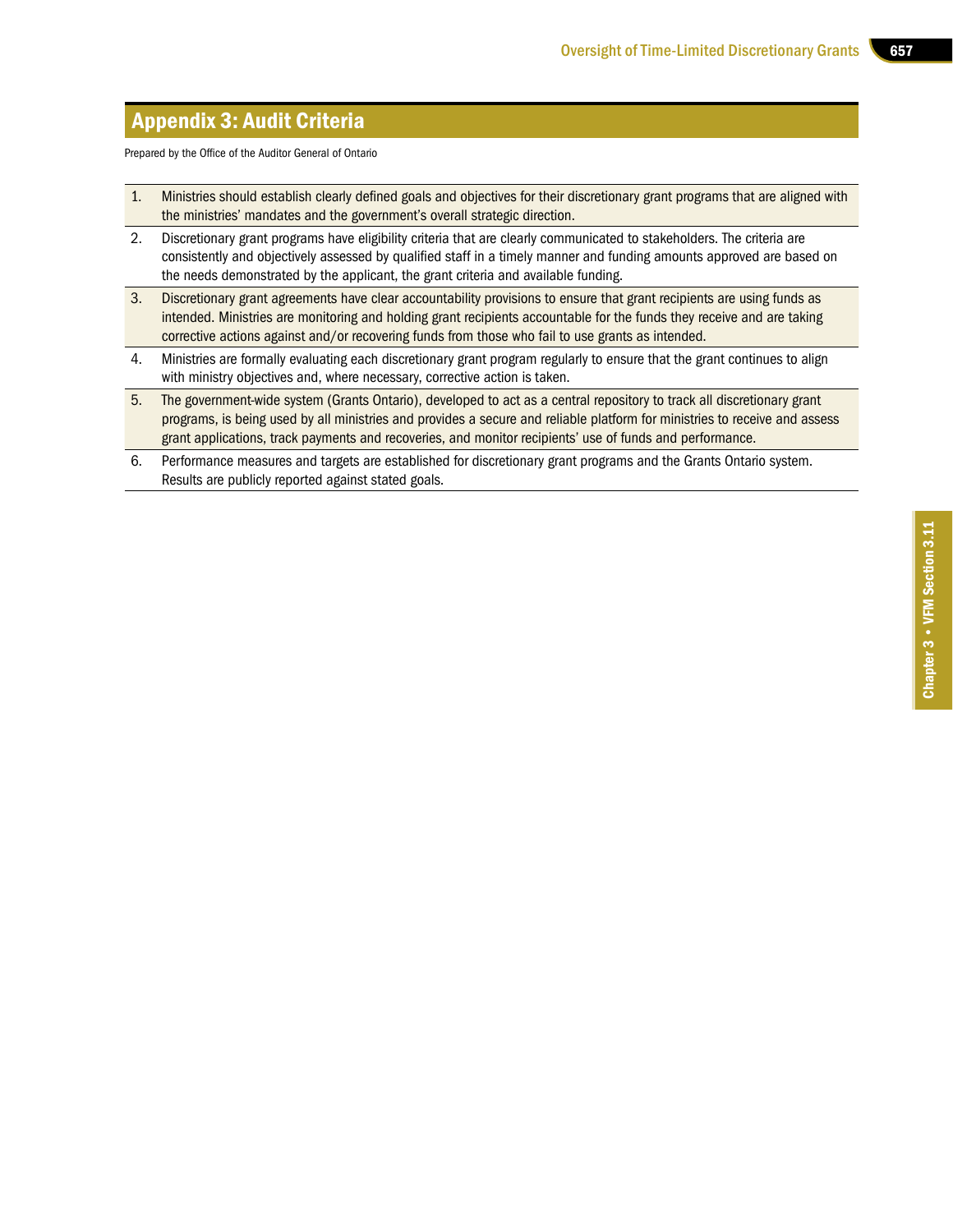# Appendix 4: Description of Grant Programs Selected for Detailed Testing

Prepared by the Office of the Auditor General of Ontario

|    | <b>Grant Program</b>                                                                        | <b>Description</b>                                                                                                                                                                                                                                                                                                                                                                                                                                                                                                                                                                                                                                                                                                                                                                                                                              |
|----|---------------------------------------------------------------------------------------------|-------------------------------------------------------------------------------------------------------------------------------------------------------------------------------------------------------------------------------------------------------------------------------------------------------------------------------------------------------------------------------------------------------------------------------------------------------------------------------------------------------------------------------------------------------------------------------------------------------------------------------------------------------------------------------------------------------------------------------------------------------------------------------------------------------------------------------------------------|
|    | <b>Ministry of Economic Development, Job Creation and Trade</b>                             |                                                                                                                                                                                                                                                                                                                                                                                                                                                                                                                                                                                                                                                                                                                                                                                                                                                 |
| 1. | Jobs and Prosperity Fund-<br>New Economy Stream                                             | Introduced in July 2014, the program funds private sector projects that cost at least<br>\$10 million and focus on advanced manufacturing, financial services, information<br>technologies and communications technologies, and life sciences. The goal of the program<br>is to increase productivity leading to job creation/retention, support innovation through<br>research and development, and increase exports. The program reimburses eligible project<br>expenditures (e.g. equipment, materials, and labour). From January 2015 to June 2019, the<br>program has funded 31 grant recipients (33 projects) for a total of \$272 million.                                                                                                                                                                                               |
| 2. | Campus-Linked<br>Accelerator and On-<br><b>Campus Entrepreneurship</b><br><b>Activities</b> | Introduced in April 2013, the program aims to facilitate the development of entrepreneurial<br>activity in Ontario's universities and colleges. Between 2014/15 and 2018/19, the program<br>provided \$39 million in funding to 44 universities and colleges. The Ontario Centres for<br>Excellence, a not-for-profit organization, manages the program on behalf of the Ministry.<br>The universities and colleges provide innovation hubs and start-up incubators to youth<br>entrepreneurs. Youth entrepreneurs receive the services offered, but do not receive direct<br>funding, except for covering costs to transport entrepreneurs to other international innovation<br>hubs for three to six months to increase their global reach.                                                                                                   |
| 3. | <b>Global Start Voucher</b><br>Program                                                      | Introduced in 2015/16, the program was a subset of the Campus-Linked Accelerator<br>and On-Campus Entrepreneurship Activities (CLA/OCEA) program. The program aimed to<br>support youth-led start-ups in accessing international markets that are too difficult to break<br>into without significant connections and/or knowledge of the market, or due to language<br>and cultural barriers. Start-ups received funding to support them for up to four months,<br>as they were hosted in a foreign jurisdiction incubator. Between 2015/16 and 2017/18,<br>the program provided \$800,000 in funding to 59 grant recipients that were hosted by<br>incubators in 19 different countries. The program ended in 2017/18.                                                                                                                         |
| 4. | Youth Skills Connection-<br><b>Industry Partnerships</b>                                    | Announced in August 2013, the grant funds educational institutions to run training programs<br>aimed at solving the skills gap identified by Ontario companies by developing Ontario's<br>youth to meet industry needs through experiential learning and work placements. For<br>the three-year period (2015/2016 to 2017/2018) the program operated, it funded 32<br>recipients for a total of \$18 million. The educational institutions developed training through<br>consultation with businesses who identified the skills gap.                                                                                                                                                                                                                                                                                                            |
| 5. | <b>College Applied Research</b><br>and Development Fund                                     | Introduced in January 2017, the program funds colleges with a goal of increasing industry/<br>post-secondary collaboration, while providing industry access to research resources at<br>colleges. The program provides learning opportunities for college students as they work on<br>industry-led research projects to facilitate productivity improvements. Over the last 3 years<br>(2016/17 to 2018/19) the program has funded 127 recipients and committed around<br>\$16.6 million.                                                                                                                                                                                                                                                                                                                                                       |
| 6. | <b>Ontario Scale-Up Vouchers</b><br>Program                                                 | Introduced in November 2016, the program's objective was to accelerate the growth<br>rate of high-potential, Ontario-based technology and innovation-based companies into<br>global leaders. Recipient companies were eligible to receive a financial voucher of up to<br>\$1 million to offset costs for various direct and indirect scale-up expenses. In addition, the<br>program provided companies with access to mentors with expertise in growth planning. The<br>Ministry contracted with MaRS Discovery District to run the grant program. From November<br>2016 to April 2019, the program costs were about \$24 million (including \$2.2 million for<br>administration costs totalling \$11.3 million) and supported 95 companies (35 companies<br>received financial vouchers). In April 2019, the Ministry terminated the program. |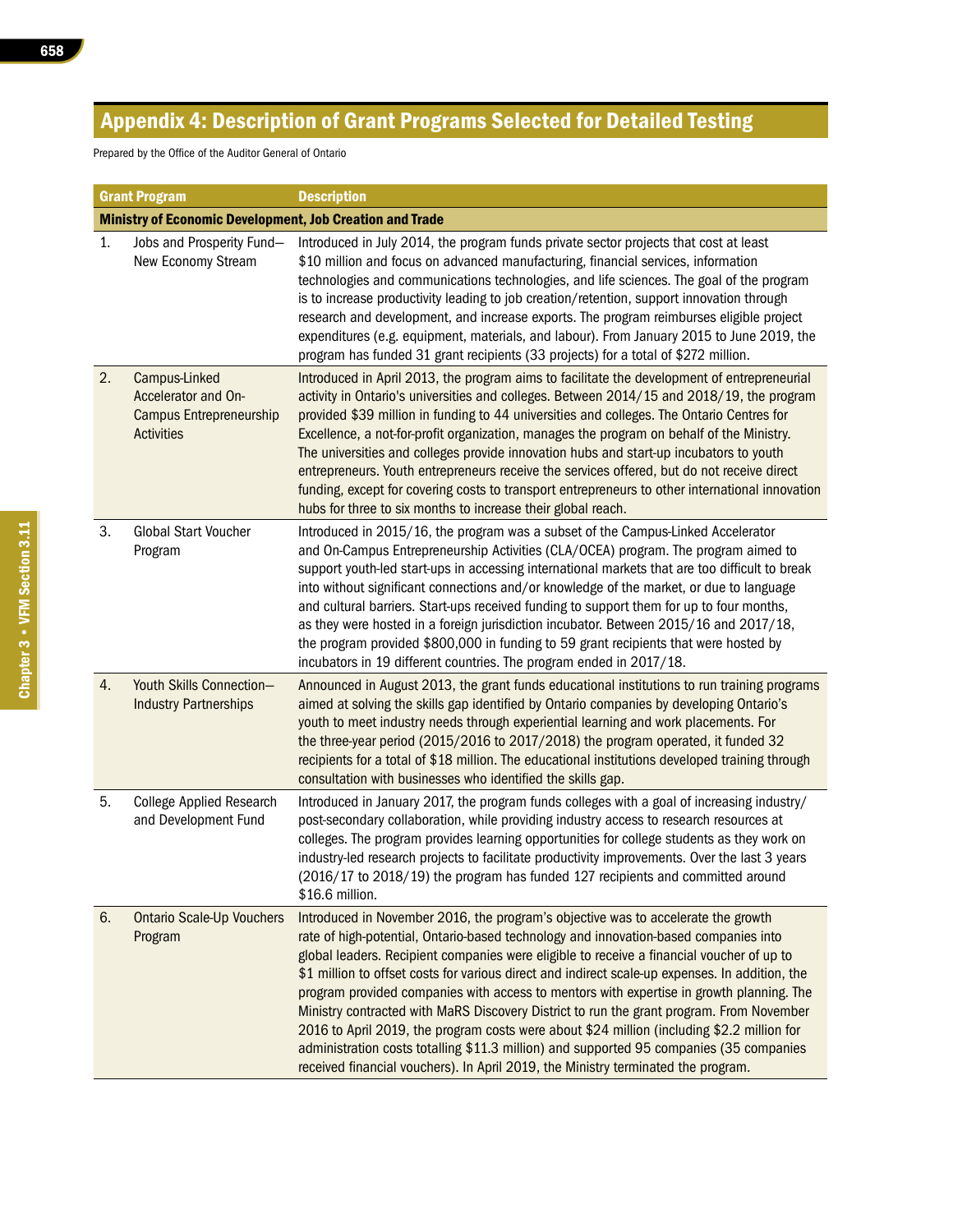|     | <b>Grant Program</b>                                       | <b>Description</b>                                                                                                                                                                                                                                                                                                                                                                                                                                                                                                                                                                                                                                                    |
|-----|------------------------------------------------------------|-----------------------------------------------------------------------------------------------------------------------------------------------------------------------------------------------------------------------------------------------------------------------------------------------------------------------------------------------------------------------------------------------------------------------------------------------------------------------------------------------------------------------------------------------------------------------------------------------------------------------------------------------------------------------|
|     | <b>Ministry of Tourism, Culture and Sport</b>              |                                                                                                                                                                                                                                                                                                                                                                                                                                                                                                                                                                                                                                                                       |
| 7.  | Celebrate Ontario                                          | Introduced in 2007, the program offers funding to festivals, events, and cultural<br>organizations that will host tourism-focused events in the province. The program supports<br>the operating expenses and/or promotional costs of new and existing events with the<br>expectation that the funding will lead to long-term improvements and sustainability of the<br>event and attract additional tourists. Over the last three years (2016/17 to 2018/19), the<br>program has funded 832 event organizers for a total of \$55.2 million.                                                                                                                           |
| 8.  | Ontario 150-Community<br>Celebration                       | Introduced in July 2016, the program funded not-for-profits, municipalities, and indigenous<br>organizations to celebrate and commemorate the 150th anniversary of Ontario and Canada<br>in 2017. The goal of the program was to support communities in the creation and delivery<br>of impactful, participatory and inclusive initiatives. All projects had to be aligned with one<br>of four themes: supporting celebration; commemorating success and highlighting talent;<br>supporting equal opportunity; and empowering people and communities. The two-year<br>program ran in 2016/2017 and 2017/2018 and funded 359 recipients for a total of<br>\$7 million. |
| 9.  | Ontario 150-Partnership                                    | Introduced in July 2016, the program funded not-for-profits, municipalities, Indigenous<br>communities and organizations, and businesses. The goal of the program was to engage<br>and empower Ontario's youth. All projects were to align with one of six priorities: supporting<br>young artists; promoting diversity and inclusion; environmental stewardship; supporting<br>youth entrepreneurship; promoting active and healthy living; and youth civic engagement.<br>The two-year program ran in 2016/2017 and 2017/2018 and funded 87 recipients for a<br>total of \$5 million.                                                                               |
| 10. | <b>Ontario Games</b>                                       | Introduced in 1970, the program funds municipalities to host five multi-sport games<br>(Summer and Winter Games for youth, Summer and Winter Games for 55+, Parasport<br>Games) every two years around the province. The aim of youth games is to prepare athletes<br>for national and international competitions as well as future multi-sport games. The Ministry<br>spends \$2.6 million every two years to support municipalities in hosting the five games.                                                                                                                                                                                                      |
|     | <b>Ministry of Finance</b>                                 |                                                                                                                                                                                                                                                                                                                                                                                                                                                                                                                                                                                                                                                                       |
| 11. | <b>Ontario Municipal</b><br>Partnership Fund               | Introduced in March 2005, the program is the province's main general unconditional<br>assistance to municipalities. The program primarily supports northern and rural<br>municipalities with limited property assessment and those with more challenging financial<br>circumstances, while assisting municipalities that are adjusting to year-over-year funding<br>changes. Over the past five years, from 2015/2016 to 2019/2020, the program has<br>allocated around \$2.5 billion to Ontario municipalities.                                                                                                                                                      |
|     | <b>Ministry of Indigenous Affairs</b>                      |                                                                                                                                                                                                                                                                                                                                                                                                                                                                                                                                                                                                                                                                       |
| 12. | New Relationship Fund                                      | Introduced in 2008, the program funds First Nations, Métis communities, and Indigenous<br>organizations to support them in their efforts to build consultation and engagement<br>capacity, create jobs, develop business partnerships, and improve economic opportunities.<br>Over the last five years (2014/15 to 2018/19), the program has funded 113 recipients for a<br>total of about \$67 million.                                                                                                                                                                                                                                                              |
|     | <b>Ministry of the Environment, Conservation and Parks</b> |                                                                                                                                                                                                                                                                                                                                                                                                                                                                                                                                                                                                                                                                       |
| 13. | Great Lakes Guardian<br><b>Community Fund</b>              | Introduced in 2012, the program funds not-for-profit, Indigenous organizations, Conservation<br>Authorities and municipalities (with a community-based partner). The goal of the program<br>is to protect water quality for human and ecological health; and protect and restore<br>watersheds, wetlands, beaches, shorelines, coastal areas, natural habitats, and biodiversity<br>of the Great Lakes-St. Lawrence River Basin. Over the last five years (2013/14 to 2017/18),<br>the program has funded 354 recipients for a total of \$7.6 million.                                                                                                                |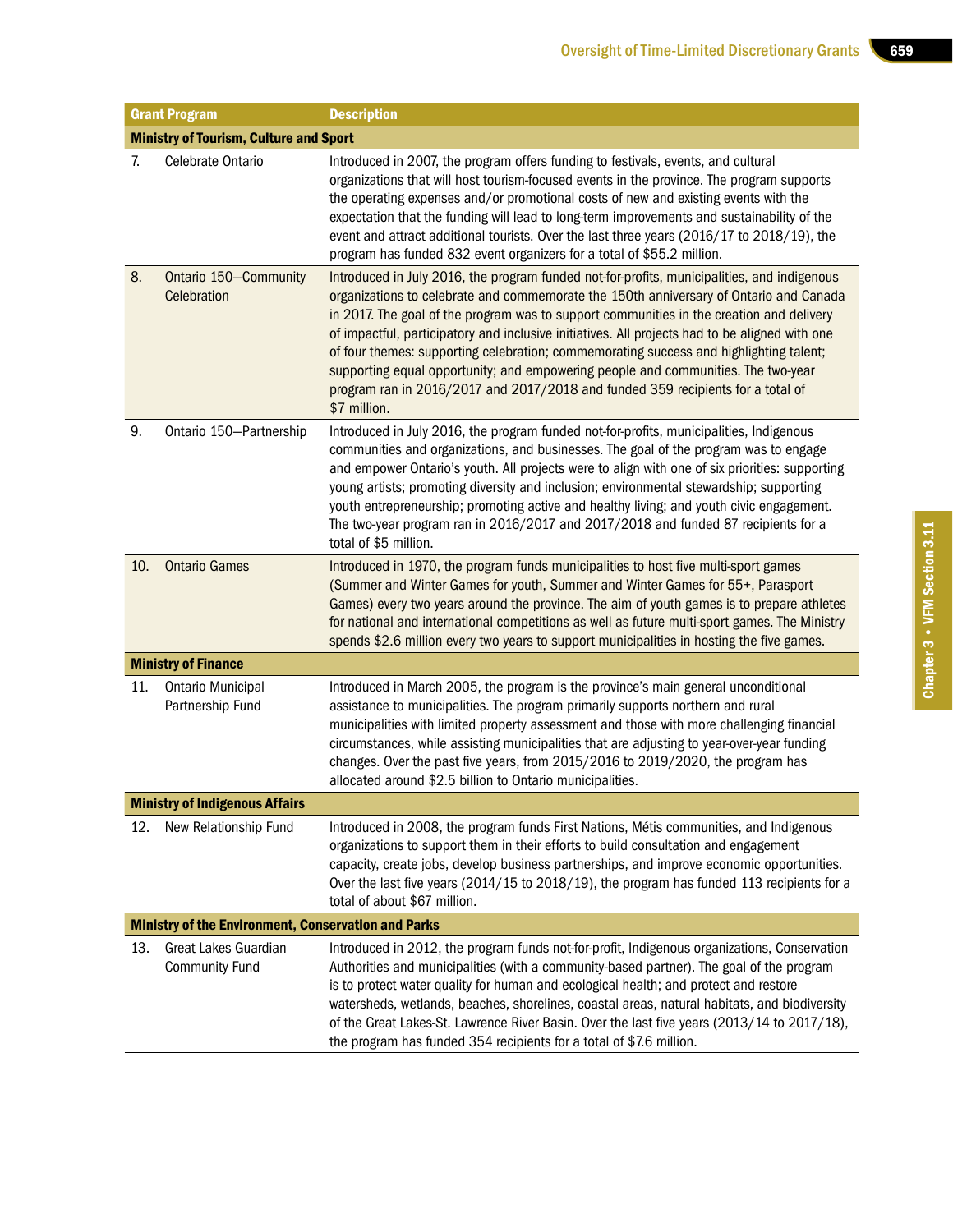|     | <b>Grant Program</b>                                       | <b>Description</b>                                                                                                                                                                                                                                                                                                                                                                                                                |
|-----|------------------------------------------------------------|-----------------------------------------------------------------------------------------------------------------------------------------------------------------------------------------------------------------------------------------------------------------------------------------------------------------------------------------------------------------------------------------------------------------------------------|
|     | <b>Ministry of Seniors and Accessibility</b>               |                                                                                                                                                                                                                                                                                                                                                                                                                                   |
| 14. | <b>Age-Friendly Community</b><br><b>Planning Grant</b>     | Introduced in November 2014, the program funds municipalities and community<br>organizations with the goal of undertaking strategic planning to help communities become<br>age-friendly and ensuring that the needs of seniors are considered at every stage of<br>community planning and development. During the life of the program (June 15, 2015 to<br>March 31, 2017), it funded 56 recipients for a total of \$1.9 million. |
|     | <b>Cabinet Office</b>                                      |                                                                                                                                                                                                                                                                                                                                                                                                                                   |
| 15. | Response to violence<br>in the Rakhine State<br>of Myanmar | Cabinet Office, with approval of Treasury Board, donates funding towards disaster relief<br>efforts in other countries. In 2017/18, the Cabinet Office provided \$4 million to agencies<br>providing disaster relief to international communities, including \$1 million in response to<br>violence in the Rakhine State of Myanmar.                                                                                              |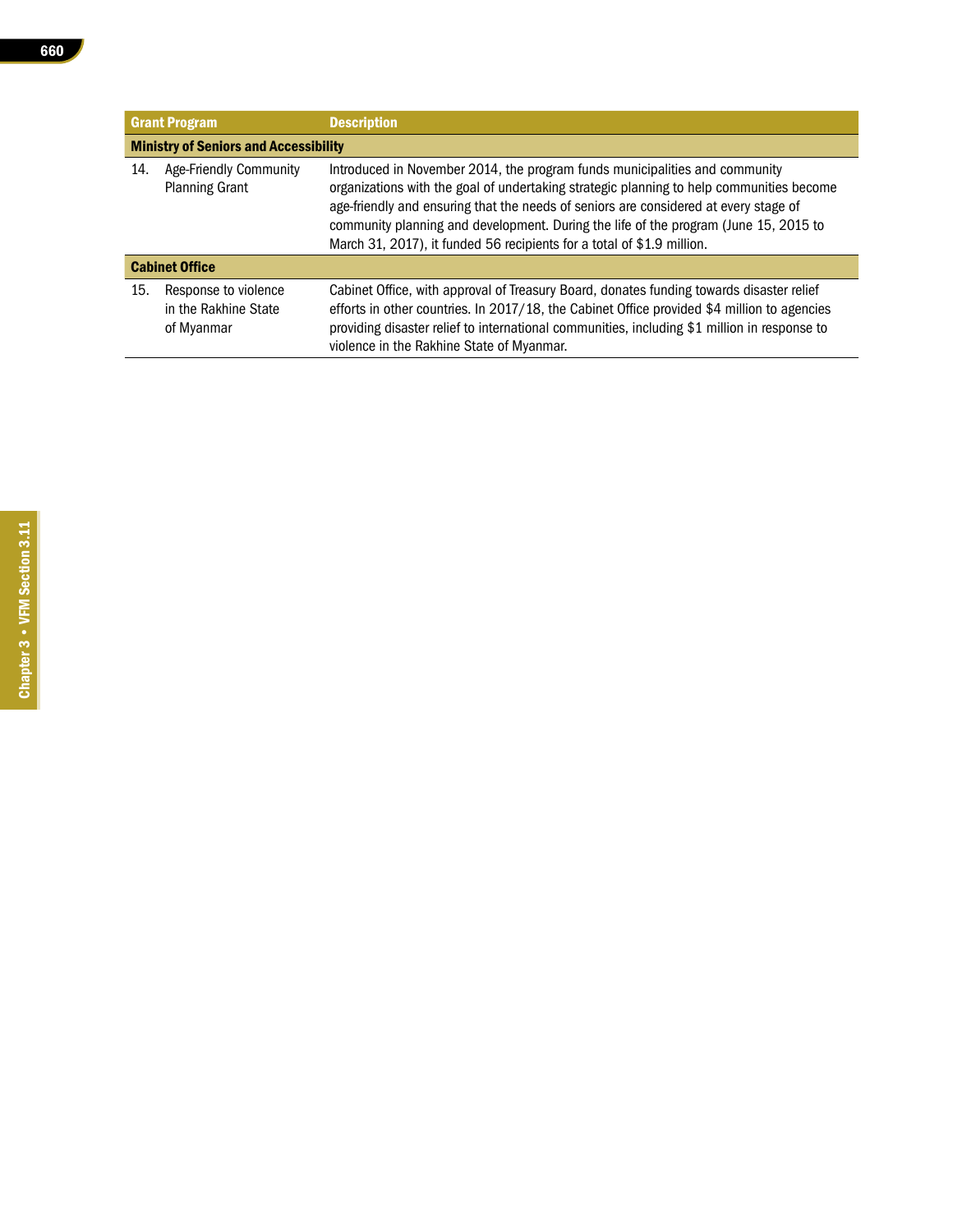| ו                    |
|----------------------|
|                      |
|                      |
|                      |
|                      |
|                      |
|                      |
|                      |
|                      |
|                      |
|                      |
|                      |
|                      |
|                      |
|                      |
|                      |
|                      |
|                      |
|                      |
|                      |
|                      |
| ĺ                    |
|                      |
|                      |
|                      |
|                      |
|                      |
|                      |
|                      |
|                      |
| $\ddot{\phantom{0}}$ |
|                      |
|                      |
|                      |
|                      |
|                      |
|                      |
|                      |
|                      |
|                      |
|                      |
|                      |
|                      |
|                      |
|                      |
| ٢                    |
|                      |
|                      |
|                      |
|                      |
|                      |
|                      |
|                      |
|                      |
|                      |
|                      |
|                      |
|                      |
|                      |
|                      |
|                      |
|                      |
|                      |
|                      |
|                      |
|                      |
| i                    |

Prepared by the Office of the Auditor General of Ontario Prepared by the Office of the Auditor General of Ontario

|                                                                                                                                    |                                                                                 |                           |                           |                                                   |                                                           |                        | <b>Results of Audit Testing</b>              |                          |                                                           |
|------------------------------------------------------------------------------------------------------------------------------------|---------------------------------------------------------------------------------|---------------------------|---------------------------|---------------------------------------------------|-----------------------------------------------------------|------------------------|----------------------------------------------|--------------------------|-----------------------------------------------------------|
| <b>Active Period Over</b><br>Last 5 Years<br><b>Grant Name</b>                                                                     | <b>Application Type</b>                                                         | <b>Applicants</b><br># of | <b>Recipients</b><br># of | <b>Total Funds</b><br>Disbursed <sup>1</sup> (\$) | <b>Process</b><br><b>Appropriate?</b><br><b>Selection</b> | Funding<br>Reasonable? | <b>Effective</b><br>Monitoring? <sup>2</sup> | Spending<br>Appropriate? | Reporting<br>Appropriate?<br>Performance                  |
| <b>Section Reference</b>                                                                                                           |                                                                                 |                           |                           |                                                   | $4.3.1$ and<br>$4.3.2$                                    | 4.3.3                  | 4.4.3 to<br>4.4.6                            | $4.4.1$ and<br>$4.4.2$   | 4.5                                                       |
| Ministry of Economic Development, Job Creation, and                                                                                |                                                                                 | <b>Trade</b>              |                           |                                                   |                                                           |                        |                                              |                          |                                                           |
| Jobs Prosperity Fund <sup>3</sup> -<br>New Economy Stream<br>(Jan 2015-Mar 2019)                                                   | <b>Businesses</b>                                                               | 46                        | 31                        | 271,570,558                                       | ×                                                         | ×                      | ×                                            |                          | (not specific<br>to Ontario)<br>$\boldsymbol{\mathsf{x}}$ |
| Campus-Linked Accelerators<br>Entrepreneurship Activities<br>(Apr 2014-Mar 2019)<br>and On-Campus                                  | Post-Secondary<br>nstitutions                                                   | $\ddot{4}$                | $\overline{4}$            | 39,132,222                                        | ↘                                                         | ↘                      | ×                                            | ↘                        | ×                                                         |
| Global Start Voucher Program<br>Campus-Linked Accelerators<br>Entrepreneurship Activities-<br>(Apr 2015-Mar 2018)<br>and On-Campus | <b>Businesses</b>                                                               | S4                        | 59                        | 799,961                                           |                                                           | ↘                      | ×                                            |                          | ×                                                         |
| Youth Skills Connection-<br>Industry Partnerships <sup>4</sup><br>(Sep 2015-Mar 2018)                                              | Post-Secondary<br>Institutions                                                  | 45                        | 32                        | 17,856,579                                        |                                                           |                        | ×                                            |                          |                                                           |
| College Applied Research and<br>(Jan 2017-Mar 2019)<br>Development Fund                                                            | Post-Secondary<br>nstitutions                                                   | 152                       | 127                       | 16,595,653                                        | ↘                                                         | ↘                      | $\boldsymbol{\mathsf{x}}$                    | ↘                        | ↘                                                         |
| Ontario Scale-Up Vouchers<br>(Apr 2015-Mar 2019)<br>Program                                                                        | <b>Businesses</b>                                                               | 173                       | 35                        | 11,325,000                                        | ↘                                                         | ↘                      | ×                                            | ↘                        | ↘                                                         |
| Ministry of Tourism, Culture and Sport                                                                                             |                                                                                 |                           |                           |                                                   |                                                           |                        |                                              |                          |                                                           |
| (Apr 2016-Mar 2019)<br>Celebrate Ontario                                                                                           | Businesses, First<br><b>Municipalities</b><br>Not for Profit,<br><b>Nations</b> | 1,333                     | 832                       | 55,155,742                                        | ×                                                         |                        | ×                                            | ×                        |                                                           |